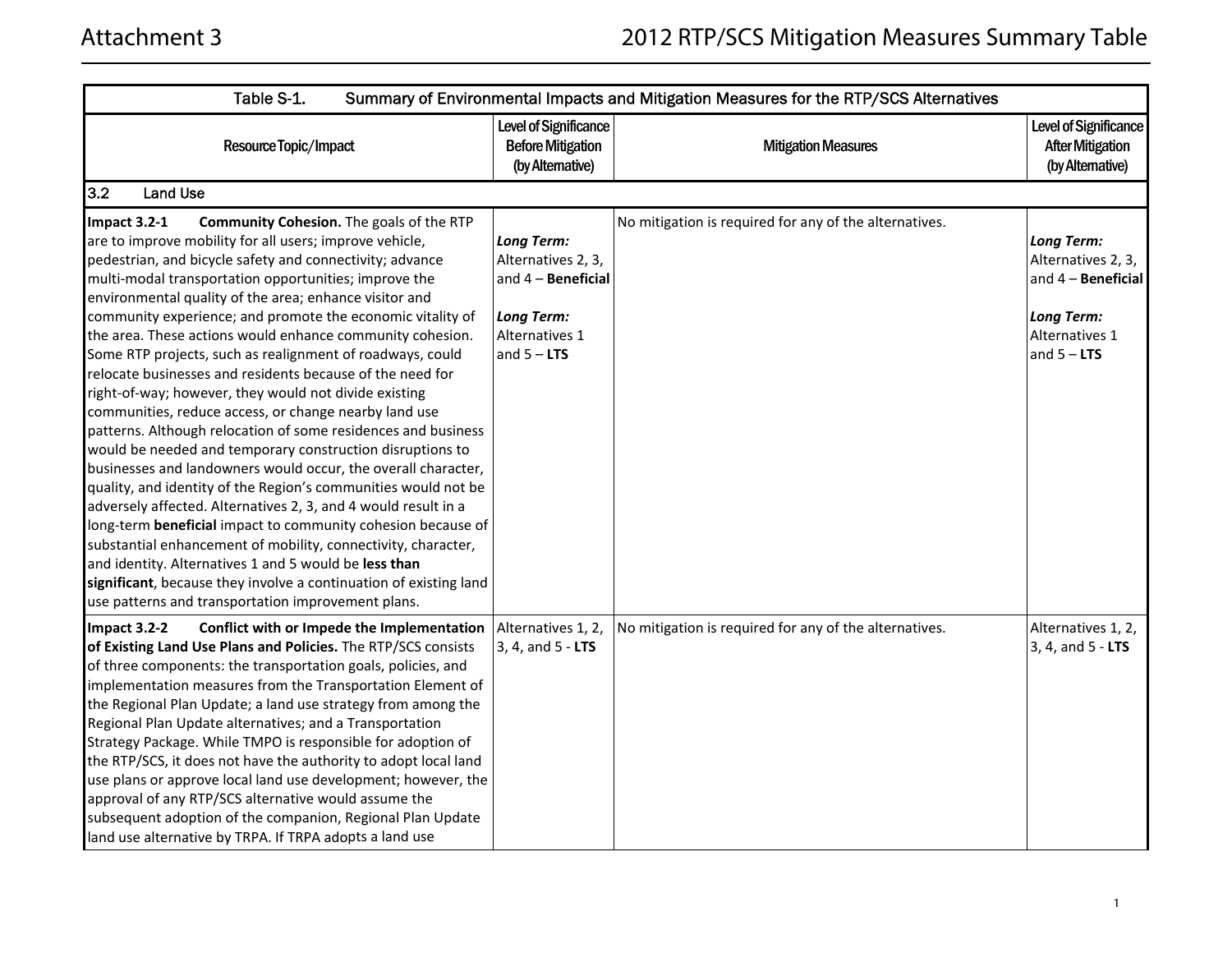| Table S-1.<br>Summary of Environmental Impacts and Mitigation Measures for the RTP/SCS Alternatives                                                                                                                                                                                                                                                                                                                                                                                                                                                                                                                                                                                                                                                                                             |                                                                              |                                                                                                                                                                                                                                                                                                                                                                                                                                                                                                                                                                                                                                                                                                                                                                                                                                                                                                                                                                                                                                                                                                                                                                                                                                                                                                                                                                                                                                     |                                                                      |
|-------------------------------------------------------------------------------------------------------------------------------------------------------------------------------------------------------------------------------------------------------------------------------------------------------------------------------------------------------------------------------------------------------------------------------------------------------------------------------------------------------------------------------------------------------------------------------------------------------------------------------------------------------------------------------------------------------------------------------------------------------------------------------------------------|------------------------------------------------------------------------------|-------------------------------------------------------------------------------------------------------------------------------------------------------------------------------------------------------------------------------------------------------------------------------------------------------------------------------------------------------------------------------------------------------------------------------------------------------------------------------------------------------------------------------------------------------------------------------------------------------------------------------------------------------------------------------------------------------------------------------------------------------------------------------------------------------------------------------------------------------------------------------------------------------------------------------------------------------------------------------------------------------------------------------------------------------------------------------------------------------------------------------------------------------------------------------------------------------------------------------------------------------------------------------------------------------------------------------------------------------------------------------------------------------------------------------------|----------------------------------------------------------------------|
| Resource Topic/Impact                                                                                                                                                                                                                                                                                                                                                                                                                                                                                                                                                                                                                                                                                                                                                                           | <b>Level of Significance</b><br><b>Before Mitigation</b><br>(by Alternative) | <b>Mitigation Measures</b>                                                                                                                                                                                                                                                                                                                                                                                                                                                                                                                                                                                                                                                                                                                                                                                                                                                                                                                                                                                                                                                                                                                                                                                                                                                                                                                                                                                                          | Level of Significance<br><b>After Mitigation</b><br>(by Alternative) |
| alternative that differs from the assumed option in the selected<br>RTP/SCS alternative, TMPO will necessarily adjust the<br>transportation strategies to be consistent with land use<br>designations. Therefore, the RTP/SCS alternatives would not be<br>in conflict with the Region's land use plan. Because the RTP<br>would be consistent with the Regional Plan Update, and would<br>not conflict with or impede the implementation of existing land<br>use plans and policies designed to improve environmental<br>conditions, the impact of Alternatives 1, 2, 3, 4, and 5 would be<br>less than significant.                                                                                                                                                                           |                                                                              |                                                                                                                                                                                                                                                                                                                                                                                                                                                                                                                                                                                                                                                                                                                                                                                                                                                                                                                                                                                                                                                                                                                                                                                                                                                                                                                                                                                                                                     |                                                                      |
| 3.3<br><b>Traffic and Transportation</b>                                                                                                                                                                                                                                                                                                                                                                                                                                                                                                                                                                                                                                                                                                                                                        |                                                                              |                                                                                                                                                                                                                                                                                                                                                                                                                                                                                                                                                                                                                                                                                                                                                                                                                                                                                                                                                                                                                                                                                                                                                                                                                                                                                                                                                                                                                                     |                                                                      |
| Impact 3.3-1<br>Roadway Segment Operations. Because<br>implementation of any of the RTP/SCS alternatives would cause $ 3, 4$ , and $5 - S$<br>at least one roadway segment to degrade from an acceptable<br>to an unacceptable level, and/or substantially degrade the LOS<br>of a roadway segment that is already operating at<br>unacceptable levels, all Alternatives (1, 2, 3, 4, and 5), would<br>result in a significant impact on roadway operations.<br>Alternatives 1and 2 would each result in a significant impact to<br>four study roadways. Alternative 3 would result in a significant<br>impact to two study roadways. Alternative 4 would result in a<br>significant impact to nine study roadways. Alternative 5 would<br>result in significant impacts to ten study roadways. | Alternatives 1, 2,                                                           | Mitigation Measure 3.3-1. Phased Release of Allocations/LOS<br>Monitoring/Travel Demand Management. The level of service<br>standard under evaluation for Impact 3.3-1 is oriented toward<br>alleviating congestion for vehicles during the peak hour of peak<br>travel times in the Region. The Compact directs TRPA to focus<br>transportation improvements on transit investments and<br>enhancements to non-auto modes, rather than new roadway<br>capacity. Therefore, the mitigations below seek to first provide<br>additional travel capacity in the form of bicycle, pedestrian, and<br>transit improvements, with an ongoing monitoring program.<br>New roadway improvements beyond those already listed in the<br>RTP are proposed if other measures are not able to meet<br>community needs during peak travel times.<br>TRPA will develop and implement a program for the phased<br>release of land use allocations in four-year cycles in conjunction<br>with future updates of the Regional Plan and RTP. Two years<br>after each release, monitoring of existing and near-term LOS<br>will occur at intersections and roadways to evaluate compliance<br>with applicable LOS policies. Should LOS projections indicate<br>that applicable LOS goals and policies will not be met, actions<br>will be undertaken through TRPA approved plans, project-<br>permitting, or projects/programs developed in coordination | Alternatives 1, 2,<br>3, 4, and 5 - LTS                              |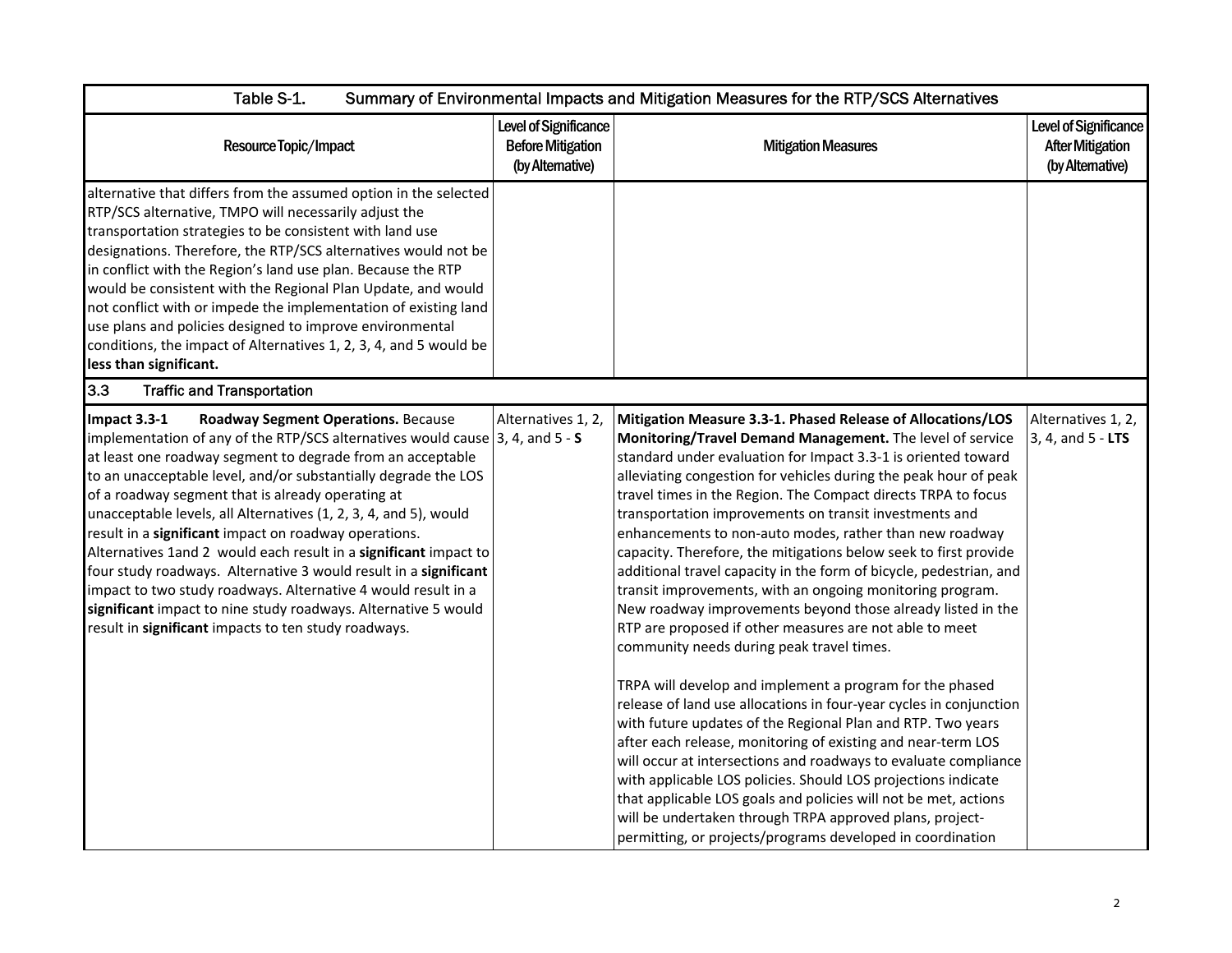| Table S-1.                                                                                                                                                                                                                                                                                                                                                        | Summary of Environmental Impacts and Mitigation Measures for the RTP/SCS Alternatives |                                                                                                                                                                                                                                                                                                                                                                                                                                                                                                                                                                                                                                                                                                                                                                                                                                                                                                                                                                                                                                                                                                                                                                                                                                                                                                                                                                                                                                                                                       |                                                                      |  |
|-------------------------------------------------------------------------------------------------------------------------------------------------------------------------------------------------------------------------------------------------------------------------------------------------------------------------------------------------------------------|---------------------------------------------------------------------------------------|---------------------------------------------------------------------------------------------------------------------------------------------------------------------------------------------------------------------------------------------------------------------------------------------------------------------------------------------------------------------------------------------------------------------------------------------------------------------------------------------------------------------------------------------------------------------------------------------------------------------------------------------------------------------------------------------------------------------------------------------------------------------------------------------------------------------------------------------------------------------------------------------------------------------------------------------------------------------------------------------------------------------------------------------------------------------------------------------------------------------------------------------------------------------------------------------------------------------------------------------------------------------------------------------------------------------------------------------------------------------------------------------------------------------------------------------------------------------------------------|----------------------------------------------------------------------|--|
| Resource Topic/Impact                                                                                                                                                                                                                                                                                                                                             | Level of Significance<br><b>Before Mitigation</b><br>(by Alternative)                 | <b>Mitigation Measures</b>                                                                                                                                                                                                                                                                                                                                                                                                                                                                                                                                                                                                                                                                                                                                                                                                                                                                                                                                                                                                                                                                                                                                                                                                                                                                                                                                                                                                                                                            | Level of Significance<br><b>After Mitigation</b><br>(by Alternative) |  |
|                                                                                                                                                                                                                                                                                                                                                                   |                                                                                       | with local or other governments to maintain compliance.<br>Actions may include, but are not limited to the following:<br>1. TRPA will prioritize, and cause to be implemented, if<br>feasible, enhanced non-motorized and public transportation<br>projects and services to accommodate the additional travel<br>demand.<br>2. TRPA will modify the land use allocation releases to reduce<br>travel demand.<br>3. To the extent that roadway capacity expansions do not<br>result in significant, unavoidable environmental impacts,<br>TRPA will investigate and cause to be implemented, if<br>feasible, additional multi-modal corridor improvements<br>(beyond those listed in the RTP project list). The following is<br>an example list of potential candidate improvements based<br>on the identified significant impacts of the RTP/SCS<br>alternatives:<br>- US 50 between the South Y and South Stateline - modify<br>US 50 to consist of enhanced access control (e.g., raised<br>median with channelized turn lanes at selected locations,<br>driveway consolidation to limit turning locations on the<br>highway, etc.), to the extent that planned traffic signal<br>coordination does not provide sufficient capacity<br>increases.<br>- US 50 between SR 89 and Pioneer Trail - modify US 50 to<br>consist of enhanced access control (e.g., raised median<br>with channelized turn lanes, driveway consolidation, etc.)<br>to increase the capacity of the highway. |                                                                      |  |
| Impact 3.3-2<br>Intersection Operations. Alternatives 1, 2, 3,<br>4, and 5 would cause some degradation of intersection<br>operations, but not to unacceptable (i.e., LOS E in rural areas,<br>and LOS E for more than four hours or LOS F in urban areas)<br>levels. For all alternatives, impacts to intersection operations<br>would be less than significant. | Alternatives 1, 2,<br>3, 4, and 5 - LTS                                               | No mitigation is required for any of the alternatives.                                                                                                                                                                                                                                                                                                                                                                                                                                                                                                                                                                                                                                                                                                                                                                                                                                                                                                                                                                                                                                                                                                                                                                                                                                                                                                                                                                                                                                | Alternatives 1, 2,<br>3, 4, and 5 - LTS                              |  |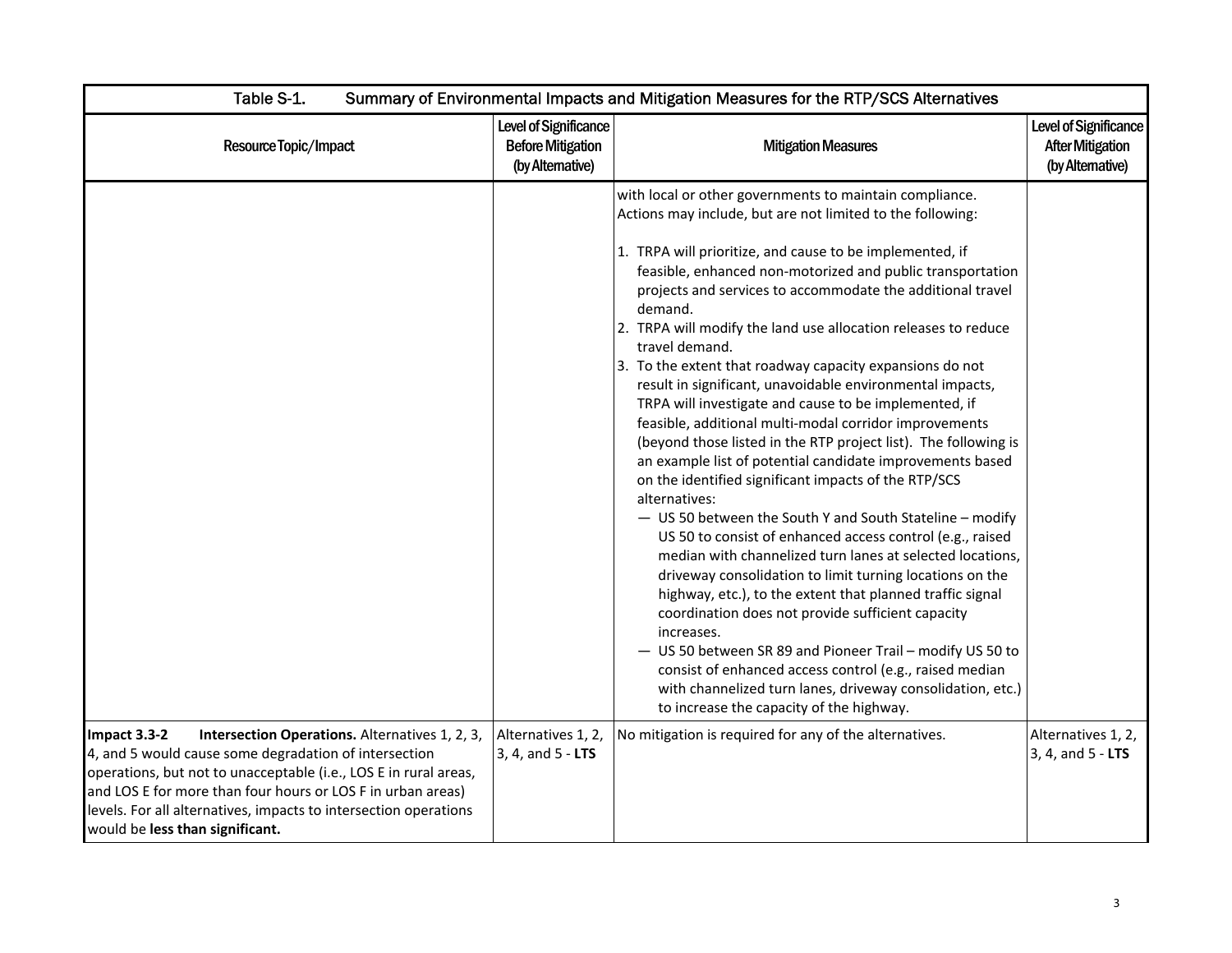| Table S-1.<br>Summary of Environmental Impacts and Mitigation Measures for the RTP/SCS Alternatives                                                                                                                                                                                                                                                                                                                                                                                                                                                                                                                                                                                                                                                                                                                                                                                          |                                                                              |                                                                                                                                                                                                                                                                                                                                                                                                                                                                                                                                                                                                                                                                                                                                                                                                                                                                                                                                                                                           |                                                                      |  |
|----------------------------------------------------------------------------------------------------------------------------------------------------------------------------------------------------------------------------------------------------------------------------------------------------------------------------------------------------------------------------------------------------------------------------------------------------------------------------------------------------------------------------------------------------------------------------------------------------------------------------------------------------------------------------------------------------------------------------------------------------------------------------------------------------------------------------------------------------------------------------------------------|------------------------------------------------------------------------------|-------------------------------------------------------------------------------------------------------------------------------------------------------------------------------------------------------------------------------------------------------------------------------------------------------------------------------------------------------------------------------------------------------------------------------------------------------------------------------------------------------------------------------------------------------------------------------------------------------------------------------------------------------------------------------------------------------------------------------------------------------------------------------------------------------------------------------------------------------------------------------------------------------------------------------------------------------------------------------------------|----------------------------------------------------------------------|--|
| Resource Topic/Impact                                                                                                                                                                                                                                                                                                                                                                                                                                                                                                                                                                                                                                                                                                                                                                                                                                                                        | <b>Level of Significance</b><br><b>Before Mitigation</b><br>(by Alternative) | <b>Mitigation Measures</b>                                                                                                                                                                                                                                                                                                                                                                                                                                                                                                                                                                                                                                                                                                                                                                                                                                                                                                                                                                | Level of Significance<br><b>After Mitigation</b><br>(by Alternative) |  |
| Impact 3.3-3<br>Vehicle Miles of Travel (VMT) per Capita.<br>VMT per capita is a measure of the efficiency of the<br>transportation system and the degree to which the land use<br>pattern would reduce personal motor vehicle travel. For the<br>Tahoe Region, VMT per capita may be influenced by a number<br>of variables, including land use pattern, emphasis on personal<br>motor vehicle travel compared to other travel modes, and<br>implementation of vehicle trip reduction strategies. When VMT<br>per capita increases, it results in indirect environmental<br>impacts (such as air pollutant emissions). VMT per capita would<br>increase for all alternatives, except Alternatives 2 and 3. For<br>Alternatives 2 and 3, reduced VMT per capita would be<br>beneficial. For Alternatives 1, 4, and 5, the increased VMT per<br>capita would be a significant adverse impact. | Alternatives 2<br>and $3 -$ Beneficial<br>Alternatives 1, 4,<br>and $5 - S$  | No mitigation is required for Alternatives 2 and 3.<br>Mitigation Measure 3.3-2. Reduce VMT per capita. For<br>Alternatives 1, 4, and 5, reducing or eliminating the increase in<br>VMT per capita would require adopting additional components<br>of trip-reducing land use pattern and non-motor vehicle travel<br>mode opportunities. A comprehensive review of potential VMT<br>reducing strategies has been conducted in the formulation of<br>the RTP alternatives, so other feasible mitigation approaches<br>different from the strategies already incorporated into the RTP<br>alternatives are not known. Consequently, avoidance of<br>significant increases in VMT per capita for Alternatives 1, 4, and<br>5 would need to involve adoption of additional elements of the<br>package of land use and transportation strategies in<br>Alternatives 2 and 3. Otherwise, the VMT increases associated<br>with Alternatives 1, 4, and 5 would be significant and<br>unavoidable. | Alternatives 2<br>and $3 - B$<br>Alternatives 1, 4,<br>and $5 - SU$  |  |
| Impact 3.3-4<br>Transit Service. Transit service enhancements Alternatives 1, 2,<br>are included in all five RTP alternatives. Alternatives 1 and 5<br>would implement transit improvements contained in<br>Transportation Strategy Package A, including the Lake Tahoe<br>Waterborne Transit Project and operation and maintenance of<br>the existing transit system. Alternatives 2 through 4 would<br>implement Transportation Strategy Packages B and C, which<br>include substantial transit improvements (including transit<br>projects, programs, and efficiency strategies) that are expected<br>to not only meet new demand, but offer substantial service<br>improvements beyond those that exist today. Therefore,<br>transit service impacts under all alternatives would be<br>beneficial.                                                                                      | 3, 4, and $5 -$<br><b>Beneficial</b>                                         | No mitigation is required for any of the alternatives.                                                                                                                                                                                                                                                                                                                                                                                                                                                                                                                                                                                                                                                                                                                                                                                                                                                                                                                                    | Alternatives 1, 2,<br>3, 4, and 5 -<br><b>Beneficial</b>             |  |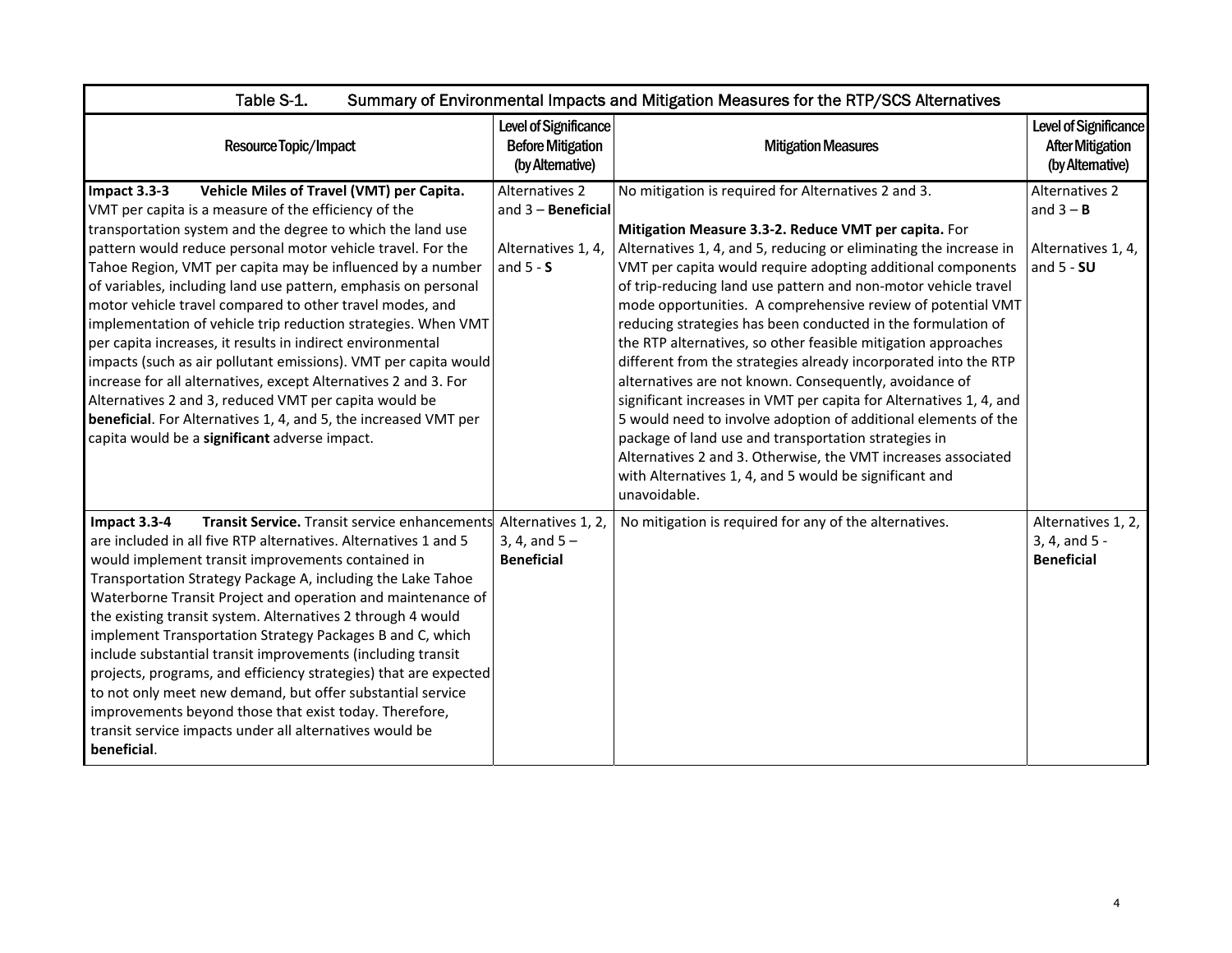| Table S-1.<br>Summary of Environmental Impacts and Mitigation Measures for the RTP/SCS Alternatives                                                                                                                                                                                                                                                                                                                                                                                                                                                                                                                                                                                                                                                                                                                                                                                                                                                                                               |                                                                      |                                                                                                                                                                                                                                                                                                                                                                                                                                                                                                                                                                                                                                                                                                                                            |                                                                      |
|---------------------------------------------------------------------------------------------------------------------------------------------------------------------------------------------------------------------------------------------------------------------------------------------------------------------------------------------------------------------------------------------------------------------------------------------------------------------------------------------------------------------------------------------------------------------------------------------------------------------------------------------------------------------------------------------------------------------------------------------------------------------------------------------------------------------------------------------------------------------------------------------------------------------------------------------------------------------------------------------------|----------------------------------------------------------------------|--------------------------------------------------------------------------------------------------------------------------------------------------------------------------------------------------------------------------------------------------------------------------------------------------------------------------------------------------------------------------------------------------------------------------------------------------------------------------------------------------------------------------------------------------------------------------------------------------------------------------------------------------------------------------------------------------------------------------------------------|----------------------------------------------------------------------|
| Resource Topic/Impact                                                                                                                                                                                                                                                                                                                                                                                                                                                                                                                                                                                                                                                                                                                                                                                                                                                                                                                                                                             | Level of Significance<br><b>Before Mitigation</b><br>(by Altemative) | <b>Mitigation Measures</b>                                                                                                                                                                                                                                                                                                                                                                                                                                                                                                                                                                                                                                                                                                                 | Level of Significance<br><b>After Mitigation</b><br>(by Alternative) |
| Impact 3.3-5<br>Bicycle and Pedestrian Safety. All RTP/SCS<br>alternatives would enhance pedestrian and bicycle safety.<br>Pedestrian and bicycle facility improvements are included in all   Beneficial<br>five RTP alternatives. Alternatives 1 and 5 would implement<br>several pedestrian and bicycle improvements contained in<br>Transportation Strategy Package A. Alternatives 2 through 4<br>would implement Transportation Strategy Packages B and C,<br>which include substantial pedestrian and bicycle facility<br>improvements that are expected to not only meet new<br>demand, but offer substantial improvements beyond those<br>that exist today. Facility improvements offer opportunities to<br>separate pedestrian and bicycle travel from roadway travel<br>lanes (such as separated trails or striped, designated lanes),<br>thus reducing the potential for conflicts. Therefore, pedestrian<br>and bicycle safety impacts under all alternatives would be<br>beneficial. | Alternatives 1, 2,<br>3, 4, and $5 -$                                | No mitigation is required for any of the alternatives.                                                                                                                                                                                                                                                                                                                                                                                                                                                                                                                                                                                                                                                                                     | Alternatives 1, 2,<br>3, 4, and 5 -<br><b>Beneficial</b>             |
| 3.4<br><b>Air Quality</b>                                                                                                                                                                                                                                                                                                                                                                                                                                                                                                                                                                                                                                                                                                                                                                                                                                                                                                                                                                         |                                                                      |                                                                                                                                                                                                                                                                                                                                                                                                                                                                                                                                                                                                                                                                                                                                            |                                                                      |
| <b>Consistency with Air Quality Plans and</b><br>Impact 3.4-1<br>Transportation Conformity. The proposed RTP/SCS would not<br>conflict with or obstruct implementation of any applicable air<br>quality-related plans. All of the alternatives would meet federal<br>air quality conformity requirements. This impact would be less<br>than significant for all alternatives.                                                                                                                                                                                                                                                                                                                                                                                                                                                                                                                                                                                                                     | Alternatives 1, 2,<br>$3, 4,$ and $5 - LTS$                          | No mitigation is required for any of the alternatives.                                                                                                                                                                                                                                                                                                                                                                                                                                                                                                                                                                                                                                                                                     | Alternatives 1, 2,<br>3, 4, and 5 - LTS                              |
| Impact 3.4-2<br><b>Short-Term Construction Emissions of ROG,</b><br>$NOx$ , PM <sub>10</sub> , and PM <sub>2.5</sub> . Implementation of the transportation<br>projects would involve construction that would result in the<br>temporary generation of ROG, $NOx$ , PM <sub>10</sub> and PM <sub>2.5</sub> emissions<br>from site preparation (e.g., excavation, grading, and clearing);<br>off-road equipment, material import/export, worker commute<br>exhaust emissions, paving, and other miscellaneous activities.<br>Typical construction equipment associated with development<br>and redevelopment projects includes dozers, graders,<br>excavators, loaders, and trucks. Construction emissions of<br>these pollutants have the potential to be substantial, and                                                                                                                                                                                                                        | Alternatives 1, 2,<br>3, 4, and $5 - PS$                             | <b>Mitigation Measure 3.4-2: Reduce Temporary Construction</b><br>Emissions of ROG, $NOx$ , PM <sub>10</sub> and PM <sub>2.5</sub> . Within 12 months of<br>adoption of an updated Regional Plan, TRPA will coordinate<br>with local governments to develop and effectuate the<br>implementation of Best Construction Practices for Construction<br>Emissions that require, as a condition of project approval,<br>implementation of feasible measures and Best Management<br>Practices to reduce construction-generated emissions to the<br>extent feasible. Until that time, TRPA will continue existing<br>practice to require measures developed on a project-specific<br>basis. Such measures shall include those listed below to the | Alternatives 1, 2,<br>3, 4, and 5 - LTS                              |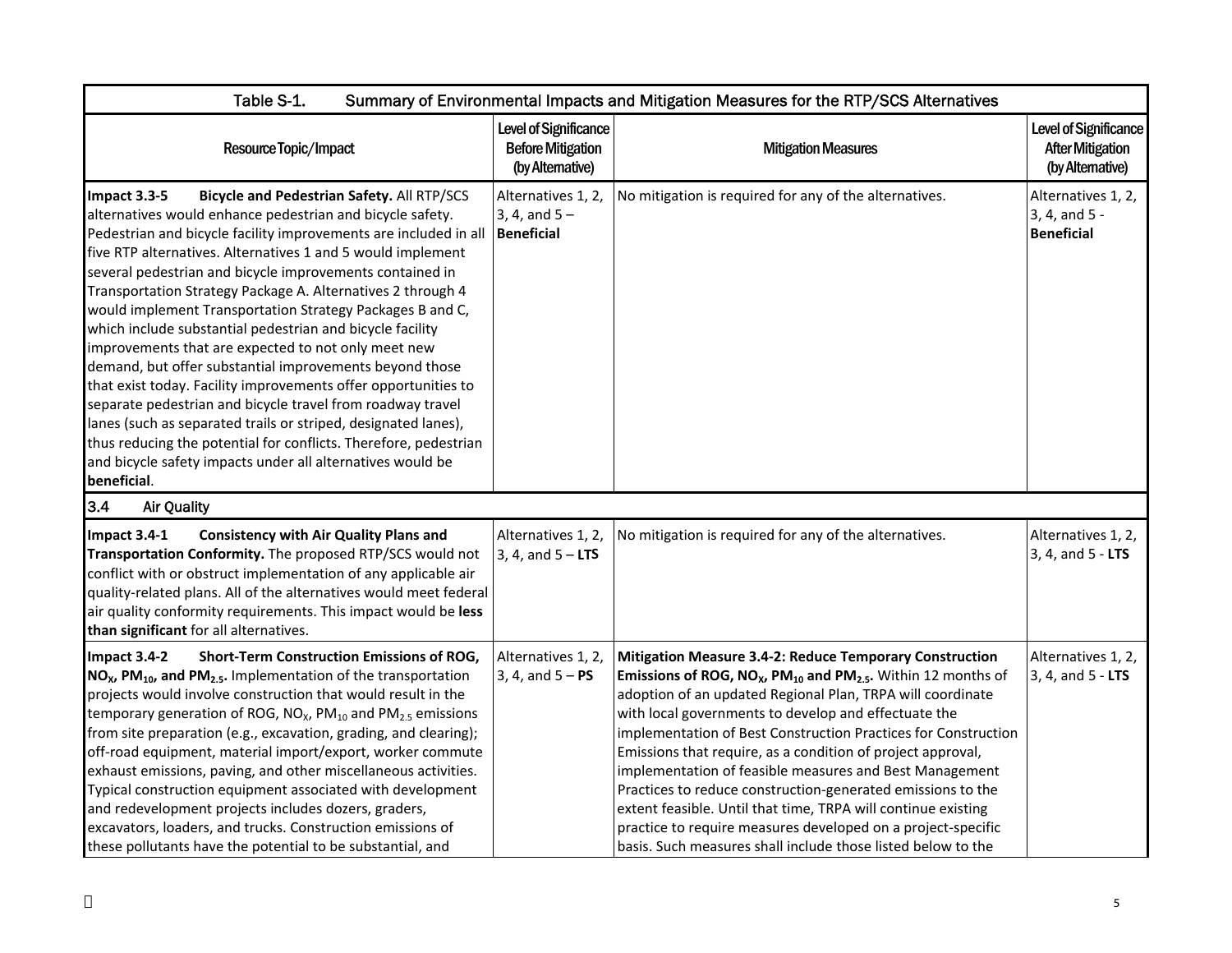| Table S-1.<br>Summary of Environmental Impacts and Mitigation Measures for the RTP/SCS Alternatives           |                                                                       |                                                                                                                                                                                                                                                                                                                                                                                                                                                                                                                                                                                                                                                                                                                                                                                                                                                                                                                                                                                                                                                                                                                                                                                                                                                                                                                                                                                                                                                                                                                                                                                                                                                                                                                                                                                                                                                                                                                                                                        |                                                                      |
|---------------------------------------------------------------------------------------------------------------|-----------------------------------------------------------------------|------------------------------------------------------------------------------------------------------------------------------------------------------------------------------------------------------------------------------------------------------------------------------------------------------------------------------------------------------------------------------------------------------------------------------------------------------------------------------------------------------------------------------------------------------------------------------------------------------------------------------------------------------------------------------------------------------------------------------------------------------------------------------------------------------------------------------------------------------------------------------------------------------------------------------------------------------------------------------------------------------------------------------------------------------------------------------------------------------------------------------------------------------------------------------------------------------------------------------------------------------------------------------------------------------------------------------------------------------------------------------------------------------------------------------------------------------------------------------------------------------------------------------------------------------------------------------------------------------------------------------------------------------------------------------------------------------------------------------------------------------------------------------------------------------------------------------------------------------------------------------------------------------------------------------------------------------------------------|----------------------------------------------------------------------|
| Resource Topic/Impact                                                                                         | Level of Significance<br><b>Before Mitigation</b><br>(by Alternative) | <b>Mitigation Measures</b>                                                                                                                                                                                                                                                                                                                                                                                                                                                                                                                                                                                                                                                                                                                                                                                                                                                                                                                                                                                                                                                                                                                                                                                                                                                                                                                                                                                                                                                                                                                                                                                                                                                                                                                                                                                                                                                                                                                                             | Level of Significance<br><b>After Mitigation</b><br>(by Alternative) |
| would result in a <b>potentially significant</b> impact to air quality for<br>Alternatives 1, 2, 3, 4, and 5. |                                                                       | extent they are not already addressed in local requirements.<br>In addition to the mitigation measures identified below,<br>construction of the projects located in California will be<br>required to comply with all applicable PCAPCD or EDCAQMD<br>rules, as appropriate, including Rule 202 (PCAPCD and<br>EDCAQMD) regarding visible emissions, Rule 228 (PCAPCD) and<br>223 (EDCAQMD) regarding fugitive dust, Rule 218 (PCAPCD) and<br>215 (EDCAQMD) regarding the application of architectural<br>coatings, and Rule 217(PCAPCD) and 224 (EDCAQMD) regarding<br>cutback and emulsified asphalt paving materials. For projects<br>located in Washoe County, projects will comply with Washoe<br>County Health District Rules Governing Air Quality, including<br>040.005 Visible Emissions, 040.030 Dust Control, 040.090<br>Cutback Asphalts, and 040.200 Diesel Engine Idling.<br>Where local rules and regulations pertaining to construction<br>emissions exist, projects developed pursuant to the Regional<br>Plan shall comply with local requirements.<br>For projects located in California, specifically, TRPA will require<br>the following:<br>Project proponents shall submit to the PCAPCD or<br>$\rightarrow$<br>EDCAQMD, as applicable, and receive approval of, a<br>Construction Emission/Dust Control Plan prior to any<br>groundbreaking or tree removal activities.<br>Prime contractors shall submit to the PCAPCD or<br>$\rightarrow$<br>EDCAPCD, as applicable, a comprehensive inventory<br>(i.e., make, model, year, emission rating) of all the<br>heavy-duty off-road equipment (50 horsepower of<br>greater) that will be used an aggregate of 40 or more<br>hours for the construction project. The project<br>representative shall provide the PCAPCD or EDCAQMD,<br>as applicable, with the anticipated construction<br>timeline including start date, and name and phone<br>number of the project manager and on-site foreman. |                                                                      |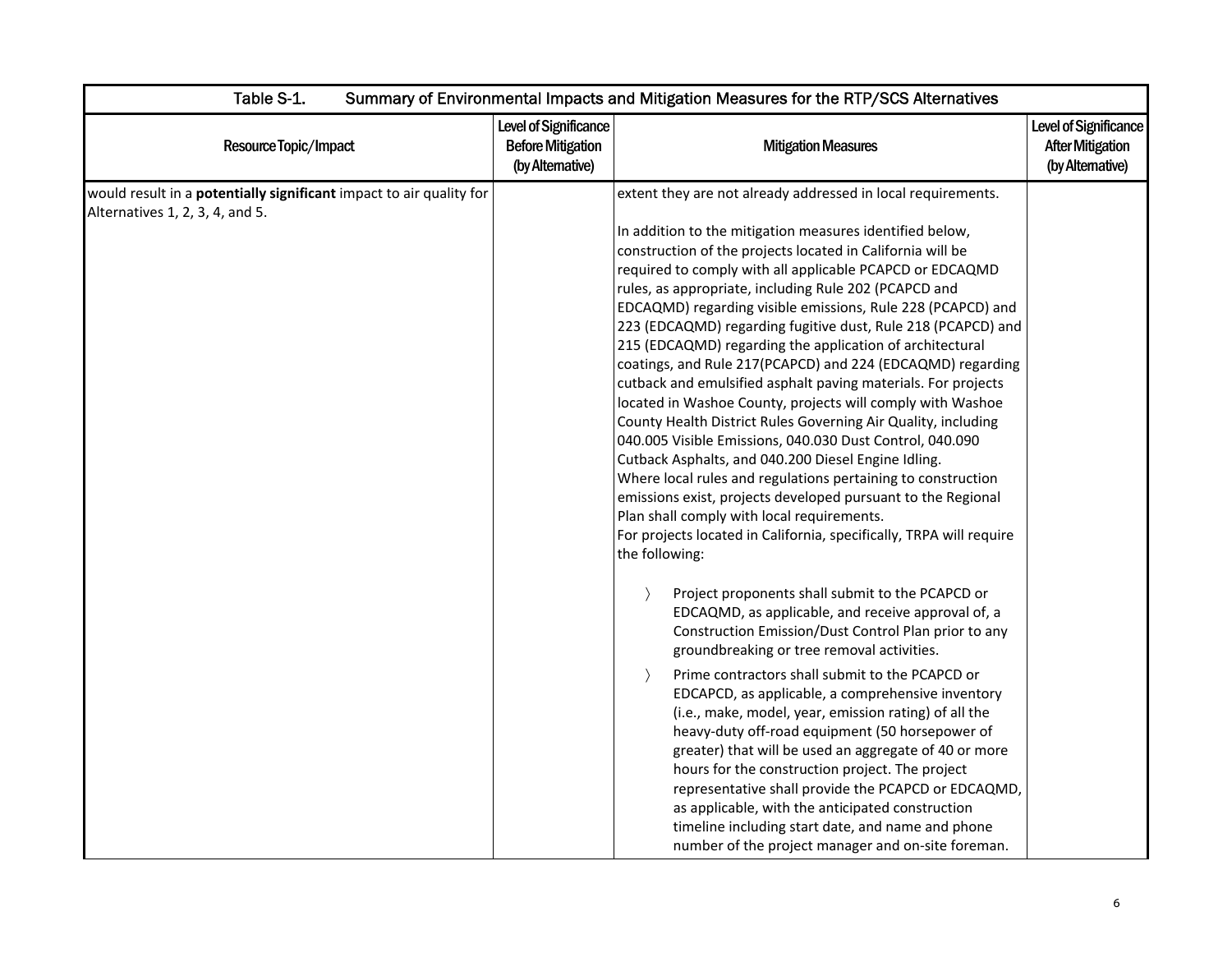| Table S-1.            | Summary of Environmental Impacts and Mitigation Measures for the RTP/SCS Alternatives |                                                                                                                                                                                                                                                                                                                                                                                                                                                                                                                                                                                                                                                                                                              |                                                                            |  |
|-----------------------|---------------------------------------------------------------------------------------|--------------------------------------------------------------------------------------------------------------------------------------------------------------------------------------------------------------------------------------------------------------------------------------------------------------------------------------------------------------------------------------------------------------------------------------------------------------------------------------------------------------------------------------------------------------------------------------------------------------------------------------------------------------------------------------------------------------|----------------------------------------------------------------------------|--|
| Resource Topic/Impact | Level of Significance<br><b>Before Mitigation</b><br>(by Alternative)                 | <b>Mitigation Measures</b>                                                                                                                                                                                                                                                                                                                                                                                                                                                                                                                                                                                                                                                                                   | <b>Level of Significance</b><br><b>After Mitigation</b><br>(by Altemative) |  |
|                       |                                                                                       | The project representative shall provide a plan for<br>approval by the PCAPCD or EDCAQMD, as applicable,<br>demonstrating that the heavy-duty (> 50 horsepower)<br>off-road vehicles to be used in the construction<br>project, including owned, leased and subcontractor<br>vehicles, will achieve a project wide fleet-average of 20<br>percent NOX reduction and 45 percent particulate<br>reduction compared to the most recent ARB fleet<br>average. Acceptable options for reducing emissions<br>may include use of late model engines, low-emission<br>diesel products, alternative fuels, engine retrofit<br>technology, after-treatment products, and/or other<br>options as they become available. |                                                                            |  |
|                       |                                                                                       | As a condition of approval of California transportation<br>$\rightarrow$<br>projects, TRPA will require individual project<br>environmental review to confirm and demonstrate<br>that project-generated emissions associated with<br>construction will be within the regulatory limits of<br>PCAPCD or EDCAQMD, as applicable, following<br>implementation of mitigation measures.                                                                                                                                                                                                                                                                                                                           |                                                                            |  |
|                       |                                                                                       | For all projects implementing the RTP/SCS, TRPA will require the<br>following:<br>Fugitive dust shall not exceed 40 percent opacity and<br>$\left\langle \right\rangle$<br>not go beyond the property boundary at any time<br>during project construction.<br>No open burning of removed vegetation shall occur<br>$\rightarrow$<br>during infrastructure improvements.<br>Minimize idling time to 5 minutes for all diesel-power<br>$\rightarrow$<br>equipment.<br>Apply water to control dust as needed to prevent dust<br>$\left\langle \right\rangle$<br>impacts offsite. Operational water truck(s) shall be                                                                                            |                                                                            |  |
|                       |                                                                                       | onsite, as required, to control fugitive dust.<br>Construction vehicles leaving the site shall be cleaned<br>to prevent dust, silt, mud, and dirt from being released                                                                                                                                                                                                                                                                                                                                                                                                                                                                                                                                        |                                                                            |  |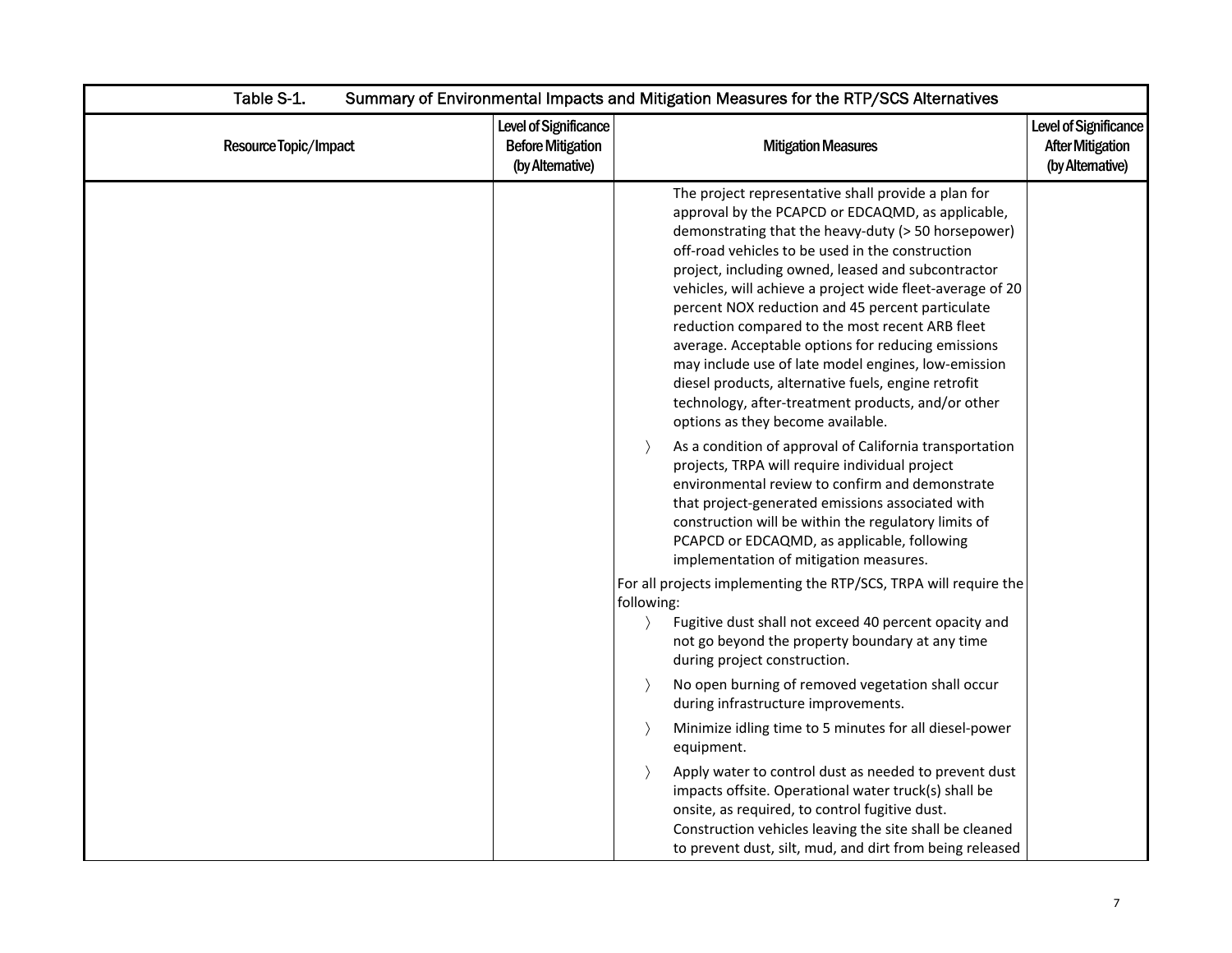| Table S-1.<br>Summary of Environmental Impacts and Mitigation Measures for the RTP/SCS Alternatives                                                                                                                                                                                                                                                                                                                                                                                                                                                         |                                                                              |                                                                                                                                                                                                                                                                                                                                                                                                                                                                                                                                                                                                                                                                                           |                                                                      |
|-------------------------------------------------------------------------------------------------------------------------------------------------------------------------------------------------------------------------------------------------------------------------------------------------------------------------------------------------------------------------------------------------------------------------------------------------------------------------------------------------------------------------------------------------------------|------------------------------------------------------------------------------|-------------------------------------------------------------------------------------------------------------------------------------------------------------------------------------------------------------------------------------------------------------------------------------------------------------------------------------------------------------------------------------------------------------------------------------------------------------------------------------------------------------------------------------------------------------------------------------------------------------------------------------------------------------------------------------------|----------------------------------------------------------------------|
| Resource Topic/Impact                                                                                                                                                                                                                                                                                                                                                                                                                                                                                                                                       | <b>Level of Significance</b><br><b>Before Mitigation</b><br>(by Alternative) | <b>Mitigation Measures</b>                                                                                                                                                                                                                                                                                                                                                                                                                                                                                                                                                                                                                                                                | Level of Significance<br><b>After Mitigation</b><br>(by Alternative) |
| Long-Term Operational Emissions of ROG,<br>Impact 3.4-3<br>NO <sub>x</sub> , PM <sub>10</sub> , and PM <sub>2.5</sub> . Long-Term Operational Emissions of                                                                                                                                                                                                                                                                                                                                                                                                  | Alternatives 1, 2,<br>3, 4, and $5 - LTS$                                    | or tracked off-site.<br>Apply approved chemical soil stabilizers, vegetative<br>$\rightarrow$<br>mats, or other appropriate Best Management Practices<br>to manufacturer's specifications, to all inactive<br>construction areas (previously graded areas which<br>remain inactive for 96 hours). Spread soil binders on<br>unpaved roads and employee/equipment parking<br>areas and wet broom or wash streets if silt is carried<br>over to adjacent public thoroughfares.<br>Use existing power sources (e.g., power poles) or<br>clean-fuel generators rather than temporary diesel<br>power generators, wherever feasible.<br>No mitigation is required for any of the alternatives. | Alternatives 1, 2,<br>$3, 4, and 5 - LTS$                            |
| ROG, NO <sub>x</sub> , PM <sub>10</sub> , and PM <sub>2.5</sub> . Mobile-source operational<br>emissions of criteria air pollutants would be reduced over the<br>plan implementation period under Alternatives 1 through 5.<br>Implementation of the RTP/SCS would contribute to<br>attainment and maintenance of air quality standards in the<br>LTAB for ozone and $PM_{10}$ , two pollutants for which the LTAB is<br>currently in nonattainment. This would be a less-than-<br>significant impact.                                                      |                                                                              |                                                                                                                                                                                                                                                                                                                                                                                                                                                                                                                                                                                                                                                                                           |                                                                      |
| Impact 3.4-4<br><b>Long-Term Operational Localized Exposure</b><br>to Mobile-Source Carbon Monoxide Emissions. Long-term<br>operational (local) mobile-source CO emissions under<br>Alternatives 1 through 5 would not violate an air quality<br>standard (i.e., 1-hour CAAQS of 20 ppm, 8-hour TRPA standard<br>of 6 ppm), contribute substantially to an existing or projected<br>air quality violation, or expose sensitive receptors to<br>substantial pollutant concentrations. This would be a less-than-<br>significant impact for all alternatives. | Alternatives 1, 2,<br>3, 4, and $5 - LTS$                                    | No mitigation is required for any of the alternatives.                                                                                                                                                                                                                                                                                                                                                                                                                                                                                                                                                                                                                                    | Alternatives 1, 2,<br>3, 4, and 5 - LTS                              |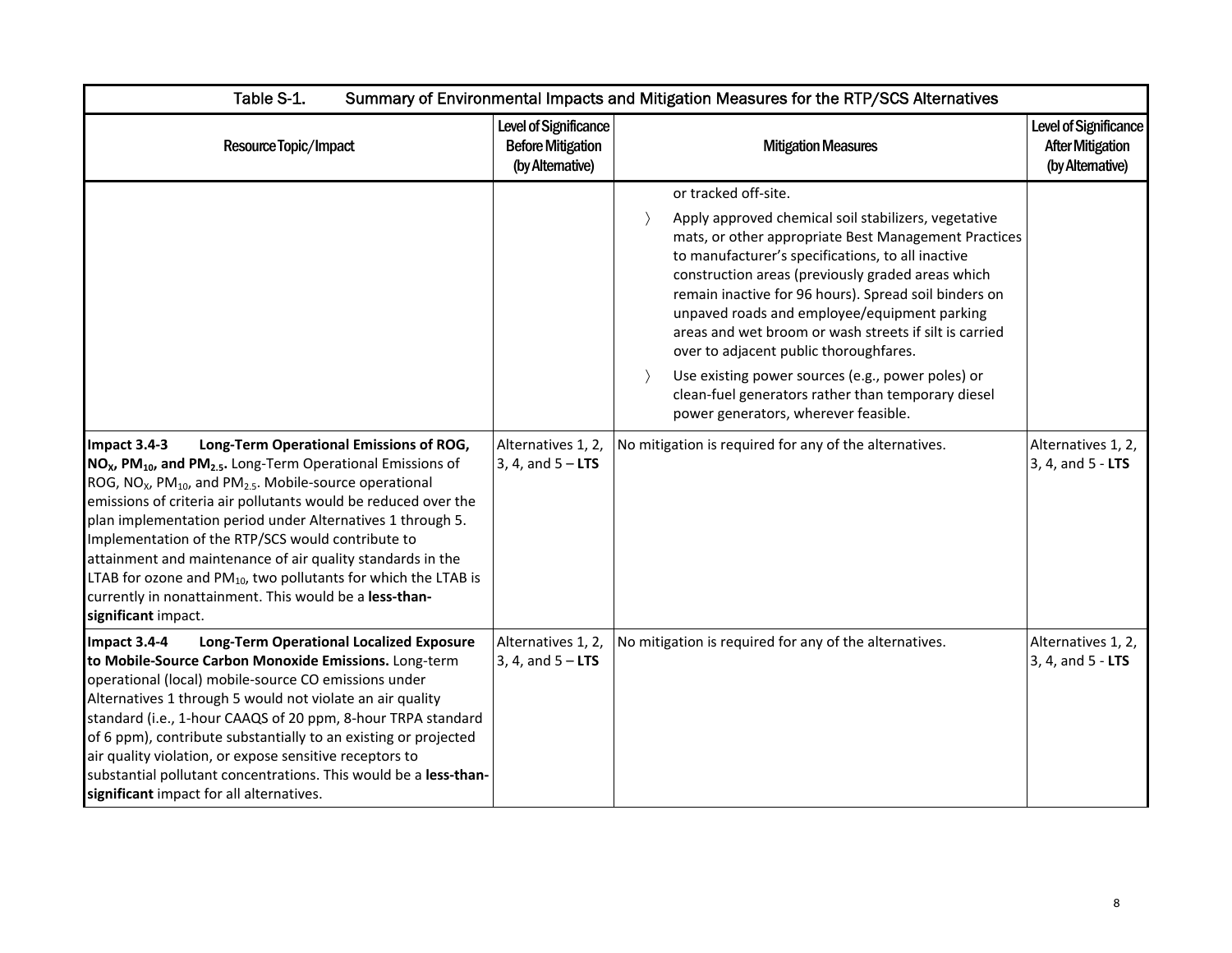| Table S-1.<br>Summary of Environmental Impacts and Mitigation Measures for the RTP/SCS Alternatives                                                                                                                                                                                                                                                                                                                                                                                                                                                                                                                                                                                                                                                                                                                                                                                                                                                                                                  |                                                                                                                                  |                                                                                                                                                                                                                                                                                                                                                                                                                                                                                                                                                                                                                                                                                                                                                                                                                                                                                                                                                                                                                                                                                                                                                                                                                                                                                                                                                                                                                                                                                                                                                                                                                                                                                                                                                                                                                                                                                                          |                                                                            |
|------------------------------------------------------------------------------------------------------------------------------------------------------------------------------------------------------------------------------------------------------------------------------------------------------------------------------------------------------------------------------------------------------------------------------------------------------------------------------------------------------------------------------------------------------------------------------------------------------------------------------------------------------------------------------------------------------------------------------------------------------------------------------------------------------------------------------------------------------------------------------------------------------------------------------------------------------------------------------------------------------|----------------------------------------------------------------------------------------------------------------------------------|----------------------------------------------------------------------------------------------------------------------------------------------------------------------------------------------------------------------------------------------------------------------------------------------------------------------------------------------------------------------------------------------------------------------------------------------------------------------------------------------------------------------------------------------------------------------------------------------------------------------------------------------------------------------------------------------------------------------------------------------------------------------------------------------------------------------------------------------------------------------------------------------------------------------------------------------------------------------------------------------------------------------------------------------------------------------------------------------------------------------------------------------------------------------------------------------------------------------------------------------------------------------------------------------------------------------------------------------------------------------------------------------------------------------------------------------------------------------------------------------------------------------------------------------------------------------------------------------------------------------------------------------------------------------------------------------------------------------------------------------------------------------------------------------------------------------------------------------------------------------------------------------------------|----------------------------------------------------------------------------|
| Resource Topic/Impact                                                                                                                                                                                                                                                                                                                                                                                                                                                                                                                                                                                                                                                                                                                                                                                                                                                                                                                                                                                | Level of Significance<br><b>Before Mitigation</b><br>(by Altemative)                                                             | <b>Mitigation Measures</b>                                                                                                                                                                                                                                                                                                                                                                                                                                                                                                                                                                                                                                                                                                                                                                                                                                                                                                                                                                                                                                                                                                                                                                                                                                                                                                                                                                                                                                                                                                                                                                                                                                                                                                                                                                                                                                                                               | <b>Level of Significance</b><br><b>After Mitigation</b><br>(by Altemative) |
| Impact 3.4-5<br><b>Exposure to Toxic Air Contaminant (TAC)</b><br>Emissions. Because the proposed RTP/SCS does not involve<br>siting of sensitive receptors or siting of any new stationary<br>sources of TAC emissions, it would not result in exposure of<br>sensitive receptors to substantial TAC concentrations. In<br>addition, long-term, mobile-source diesel PM would decline<br>over the plan implementation period compared to existing<br>conditions, because of more stringent motor vehicle emissions<br>standards. However, construction emissions may occur in<br>proximity to sensitive receptors and may result in temporary<br>exposure of receptors to substantial TAC concentrations in<br>Alternatives 1 through 5. Long-term exposure of sensitive<br>receptors in the Region to TACs would be less than significant<br>for all alternatives. Short-term TAC exposure would be<br>potentially significant for construction related to projects<br>listed in all alternatives. | <b>Long Term:</b><br>Alternatives 1, 2,<br>3, 4, and $5 - LTS$<br><b>Short Term:</b><br>Alternatives 1, 2,<br>3, 4, and $5 - PS$ | Mitigation Measure 3.4-5: Minimize Exposure of Sensitive<br>Receptors to TAC Emissions during Construction. To reduce<br>exposure of sensitive receptors to construction-related TAC<br>emissions, TRPA will implement Mitigation Measure 3.4-2 for all<br>alternatives, "Reduce Temporary Construction Emissions of<br>ROG, $NO_{X}$ , $PM_{10}$ , and $PM_{2.5}$ ." This measure includes emissions<br>control strategies for construction equipment that would also<br>reduce diesel PM emissions, including limiting idling time to five<br>minutes maximum and submitting an inventory of construction<br>equipment to PCAPCD or EDCAQMD to demonstrate that<br>emissions from the construction fleet would be better than<br>statewide averages.<br>In addition, for all alternatives, TRPA will require contractors to<br>implement the following measures for all projects constructed<br>pursuant to the RTP/SCS:<br>Equip heavy-duty construction equipment with diesel<br>$\left\langle \right\rangle$<br>particulate traps.<br>Locate construction staging areas as far away as<br>$\rightarrow$<br>possible on the project site from off-site receptors.<br>As a condition of approval, individual project<br>$\rightarrow$<br>environmental review shall demonstrate that current<br>district-recommended BMPs are implemented to<br>ensure sensitive receptors are not exposed to<br>substantial TAC concentrations.<br>Mitigation Measure 3.4-2 includes the opportunity to<br>implement measures developed as part of the Best<br>Construction Practices Policy for Construction Emissions. For<br>projects that are permitted prior to the completion of the Best<br>Construction Practices, TRPA will require the specific strategies<br>listed in Mitigation Measure 3.4-2 for project approval to the<br>extent they are not already addressed in applicable local<br>requirements. | Alternatives 1, 2,<br>3, 4, and 5 - LTS                                    |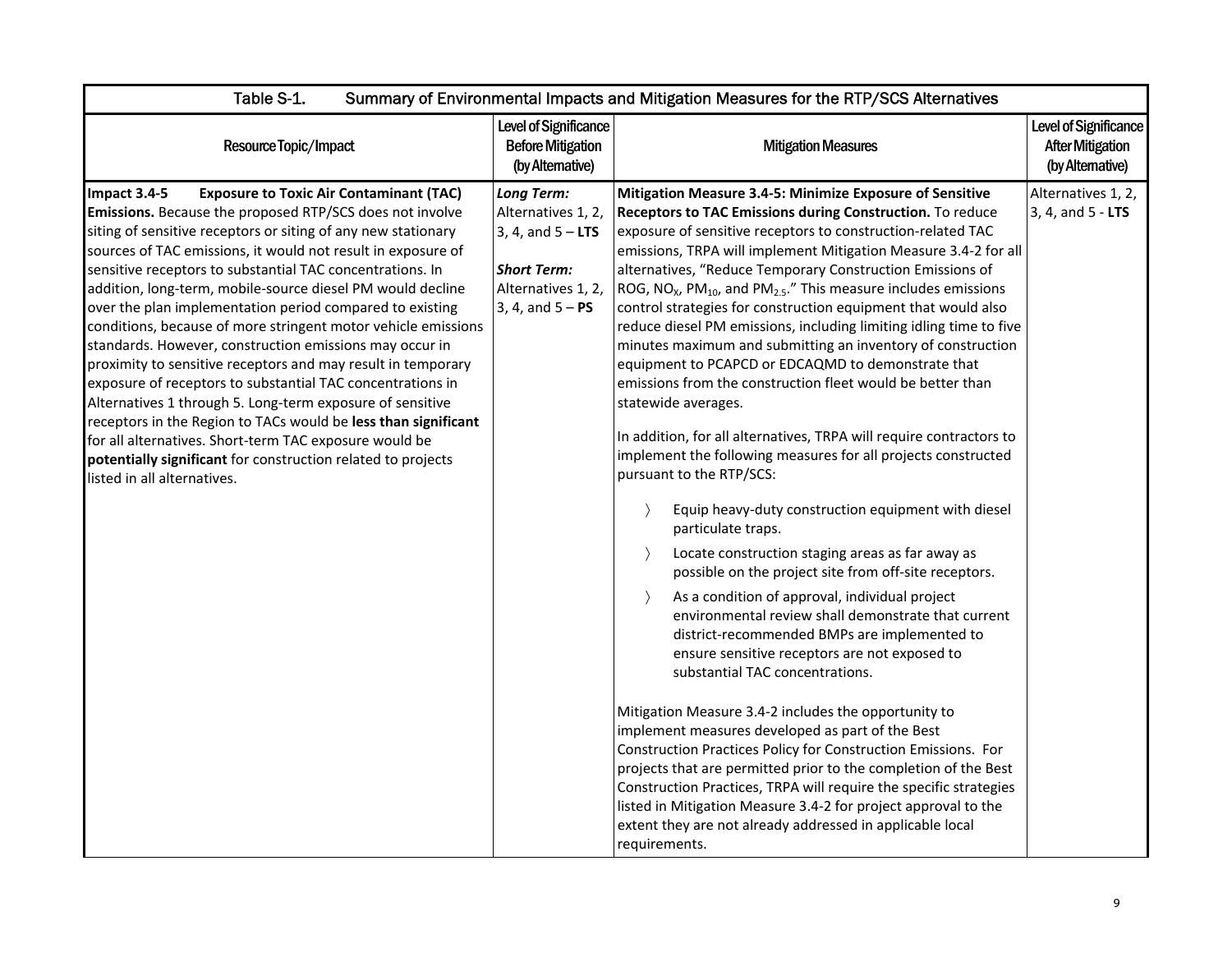| Table S-1.<br>Summary of Environmental Impacts and Mitigation Measures for the RTP/SCS Alternatives                                                                                                                                                                                                                                                                                                                                                                                                                                                                                                                                                                                                                                                                                                                                           |                                                                       |                                                                                                                                                                                                                                                                                                                                                                                                                                                                                                                                                                                                                                                                                                                  |                                                                      |
|-----------------------------------------------------------------------------------------------------------------------------------------------------------------------------------------------------------------------------------------------------------------------------------------------------------------------------------------------------------------------------------------------------------------------------------------------------------------------------------------------------------------------------------------------------------------------------------------------------------------------------------------------------------------------------------------------------------------------------------------------------------------------------------------------------------------------------------------------|-----------------------------------------------------------------------|------------------------------------------------------------------------------------------------------------------------------------------------------------------------------------------------------------------------------------------------------------------------------------------------------------------------------------------------------------------------------------------------------------------------------------------------------------------------------------------------------------------------------------------------------------------------------------------------------------------------------------------------------------------------------------------------------------------|----------------------------------------------------------------------|
| Resource Topic/Impact                                                                                                                                                                                                                                                                                                                                                                                                                                                                                                                                                                                                                                                                                                                                                                                                                         | Level of Significance<br><b>Before Mitigation</b><br>(by Alternative) | <b>Mitigation Measures</b>                                                                                                                                                                                                                                                                                                                                                                                                                                                                                                                                                                                                                                                                                       | Level of Significance<br><b>After Mitigation</b><br>(by Alternative) |
| Impact 3.4-6<br><b>Exposure to Excessive Odorous Emissions.</b><br>The occurrence and severity of odor impacts depend on<br>numerous factors, including the nature, frequency, and<br>intensity of the source; wind speed and direction; and the<br>presence of sensitive receptors. Although offensive odors<br>rarely cause any physical harm, they still can be very<br>unpleasant, leading to considerable distress and often<br>generating citizen complaints to local governments and<br>regulatory agencies. Neither project construction nor operation<br>would create objectionable odors affecting a substantial<br>number of people. This impact would be less than significant<br>for all alternatives.                                                                                                                           | Alternatives 1, 2,<br>3, 4, and $5 - LTS$                             | No mitigation is required for any of the alternatives.                                                                                                                                                                                                                                                                                                                                                                                                                                                                                                                                                                                                                                                           | Alternatives 1, 2,<br>3, 4, and 5 - LTS                              |
| Impact 3.4-7<br><b>Atmospheric Deposition.</b> Results of NO <sub>x</sub><br>emissions modeling, in the case of all alternatives, demonstrate 3, 4, and $5 - LTS$<br>that mobile-source $NOx$ emissions would decline substantially<br>between 2010 and 2035. The Proposed Plan would be<br>consistent with performance standards for atmospheric<br>nitrogen deposition and would promote attainment of<br>threshold standards for atmospheric deposition. This impact<br>would be less than significant for all alternatives.                                                                                                                                                                                                                                                                                                               | Alternatives 1, 2,                                                    | No mitigation is required for any of the alternatives.                                                                                                                                                                                                                                                                                                                                                                                                                                                                                                                                                                                                                                                           | Alternatives 1, 2,<br>3, 4, and 5 - LTS                              |
| 3.5<br><b>Greenhouse Gas Emissions and Climate Change</b>                                                                                                                                                                                                                                                                                                                                                                                                                                                                                                                                                                                                                                                                                                                                                                                     |                                                                       |                                                                                                                                                                                                                                                                                                                                                                                                                                                                                                                                                                                                                                                                                                                  |                                                                      |
| Increase in GHG Emissions. Implementation<br>Impact 3.5-1<br>of any of the RTP alternatives would occur in conjunction with<br>land use development and population growth anticipated<br>during the plan horizon. Although the RTP strategies would<br>improve the efficiency of transportation-related GHG emissions<br>by increasing transit and non-motor vehicle travel, the<br>combined influence of transportation projects, land use<br>development, and population growth occurring during the RTP<br>plan horizon would result in a substantial increase in overall<br>GHG emissions (in contrast to GHG per capita) that would make<br>a cumulatively considerable contribution to the significant<br>cumulative impact of global climate change. Among the RTP<br>alternatives, Alternative 5 would result in the largest increase | Alternatives 1, 2,<br>3, 4, and $5 - S$                               | Mitigation Measure 3.5-1: Minimize Construction-Related GHG Alternatives 1, 2,<br>Emissions. For all the alternatives, GHG emissions from<br>construction will be reduced to the maximum extent feasible.<br>During construction of transportation infrastructure projects,<br>TRPA will require the following mitigation measures to reduce<br>GHG emissions. Other measures that are as effective may be<br>substituted depending on the emissions control technology<br>available at the time of project construction.<br>Limit equipment idling time to a maximum of five (5)<br>minutes.<br>Recycle or reuse construction waste and demolition<br>$\rightarrow$<br>material to the maximum extent feasible. | 3, 4, and $5 - SU$                                                   |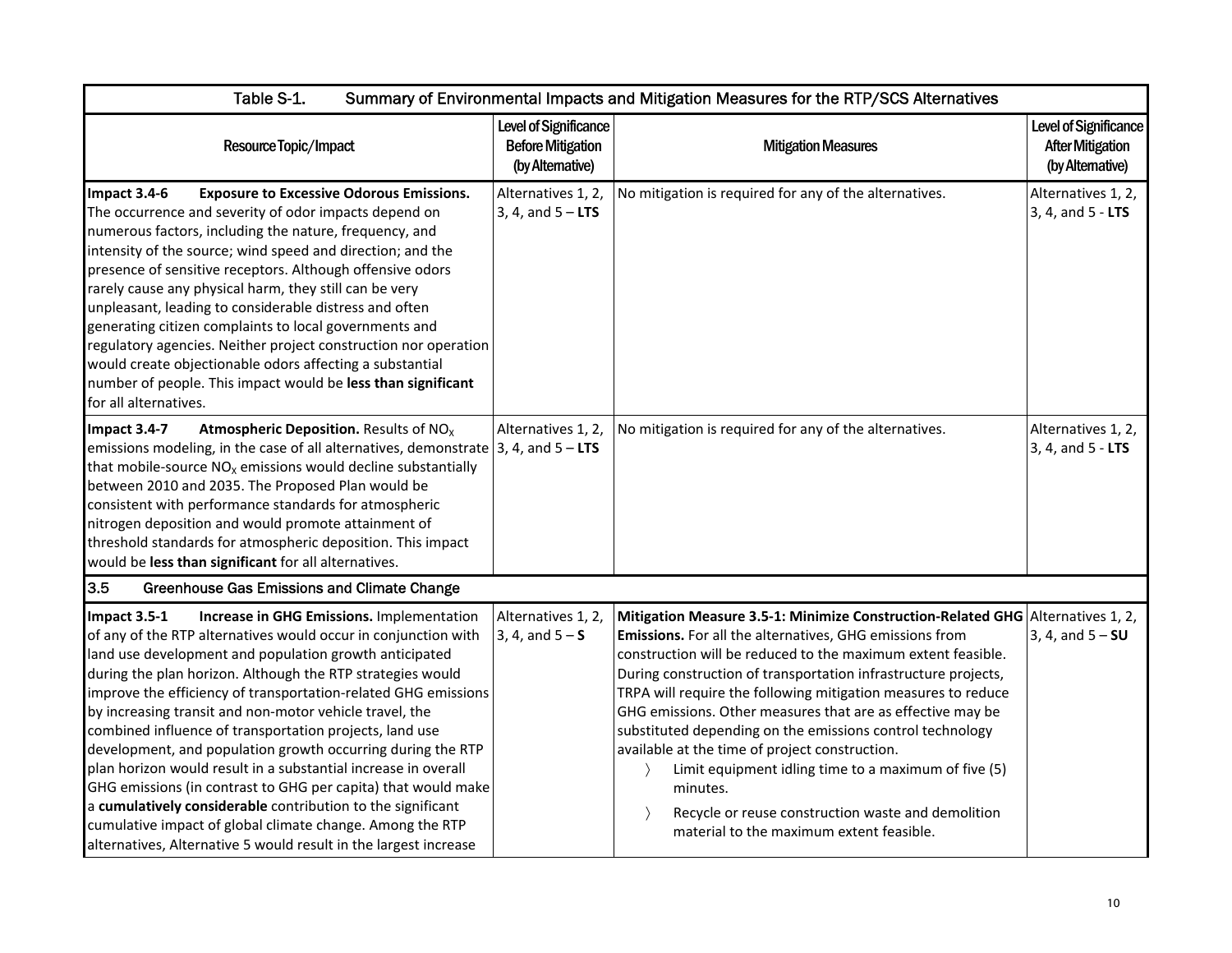| Table S-1.<br>Summary of Environmental Impacts and Mitigation Measures for the RTP/SCS Alternatives                                                                                                                                                                                                                                                                                                                                                                                                                                                                                                                                                                                                                                                                                                                                                                                                                                                                                                                                                                                                                                              |                                                                             |                                                                                                                                                                                                                                                                                                                                                                                                                                                                                                                                                                                                                                                                                                                       |                                                                      |
|--------------------------------------------------------------------------------------------------------------------------------------------------------------------------------------------------------------------------------------------------------------------------------------------------------------------------------------------------------------------------------------------------------------------------------------------------------------------------------------------------------------------------------------------------------------------------------------------------------------------------------------------------------------------------------------------------------------------------------------------------------------------------------------------------------------------------------------------------------------------------------------------------------------------------------------------------------------------------------------------------------------------------------------------------------------------------------------------------------------------------------------------------|-----------------------------------------------------------------------------|-----------------------------------------------------------------------------------------------------------------------------------------------------------------------------------------------------------------------------------------------------------------------------------------------------------------------------------------------------------------------------------------------------------------------------------------------------------------------------------------------------------------------------------------------------------------------------------------------------------------------------------------------------------------------------------------------------------------------|----------------------------------------------------------------------|
| Resource Topic/Impact                                                                                                                                                                                                                                                                                                                                                                                                                                                                                                                                                                                                                                                                                                                                                                                                                                                                                                                                                                                                                                                                                                                            | Level of Significance<br><b>Before Mitigation</b><br>(by Altemative)        | <b>Mitigation Measures</b>                                                                                                                                                                                                                                                                                                                                                                                                                                                                                                                                                                                                                                                                                            | Level of Significance<br><b>After Mitigation</b><br>(by Alternative) |
| in GHG emissions, followed by Alternatives 4, 2, 3, and 1.<br>Alternative 3 would result in the most GHG-efficient<br>transportation system; however, increased GHG emissions<br>would be a significant impact for Alternatives 1, 2, 3, 4, and 5.                                                                                                                                                                                                                                                                                                                                                                                                                                                                                                                                                                                                                                                                                                                                                                                                                                                                                               |                                                                             | Use electrified or alternative-fueled construction<br>equipment to the maximum extent feasible. Use local<br>and sustainable building materials to the extent<br>possible.<br>TRPA is considering the implementation of a Best Construction<br>Practices Policy to maintain a range of potential construction-<br>period environmental impacts at less-than-significant levels,<br>including GHG emission impacts. When the Best Construction<br>Practices Policy is completed and adopted, the applicable<br>requirements listed in the adopted policy may be implemented<br>in lieu of the actions listed above.                                                                                                    |                                                                      |
| Impact 3.5-2<br>Consistency with SB 375 targets and AB 32<br>goals for the California portion of the Region. RTP Alternatives<br>1, 4, and 5 would meet TMPO's ARB-issued SB 375 GHG-<br>reduction target for 2020, but not for 2035. Alternatives 2 and<br>3 would meet both the 2020 and 2035 SB 375 GHG-reduction<br>targets and would be the only RTP alternatives that would<br>meet the requirements of an SCS and comply with SB 375<br>requirements. Consequently, Alternatives 1, 4, and 5 would not<br>meet the criteria of an SCS and would not comply with SB 375<br>requirements and would not be consistent with California<br>legislation adopted for the purposes of reducing GHG<br>emissions. Therefore, implementation of Alternatives 1, 4, and<br>5 would result in a significant impact, because they would not<br>help achieve GHG-reduction goals established by California<br>intended to help address future climate change.<br>Implementation of Alternatives 2 or 3 would be consistent with<br>both AB 32 and SB 375 goals for GHG reduction, so impacts of<br>Alternatives 2 and 3 would be less than significant. | Alternatives 1, 4,<br>and $5 - S$<br><b>Alternatives 2</b><br>and $3 - LTS$ | Mitigation Measure 3.5-2: Prepare an Alternative Planning<br>Strategy in Accordance with SB 375. If Alternative 1, 4, or 5 is<br>selected for implementation, TMPO will prepare an Alternative<br>Planning Strategy (APS) that demonstrates how the regional SB<br>375 GHG-reduction targets for the California portion of the<br>Region would be achieved, in accordance with California SB<br>375. The APS will include strategies for bringing the alternative<br>into compliance, such as additional transportation projects,<br>development right transfer incentives, a compact land use<br>pattern, reduced allocations, and energy efficiency measures<br>that would result in achievement of SB 375 targets. | Alternatives 1, 2,<br>3, 4, and $5 - LTS$                            |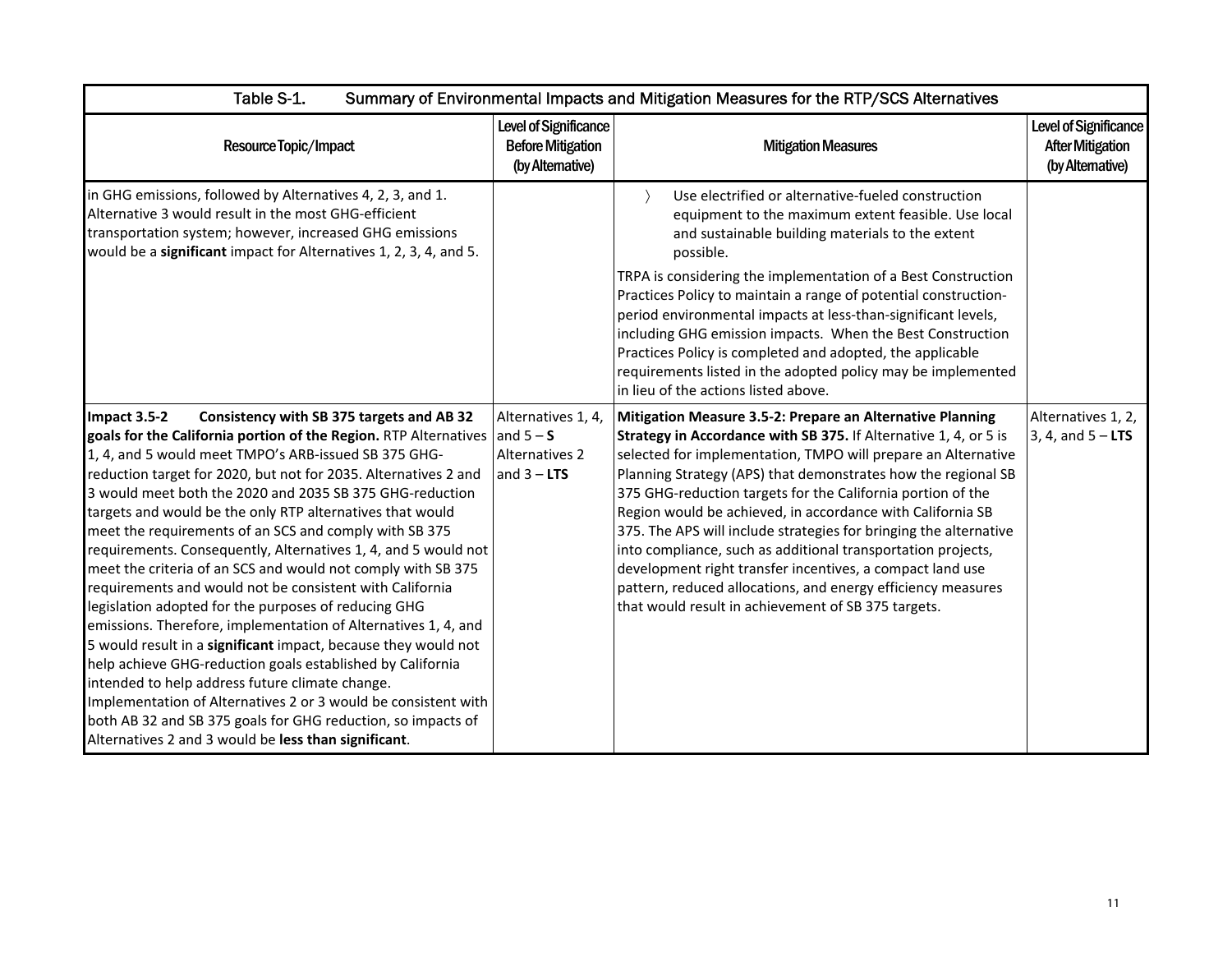| Table S-1.<br>Summary of Environmental Impacts and Mitigation Measures for the RTP/SCS Alternatives                                                                                                                                                                                                                                                                                                                                                                                                                                                                                                                                                                                                                                                                                                                                                                                                                                                  |                                                                       |                                                                                                                                                                                                                                                                                                                                                                                                                                                                                                                                                                                                                                                                                                                                                                                                                                                                                                                                                                                                                                                                                                                                                                                                                                                                                                                                                                                                                                                                                                                                                                                                                                                                                                                                                                               |                                                                      |  |
|------------------------------------------------------------------------------------------------------------------------------------------------------------------------------------------------------------------------------------------------------------------------------------------------------------------------------------------------------------------------------------------------------------------------------------------------------------------------------------------------------------------------------------------------------------------------------------------------------------------------------------------------------------------------------------------------------------------------------------------------------------------------------------------------------------------------------------------------------------------------------------------------------------------------------------------------------|-----------------------------------------------------------------------|-------------------------------------------------------------------------------------------------------------------------------------------------------------------------------------------------------------------------------------------------------------------------------------------------------------------------------------------------------------------------------------------------------------------------------------------------------------------------------------------------------------------------------------------------------------------------------------------------------------------------------------------------------------------------------------------------------------------------------------------------------------------------------------------------------------------------------------------------------------------------------------------------------------------------------------------------------------------------------------------------------------------------------------------------------------------------------------------------------------------------------------------------------------------------------------------------------------------------------------------------------------------------------------------------------------------------------------------------------------------------------------------------------------------------------------------------------------------------------------------------------------------------------------------------------------------------------------------------------------------------------------------------------------------------------------------------------------------------------------------------------------------------------|----------------------------------------------------------------------|--|
| Resource Topic/Impact                                                                                                                                                                                                                                                                                                                                                                                                                                                                                                                                                                                                                                                                                                                                                                                                                                                                                                                                | Level of Significance<br><b>Before Mitigation</b><br>(by Alternative) | <b>Mitigation Measures</b>                                                                                                                                                                                                                                                                                                                                                                                                                                                                                                                                                                                                                                                                                                                                                                                                                                                                                                                                                                                                                                                                                                                                                                                                                                                                                                                                                                                                                                                                                                                                                                                                                                                                                                                                                    | Level of Significance<br><b>After Mitigation</b><br>(by Alternative) |  |
| 3.6<br><b>Noise</b>                                                                                                                                                                                                                                                                                                                                                                                                                                                                                                                                                                                                                                                                                                                                                                                                                                                                                                                                  |                                                                       |                                                                                                                                                                                                                                                                                                                                                                                                                                                                                                                                                                                                                                                                                                                                                                                                                                                                                                                                                                                                                                                                                                                                                                                                                                                                                                                                                                                                                                                                                                                                                                                                                                                                                                                                                                               |                                                                      |  |
| Impact 3.6-1<br><b>Short-Term Construction Noise Levels.</b><br>Development under each of the five alternatives of the<br>RTP/SCS would involve construction activity that could<br>potentially expose nearby noise-sensitive receptors to noise<br>levels that exceed TRPA's applicable CNEL standards for<br>affected land uses; expose noise-sensitive receptors to noise<br>levels that exceed applicable noise standards established by<br>the general plan or noise ordinance of the local city or county;<br>and/or result in a noticeable increase (i.e., 3 dBA or greater) in<br>ambient noise levels at noise-sensitive land uses during the<br>more noise-sensitive early morning, evening, and nighttime<br>periods of the day that are not exempt by TRPA (i.e., 8:00 a.m.<br>to 6:30 p.m., daily [TRPA Code Section 68.9]) or the local city or<br>county noise ordinance. This would be a significant impact for<br>all alternatives. | Alternatives 1, 2,<br>3, 4, and $5 - S$                               | Mitigation Measure 3.6-1: Reduce Exposure to Construction<br>Noise. Where local rules and regulations exist, project-related<br>construction activity will comply with local requirements. In<br>addition to local requirements, TRPA will develop and<br>implement a Best Construction Practices Policy for the<br>Minimization of Exposure to Construction-Generated Noise and<br>Ground Vibration. The policy will require implementation of<br>measures for the reduction of noise generated by demolition<br>and construction activity in the Region. TRPA will require, as<br>conditions of project approval, all applicable control measures<br>identified by the policy. Measures for reducing exposure to<br>construction-related noise may include, but are not limited to,<br>the following:<br>All construction equipment shall be equipped with<br>properly operating mufflers and engine shrouds, in<br>accordance with manufacturers' specifications.<br>Equipment engine doors shall be kept closed during<br>$\left\langle \right\rangle$<br>equipment operation.<br>$\rightarrow$<br>Inactive construction equipment shall not be left idling<br>for prolonged periods of time (i.e., more than 5<br>minutes).<br>Stationary equipment (e.g., power generators) and<br>$\rightarrow$<br>staging area for other equipment shall be located at<br>the maximum distance feasible from nearby noise-<br>sensitive receptors.<br>Temporary sound walls shall be installed along the<br>$\rightarrow$<br>boundaries of the construction site to protect nearby<br>noise-sensitive receptors, where feasible and<br>applicable.<br>Trucks hauling materials and goods to and from the<br>construction site shall only do so during active<br>construction periods. | Alternatives 1, 2,<br>3, 4, and 5 - LTS                              |  |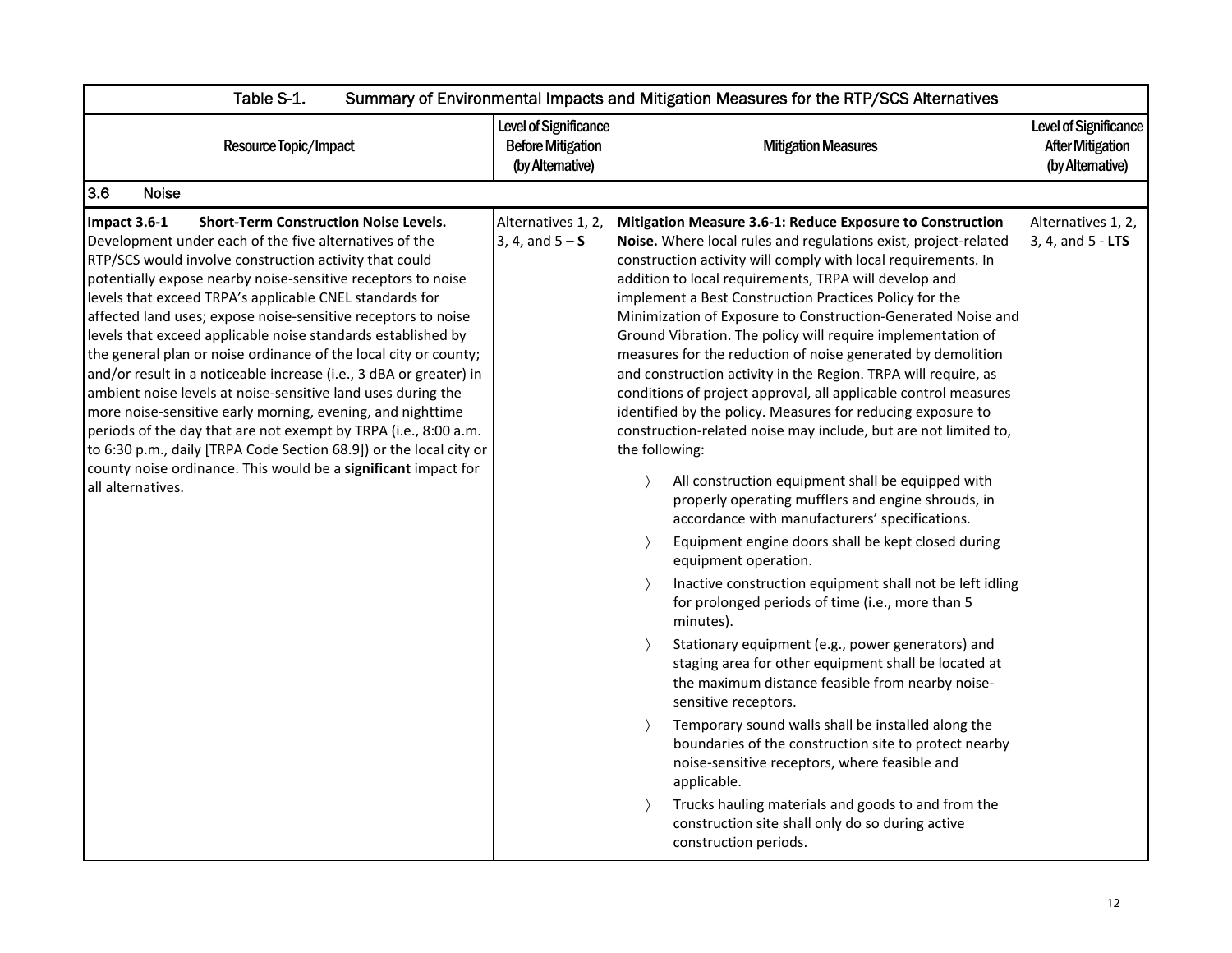| Table S-1.                                                                                                                                                                                                                                                                                          | Summary of Environmental Impacts and Mitigation Measures for the RTP/SCS Alternatives |                                                                                                                                                                                                                                                                                                                                                                                                                                                                                                                                                                                                                                                                                                                                                                                                                                                                                                                                                                                                                                                                                                                                                                             |                                                                      |  |
|-----------------------------------------------------------------------------------------------------------------------------------------------------------------------------------------------------------------------------------------------------------------------------------------------------|---------------------------------------------------------------------------------------|-----------------------------------------------------------------------------------------------------------------------------------------------------------------------------------------------------------------------------------------------------------------------------------------------------------------------------------------------------------------------------------------------------------------------------------------------------------------------------------------------------------------------------------------------------------------------------------------------------------------------------------------------------------------------------------------------------------------------------------------------------------------------------------------------------------------------------------------------------------------------------------------------------------------------------------------------------------------------------------------------------------------------------------------------------------------------------------------------------------------------------------------------------------------------------|----------------------------------------------------------------------|--|
| Resource Topic/Impact                                                                                                                                                                                                                                                                               | Level of Significance<br><b>Before Mitigation</b><br>(by Alternative)                 | <b>Mitigation Measures</b>                                                                                                                                                                                                                                                                                                                                                                                                                                                                                                                                                                                                                                                                                                                                                                                                                                                                                                                                                                                                                                                                                                                                                  | Level of Significance<br><b>After Mitigation</b><br>(by Alternative) |  |
|                                                                                                                                                                                                                                                                                                     |                                                                                       | $\rightarrow$<br>All construction and demolition activity using heavy-<br>duty, off-road equipment shall be performed during<br>the daytime hours between 8:00 a.m. and 6:30 p.m.,<br>which is the time period exempt from TRPA noise<br>standards by TRPA Code Section 68.9, and during any<br>daytime hours that are exempt from the noise<br>standards of the local jurisdiction (e.g., Placer County,<br>El Dorado County, Douglas County, City of South Lake<br>Tahoe). Noise-generating construction activity may<br>occur during other times of the day if a site-specific,<br>project-specific, technically adequate noise analysis<br>determines that the resultant noise levels would not<br>exceed TRPA noise standards or any applicable<br>standards established by the local jurisdiction.<br>For projects that are permitted prior to the completion of the<br>Best Construction Practices Policy for the Minimization of<br>Exposure Construction-Generated Noise and Ground Vibration,<br>TRPA will require the mitigation measures listed above for<br>project approval to the extent they are not already addressed in<br>applicable local requirements. |                                                                      |  |
| Ground Vibration. Implementation of the<br>Impact 3.6-2<br>proposed RTP/SCS alternatives would include construction<br>activities that could expose nearby buildings, structures, and<br>people to excessive levels of ground vibration. This would be a<br>significant impact for all alternatives | Alternatives 1, 2,<br>$3, 4, and 5 - S$                                               | Mitigation Measure 3.6-2: Reduce Exposure to Construction-<br><b>Generated Ground Vibration.</b><br>The Best Construction Practices Policy for the Minimization of<br>Exposure to Construction-Generated Noise and Ground<br>Vibration, which is required by Mitigation Measure 3.6-2, will<br>also include measures to address vibration generated during<br>construction and demolition activity. TRPA's Best Construction<br>Practices Policy may include required setback distances for<br>various types of construction equipment that generate ground<br>vibration, as well as criteria for conducting site-specific studies<br>where these setback distances cannot be maintained. Measures<br>required by the policy to minimize exposure to ground vibration<br>may include, but are not limited to, the following:                                                                                                                                                                                                                                                                                                                                                | Alternatives 1, 2,<br>3, 4, and 5 - LTS                              |  |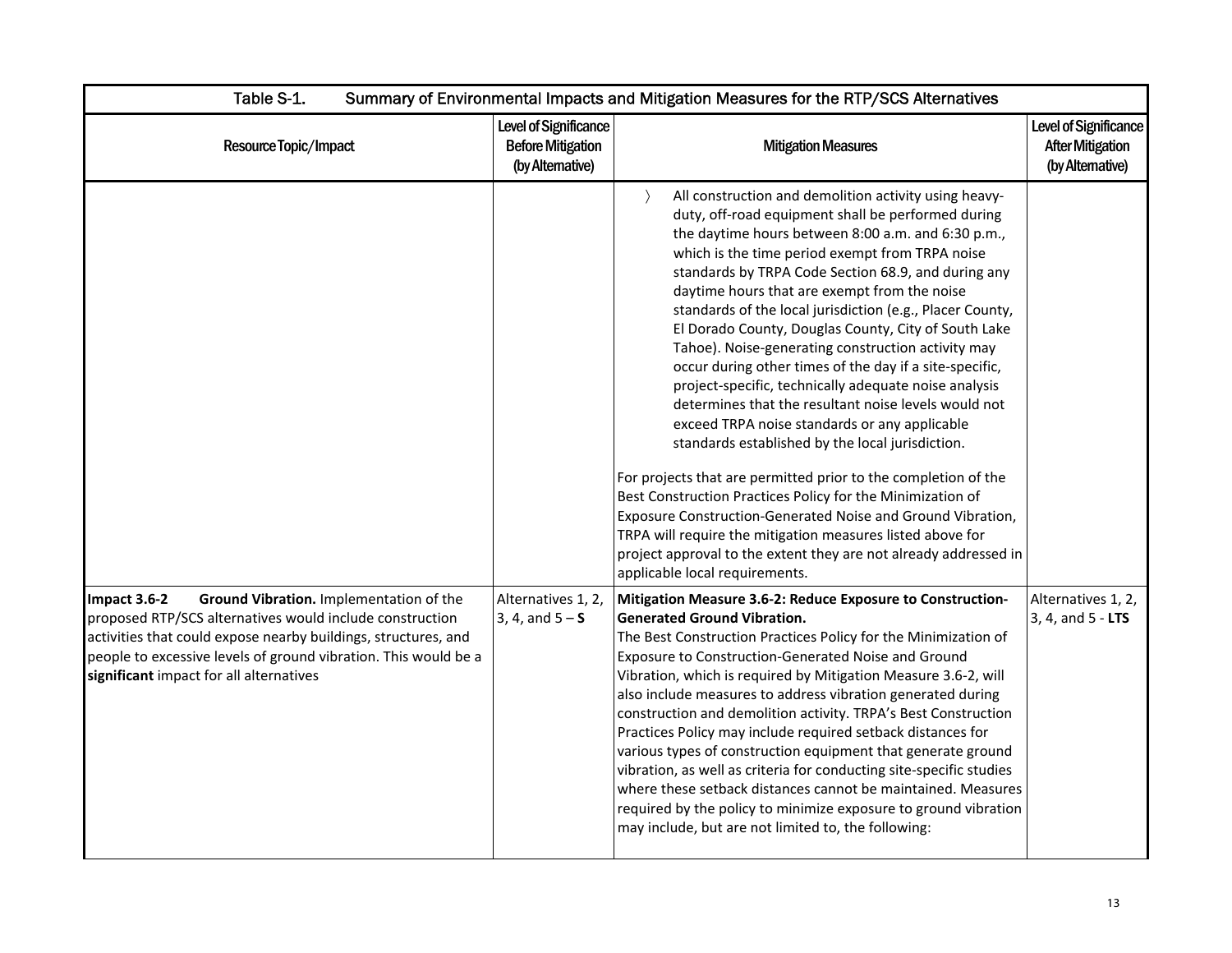| Table S-1.<br>Summary of Environmental Impacts and Mitigation Measures for the RTP/SCS Alternatives |                                                                       |                                                                                                                                                                                                                                                                                                                                                                                                                                                                                                                                                                                                                                                                                                                                                                                                                                                                                                                                                                                                                                                                                                                                                                                                                                                                                                                                                                                                                                                                                                                                                                                                                                                                                                                                                                                                                                                                                                                                       |                                                                      |
|-----------------------------------------------------------------------------------------------------|-----------------------------------------------------------------------|---------------------------------------------------------------------------------------------------------------------------------------------------------------------------------------------------------------------------------------------------------------------------------------------------------------------------------------------------------------------------------------------------------------------------------------------------------------------------------------------------------------------------------------------------------------------------------------------------------------------------------------------------------------------------------------------------------------------------------------------------------------------------------------------------------------------------------------------------------------------------------------------------------------------------------------------------------------------------------------------------------------------------------------------------------------------------------------------------------------------------------------------------------------------------------------------------------------------------------------------------------------------------------------------------------------------------------------------------------------------------------------------------------------------------------------------------------------------------------------------------------------------------------------------------------------------------------------------------------------------------------------------------------------------------------------------------------------------------------------------------------------------------------------------------------------------------------------------------------------------------------------------------------------------------------------|----------------------------------------------------------------------|
| Resource Topic/Impact                                                                               | Level of Significance<br><b>Before Mitigation</b><br>(by Alternative) | <b>Mitigation Measures</b>                                                                                                                                                                                                                                                                                                                                                                                                                                                                                                                                                                                                                                                                                                                                                                                                                                                                                                                                                                                                                                                                                                                                                                                                                                                                                                                                                                                                                                                                                                                                                                                                                                                                                                                                                                                                                                                                                                            | Level of Significance<br><b>After Mitigation</b><br>(by Alternative) |
|                                                                                                     |                                                                       | Where local rules and regulations exist regarding ground<br>vibration, projects will comply with local requirements. In<br>addition to local requirements, TRPA will require proponents of<br>transportation projects to implement the following mitigation<br>measures during construction, to the extent they are not<br>already addressed in applicable local requirements:<br>Sonic pile driving shall be performed instead of impact<br>$\rightarrow$<br>pile driving, wherever feasible;<br>To further reduce pile-driving ground vibration<br>$\rightarrow$<br>impacts, holes shall be predrilled to the maximum<br>feasible depth to reduce the number of blows required<br>to seat the pile;<br>All construction equipment on construction sites shall<br>$\rightarrow$<br>be operated as far away from vibration-sensitive sites<br>as reasonably possible;<br>Earthmoving and ground-impacting operations shall be<br>$\rightarrow$<br>phased so as not to occur simultaneously in areas close<br>to off-site sensitive receptors, to the extent feasible.<br>The total vibration level produced could be<br>significantly less when each vibration source is<br>operated at separate times;<br>No construction or demolition activity shall be<br>$\rightarrow$<br>performed that would expose an existing structure to<br>levels of ground vibration that exceeds 0.20 in/sec<br>PPV. The vibration control program shall include<br>minimum setback requirements for different types of<br>ground vibration-producing activities (e.g., pile driving,<br>blasting) for the purpose of preventing damage to<br>nearby structures. Established setback requirements<br>can be breached if a project-specific, site specific<br>analysis is conducted by a qualified geotechnical<br>engineer or ground vibration specialist that indicates<br>that no structural damage would occur at nearby<br>buildings or structures. |                                                                      |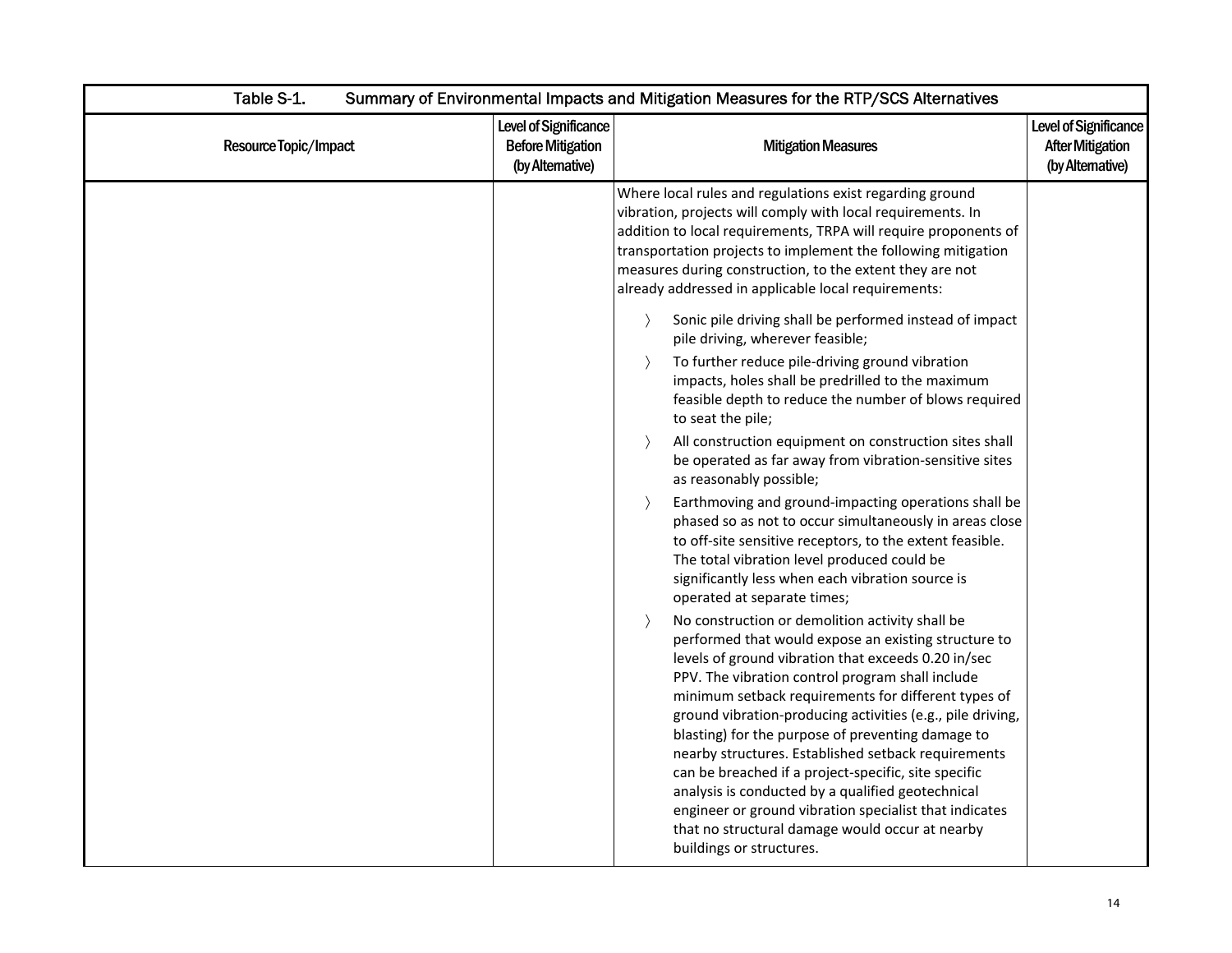| able S-1.             | Summary of Environmental Impacts and Mitigation Measures for the RTP/SCS Alternatives |                                                                                                                                                                                                                                                                                                                                                                                                                                                                                                                                                                                                                                                                                                                                                                                                                                                                                                                                                                                                                                                                                                                                                                                                                                                                                                                                                                                                                                                                                                                                                                                                                                                                                                                                         |                                                                      |  |
|-----------------------|---------------------------------------------------------------------------------------|-----------------------------------------------------------------------------------------------------------------------------------------------------------------------------------------------------------------------------------------------------------------------------------------------------------------------------------------------------------------------------------------------------------------------------------------------------------------------------------------------------------------------------------------------------------------------------------------------------------------------------------------------------------------------------------------------------------------------------------------------------------------------------------------------------------------------------------------------------------------------------------------------------------------------------------------------------------------------------------------------------------------------------------------------------------------------------------------------------------------------------------------------------------------------------------------------------------------------------------------------------------------------------------------------------------------------------------------------------------------------------------------------------------------------------------------------------------------------------------------------------------------------------------------------------------------------------------------------------------------------------------------------------------------------------------------------------------------------------------------|----------------------------------------------------------------------|--|
| Resource Topic/Impact | Level of Significance<br><b>Before Mitigation</b><br>(by Altemative)                  | <b>Mitigation Measures</b>                                                                                                                                                                                                                                                                                                                                                                                                                                                                                                                                                                                                                                                                                                                                                                                                                                                                                                                                                                                                                                                                                                                                                                                                                                                                                                                                                                                                                                                                                                                                                                                                                                                                                                              | Level of Significance<br><b>After Mitigation</b><br>(by Alternative) |  |
|                       |                                                                                       | No construction or demolition activity shall be<br>performed that would expose human activity in an<br>existing building to levels of ground vibration that<br>exceed FTA's 80 VdB standard. The vibration control<br>program shall also include minimum setback<br>requirements for different types of ground vibration-<br>producing activities (e.g., pile driving, blasting) for the<br>purpose of preventing negative human response.<br>Established setback requirements can be breached<br>only if a project-specific, site-specific, technically<br>adequate ground vibration study indicates that the<br>buildings would not be exposed to ground vibration<br>levels in excess of 80 VdB, and ground vibration<br>measurements performed during the construction<br>activity confirm that the buildings are not being<br>exposed to levels in excess of 80 VdB; or at least two<br>weeks' advanced notice is provided to owners and<br>renters of residential buildings that would be exposed<br>to ground vibration levels within the applicable setback<br>distance; and hotel accommodations are offered to<br>inhabitants of residences within the applicable setback<br>distance at the expense of the project applicant.<br>TRPA will only approve projects that would comply with the<br>requirements of the Best Construction Practices Policy for the<br>Minimization of Exposure to Construction-Generated Noise and<br>Ground Vibration. For projects that are permitted prior to the<br>completion of the Best Construction Practices Policy, TRPA will<br>require the mitigation measures listed above for project<br>approval to the extent they are not already addressed in<br>applicable local requirements. |                                                                      |  |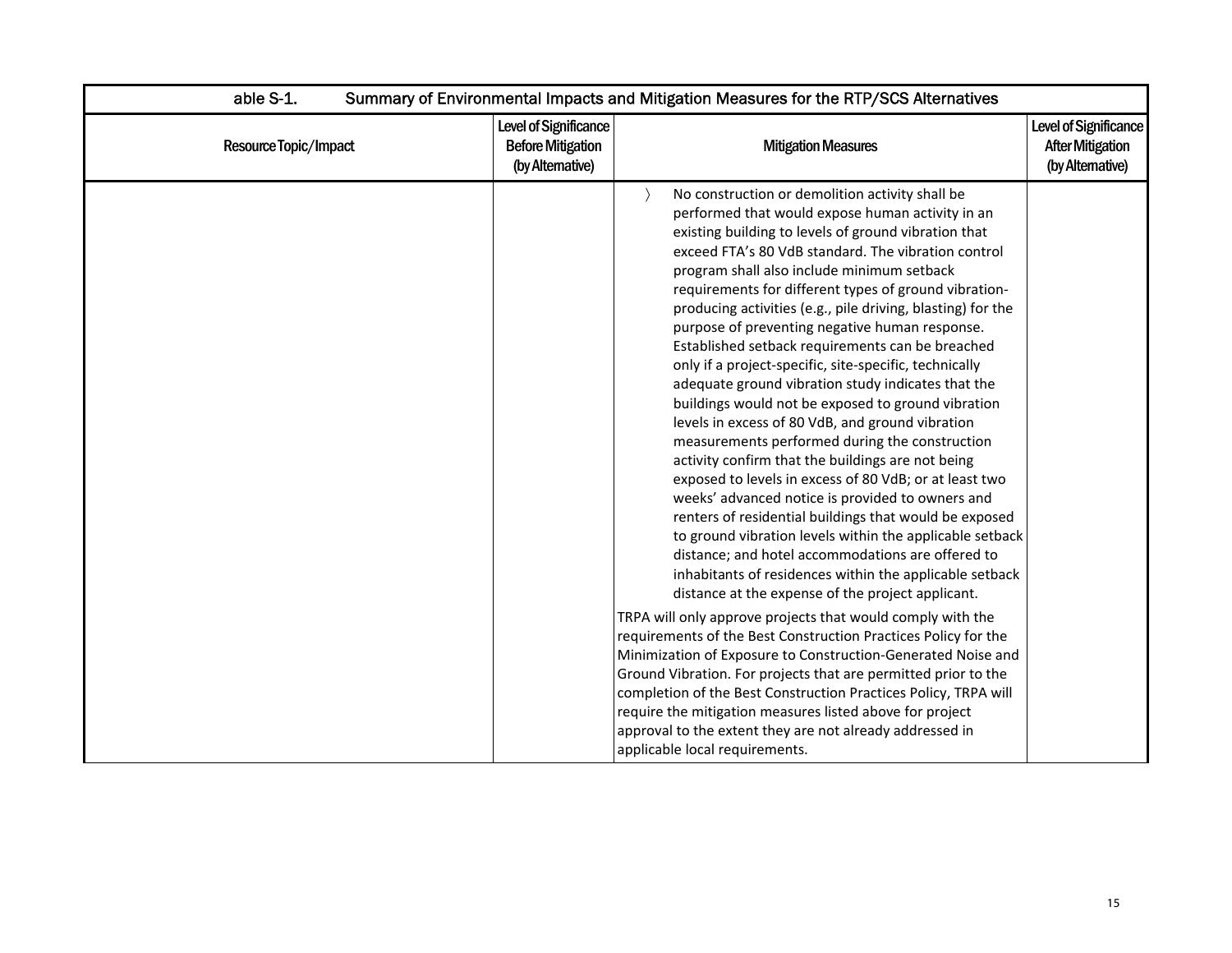| Table S-1.<br>Summary of Environmental Impacts and Mitigation Measures for the RTP/SCS Alternatives                                                                                                                                                                                                                                                                                                                                                                                                                                                                                                                                                                                                                                                                                                                                                                                                                                                                                                                                                                                                                                                                                                                            |                                                                       |                                                                                                                                                                                                                                                                                                                                                                                                                                                                                                                                                                                                                                                                                                                                                                                                                                                                                                                                                                                                                                                                                                                                                                                                                                                                                                                                                                                                                                                                                                           |                                                                     |  |
|--------------------------------------------------------------------------------------------------------------------------------------------------------------------------------------------------------------------------------------------------------------------------------------------------------------------------------------------------------------------------------------------------------------------------------------------------------------------------------------------------------------------------------------------------------------------------------------------------------------------------------------------------------------------------------------------------------------------------------------------------------------------------------------------------------------------------------------------------------------------------------------------------------------------------------------------------------------------------------------------------------------------------------------------------------------------------------------------------------------------------------------------------------------------------------------------------------------------------------|-----------------------------------------------------------------------|-----------------------------------------------------------------------------------------------------------------------------------------------------------------------------------------------------------------------------------------------------------------------------------------------------------------------------------------------------------------------------------------------------------------------------------------------------------------------------------------------------------------------------------------------------------------------------------------------------------------------------------------------------------------------------------------------------------------------------------------------------------------------------------------------------------------------------------------------------------------------------------------------------------------------------------------------------------------------------------------------------------------------------------------------------------------------------------------------------------------------------------------------------------------------------------------------------------------------------------------------------------------------------------------------------------------------------------------------------------------------------------------------------------------------------------------------------------------------------------------------------------|---------------------------------------------------------------------|--|
| Resource Topic/Impact                                                                                                                                                                                                                                                                                                                                                                                                                                                                                                                                                                                                                                                                                                                                                                                                                                                                                                                                                                                                                                                                                                                                                                                                          | Level of Significance<br><b>Before Mitigation</b><br>(by Alternative) | <b>Mitigation Measures</b>                                                                                                                                                                                                                                                                                                                                                                                                                                                                                                                                                                                                                                                                                                                                                                                                                                                                                                                                                                                                                                                                                                                                                                                                                                                                                                                                                                                                                                                                                | Level of Significance<br><b>After Mitigation</b><br>(by Altemative) |  |
| Impact 3.6-3<br>Long-Term, Operational, Transit-Related<br>Noise Levels. Implementation of the proposed RTP/SCS<br>alternatives would include new bike trails and pedestrian<br>improvements, expanded transit services, new waterborne<br>transit infrastructure and service, and/or potentially new park-<br>and-ride lots to support vanpools and inter-regional transit<br>shuttles. However, it is not anticipated that noise associated<br>with the operation of these activities would expose noise-<br>sensitive receptors to excessive noise levels that would exceed<br>applicable standards. This would be a less-than-significant<br>impact.                                                                                                                                                                                                                                                                                                                                                                                                                                                                                                                                                                       | Alternatives 1, 2,<br>3, 4, and $5 - LTS$                             | No mitigation is required for any of the alternatives.                                                                                                                                                                                                                                                                                                                                                                                                                                                                                                                                                                                                                                                                                                                                                                                                                                                                                                                                                                                                                                                                                                                                                                                                                                                                                                                                                                                                                                                    | Alternatives 1, 2,<br>3, 4, and 5 - LTS                             |  |
| Long-Term Traffic Noise Levels along Existing Alternatives 1, 2,<br>Impact $3.6-4$<br>Roadway Alignments. Each of the RTP/SCS alternatives would<br>include a particular transportation strategy package and<br>reflects different numbers and types of new allocations for<br>development authorized by TRPA that could be constructed<br>over the planning horizon of the RTP/SCS. Different policies and<br>redevelopment incentives proposed under each of the<br>alternatives would influence the rate and location of new<br>development, the modes of transportation that would serve<br>the Region, and ultimately the increase in new vehicle trips on<br>highways. Traffic modeling was conducted for each alternative<br>that projected ADTs for road segments in the Region, which<br>were used as inputs to the traffic noise model. Long-term<br>traffic noise levels under any of the five SCS/RTP alternatives<br>could exceed threshold standards established by TRPA for<br>different land use categories and highway corridors; and/or<br>result in a long-term noise level increase in an area where the<br>applicable TRPA threshold standard is already exceeded. This<br>would be a significant impact. | $3, 4, and 5 - S$                                                     | Mitigation Measure 3.6-4: Reduce Highway Traffic Noise<br>Levels. TRPA will develop and effectuate the implementation of<br>a traffic noise reduction program in coordination with local<br>governments to attain traffic noise levels along highways in the<br>Region where they currently exceed applicable TRPA standards<br>and to maintain traffic noise levels along highways in the Region<br>where they currently do not exceed TRPA standards. Until that<br>time, TRPA will continue its existing practice of requiring<br>measures to be developed on a project-specific basis. Measures<br>may include those required as conditions of approval for<br>development projects and those to be implemented by TRPA to<br>address cumulative, regional noise levels. Traffic noise<br>mitigation measures will be implemented through local<br>government and/or TRPA permitting activities. When the traffic<br>noise reduction program is adopted and implemented, the<br>applicable requirements listed in the adopted policy may be<br>implemented in lieu of the actions listed below.<br>Where local rules and regulations exist, projects will comply<br>with local requirements regarding the exposure of pre-existing<br>noise-sensitive receptors to traffic noise levels. Generally,<br>standards established by local jurisdictions in the Region are<br>less stringent (i.e., higher) than TRPA-established noise<br>standards. In addition to local requirements, TRPA will require | Alternatives 1, 2,<br>$3, 4,$ and $5 - LTS$                         |  |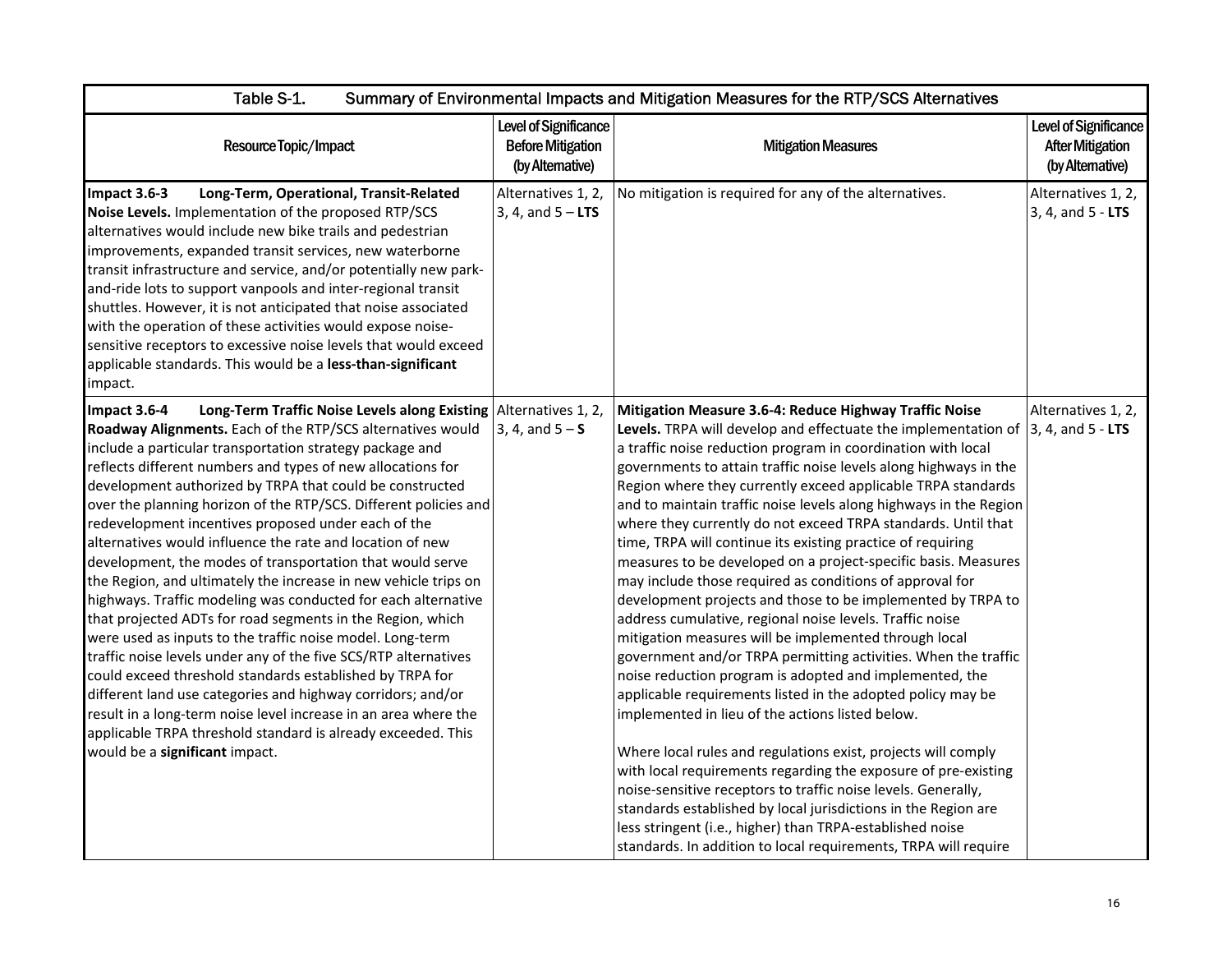| Table S-1.<br>Summary of Environmental Impacts and Mitigation Measures for the RTP/SCS Alternatives |                                                                       |                                                                                                                                                                                                                                                                                                                                                                                                                                                                                                       |                                                                             |
|-----------------------------------------------------------------------------------------------------|-----------------------------------------------------------------------|-------------------------------------------------------------------------------------------------------------------------------------------------------------------------------------------------------------------------------------------------------------------------------------------------------------------------------------------------------------------------------------------------------------------------------------------------------------------------------------------------------|-----------------------------------------------------------------------------|
| Resource Topic/Impact                                                                               | Level of Significance<br><b>Before Mitigation</b><br>(by Alternative) | <b>Mitigation Measures</b>                                                                                                                                                                                                                                                                                                                                                                                                                                                                            | <b>Level of Significance</b><br><b>After Mitigation</b><br>(by Alternative) |
|                                                                                                     |                                                                       | proponents of land use development projects to implement the<br>following mitigation measures, where feasible, and to the<br>extent they are not already addressed in applicable local<br>requirements, to protect both on- and off-site noise-sensitive<br>receptors:                                                                                                                                                                                                                                |                                                                             |
|                                                                                                     |                                                                       | Construction/use of barriers, berms, and/or acoustical<br>$\rightarrow$<br>shielding (reductions of 3 dB to 5 dB)-Any barriers<br>shall blend into the overall landscape and have an<br>aesthetically pleasing appearance that agrees with the<br>color and rural character of the general area, and not<br>become the dominant visual element of the<br>community. Relocation of existing vegetation and/or<br>landscaping may also be necessary to achieve an<br>aesthetically pleasing appearance; |                                                                             |
|                                                                                                     |                                                                       | Replacing driveways that provide access from<br>$\rightarrow$<br>highways to individual buildings with a common access<br>way that routes ingress and egress traffic to nearby<br>intersections in order to reduce the number of gaps in<br>barriers and berms (reductions site-specific);                                                                                                                                                                                                            |                                                                             |
|                                                                                                     |                                                                       | Planting of dense vegetation in key locations where<br>$\rightarrow$<br>noise absorption is needed (reductions site-specific);                                                                                                                                                                                                                                                                                                                                                                        |                                                                             |
|                                                                                                     |                                                                       | $\rightarrow$<br>Utilizing noise-reducing pavement, including repaving<br>existing roadways with noise-reducing pavement<br>(reductions of 2-5dB)-All pavement must be suitable<br>for the Tahoe climate and snow removal needs;                                                                                                                                                                                                                                                                      |                                                                             |
|                                                                                                     |                                                                       | Reducing speed limits and/or implementing traffic-<br>$\rightarrow$<br>calming measures that slow travel speeds, if feasible<br>and practical (reductions of 1-2 dB);                                                                                                                                                                                                                                                                                                                                 |                                                                             |
|                                                                                                     |                                                                       | $\rightarrow$<br>Realigning segments of the highway to reduce noise-<br>sensitive areas to exposure of traffic noise from that<br>highway segment (reductions site-specific);                                                                                                                                                                                                                                                                                                                         |                                                                             |
|                                                                                                     |                                                                       | Funding the acquisition of additional right-of-way<br>$\rightarrow$<br>adjacent to the particular roadway segments to                                                                                                                                                                                                                                                                                                                                                                                 |                                                                             |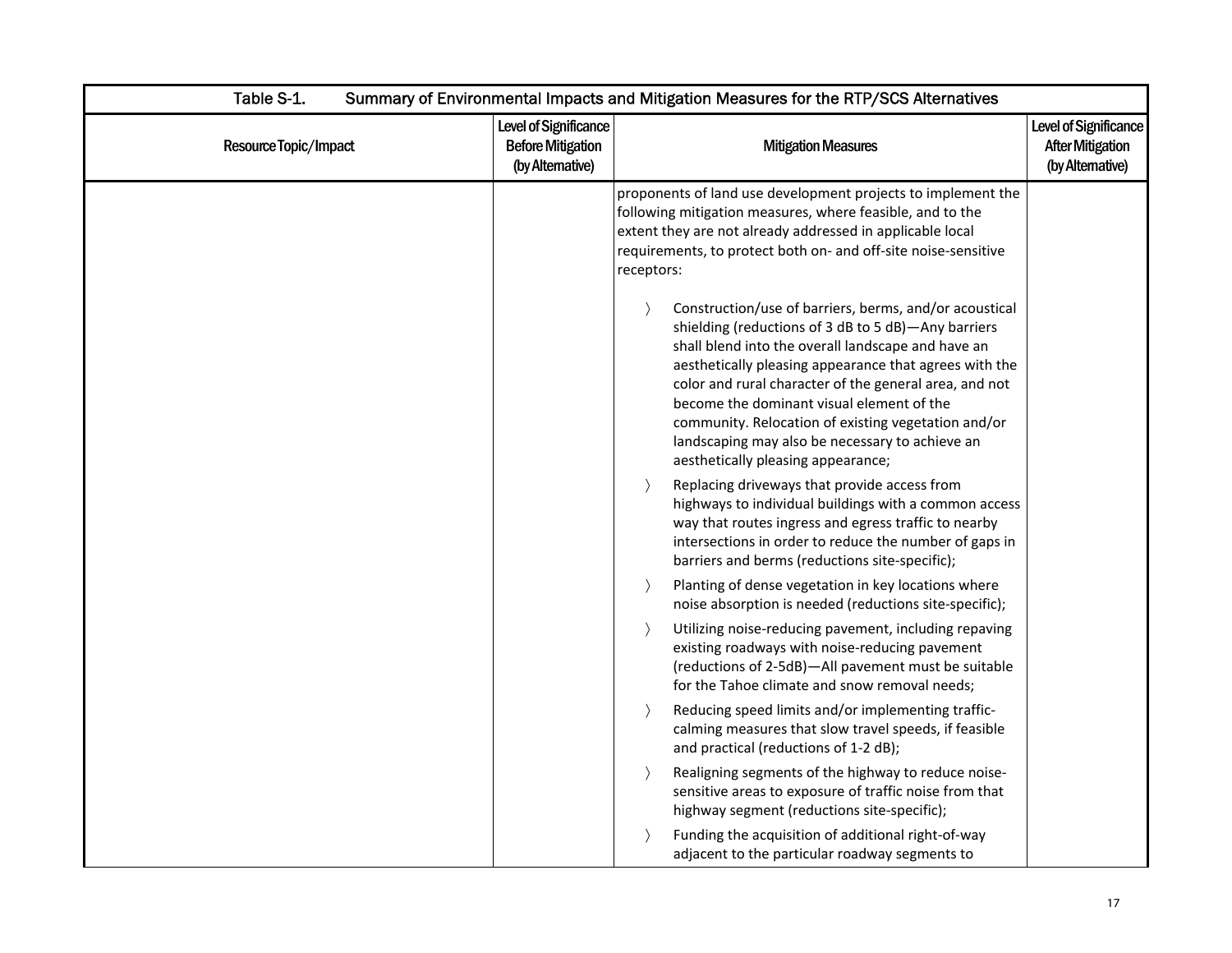| Table S-1.                                                                                                                                                                                                                                                                                                                                                                                                                                   | Summary of Environmental Impacts and Mitigation Measures for the RTP/SCS Alternatives |                                                                                                                                                                                                                                                                                                                                                                                                                                                                                                                                                                                                                                                                                                                                                                                                                                                                  |                                                                     |  |
|----------------------------------------------------------------------------------------------------------------------------------------------------------------------------------------------------------------------------------------------------------------------------------------------------------------------------------------------------------------------------------------------------------------------------------------------|---------------------------------------------------------------------------------------|------------------------------------------------------------------------------------------------------------------------------------------------------------------------------------------------------------------------------------------------------------------------------------------------------------------------------------------------------------------------------------------------------------------------------------------------------------------------------------------------------------------------------------------------------------------------------------------------------------------------------------------------------------------------------------------------------------------------------------------------------------------------------------------------------------------------------------------------------------------|---------------------------------------------------------------------|--|
| Resource Topic/Impact                                                                                                                                                                                                                                                                                                                                                                                                                        | Level of Significance<br><b>Before Mitigation</b><br>(by Alternative)                 | <b>Mitigation Measures</b>                                                                                                                                                                                                                                                                                                                                                                                                                                                                                                                                                                                                                                                                                                                                                                                                                                       | Level of Significance<br><b>After Mitigation</b><br>(by Altemative) |  |
|                                                                                                                                                                                                                                                                                                                                                                                                                                              |                                                                                       | remove existing noise-sensitive receptors, including<br>existing residences (reductions site-specific);<br>Funding acoustical treatment of buildings (reductions<br>$\rightarrow$<br>of 3-5 dB); and/or                                                                                                                                                                                                                                                                                                                                                                                                                                                                                                                                                                                                                                                          |                                                                     |  |
|                                                                                                                                                                                                                                                                                                                                                                                                                                              |                                                                                       | Any measures that would, based on substantial<br>$\rightarrow$<br>evidence, reduce the number of vehicle trips<br>associated with project operations, such as an<br>employee carpool or vanpool program, shuttle bus<br>service for residents or tourists, parking fees, and<br>bicycle amenities.                                                                                                                                                                                                                                                                                                                                                                                                                                                                                                                                                               |                                                                     |  |
|                                                                                                                                                                                                                                                                                                                                                                                                                                              |                                                                                       | Prior to adoption of the traffic noise reduction program, TRPA<br>will continue to evaluate individual projects at the project level<br>and enforce its CNEL standards on a project-by-project basis<br>pursuant to the noise limitations in Chapter 68 of the TRPA<br>Code.                                                                                                                                                                                                                                                                                                                                                                                                                                                                                                                                                                                     |                                                                     |  |
|                                                                                                                                                                                                                                                                                                                                                                                                                                              |                                                                                       | For projects that do not require environmental documentation<br>beyond a checklist, TRPA may apply general noise reduction<br>measures in the twelve months preceeding adoption of the<br>Region-wide traffic noise reduction plan.                                                                                                                                                                                                                                                                                                                                                                                                                                                                                                                                                                                                                              |                                                                     |  |
| Long-Term Traffic Noise Levels along<br>Impact 3.6-5<br>Realigned Roadways. Projects involving the realignment of<br>existing roadways would relocate traffic and attendant noise to<br>locations that were previously more quiet and to where future<br>traffic noise levels could exceed the CNEL standards established<br>by the applicable Community Plan and/or PASs and/or local<br>jurisdictions. This would be a significant impact. | Alternatives 1, 2,<br>$3, 4, and 5 - S$                                               | Mitigation Measure 3.6-5: Reduce Traffic Noise Levels Along<br>Realigned Roadways. TRPA will require the project proponents<br>of roadway realignment projects to perform detailed noise<br>studies for their respective projects, including the State Route<br>89/Fanny Bridge Community Revitalization Project and/or the<br>US 50 South Shore Community Revitalization Project, if the<br>selected alternative results in the location of the highway<br>alignment closer to noise sensitive land uses. Each study will<br>account for site-specific and project-level details not available<br>at this time (e.g., selection of preferred alternative, precise<br>routing of the new or revised alignment, changes in grade,<br>pavement type, travel speed, roadway dimensions [lane widths,<br>median size], and surrounding land coverage). Each project- | Alternatives 1, 2,<br>$3, 4,$ and $5 -$ LTSP                        |  |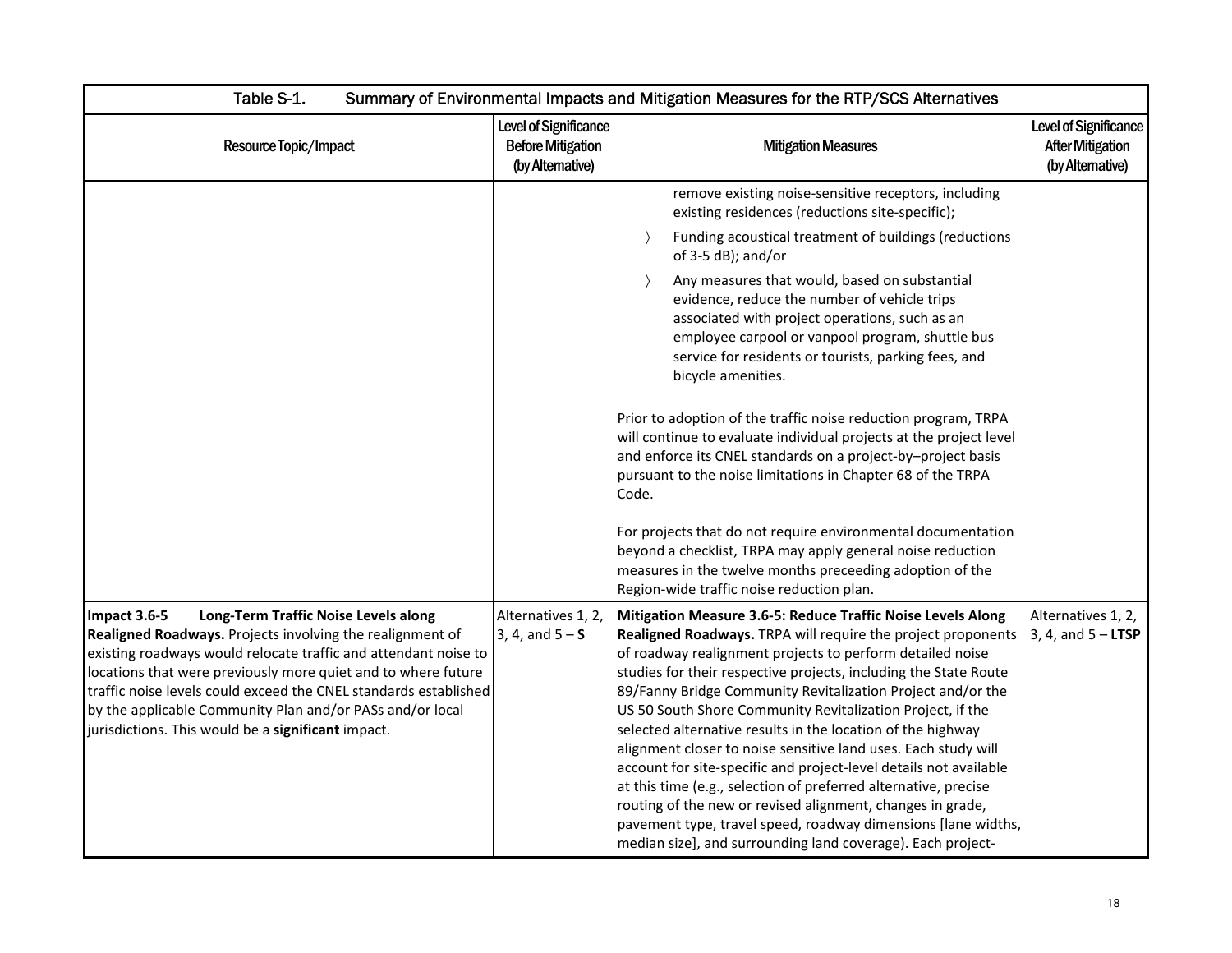| Table S-1.<br>Summary of Environmental Impacts and Mitigation Measures for the RTP/SCS Alternatives |                                                                              |                                                                                                                                                                                                                                                                                                                                                                                                                                                                                                                                                                                                                                                                                                                                                                                                                                                                                                                                                                                                                                                                                                                                                                                                                                                                                                                                                                                                                                                                                                                                                                                                                                                                                                                                                                                                                                                                                                                                                                                                                                                                                                                                                                   |                                                                     |
|-----------------------------------------------------------------------------------------------------|------------------------------------------------------------------------------|-------------------------------------------------------------------------------------------------------------------------------------------------------------------------------------------------------------------------------------------------------------------------------------------------------------------------------------------------------------------------------------------------------------------------------------------------------------------------------------------------------------------------------------------------------------------------------------------------------------------------------------------------------------------------------------------------------------------------------------------------------------------------------------------------------------------------------------------------------------------------------------------------------------------------------------------------------------------------------------------------------------------------------------------------------------------------------------------------------------------------------------------------------------------------------------------------------------------------------------------------------------------------------------------------------------------------------------------------------------------------------------------------------------------------------------------------------------------------------------------------------------------------------------------------------------------------------------------------------------------------------------------------------------------------------------------------------------------------------------------------------------------------------------------------------------------------------------------------------------------------------------------------------------------------------------------------------------------------------------------------------------------------------------------------------------------------------------------------------------------------------------------------------------------|---------------------------------------------------------------------|
| Resource Topic/Impact                                                                               | <b>Level of Significance</b><br><b>Before Mitigation</b><br>(by Alternative) | <b>Mitigation Measures</b>                                                                                                                                                                                                                                                                                                                                                                                                                                                                                                                                                                                                                                                                                                                                                                                                                                                                                                                                                                                                                                                                                                                                                                                                                                                                                                                                                                                                                                                                                                                                                                                                                                                                                                                                                                                                                                                                                                                                                                                                                                                                                                                                        | Level of Significance<br><b>After Mitigation</b><br>(by Altemative) |
|                                                                                                     |                                                                              | specific study will determine whether applicable TRPA noise<br>standards would be exceeded, including the applicable CNEL<br>standards established by the local Community Plan or PASs, and<br>whether noise-sensitive receptors would be exposed to noise<br>levels that exceed local city or county noise standards. Project-<br>level studies and all necessary mitigation for each roadway<br>alignment will be funded by the agency or agencies responsible<br>for the project implementation.<br>Sufficient measures will be implemented to ensure that CNEL<br>standards established by the applicable Community Plan and<br>PASs would not be exceeded, including in those areas located<br>outside the corridor in which TRPA's highway-specific CNEL<br>standards apply (i.e., 55 CNEL for SR 89 and 65 CNEL for US 50<br>within 300 feet of the road edge), and also to ensure that traffic<br>noise levels that would expose noise-sensitive receptors to<br>levels that exceed applicable standards of local jurisdictions<br>would be reduced to the extent necessary (levels below the<br>applicable CNEL standard). TRPA will not approve any roadway<br>realignment that would cause traffic noise levels to exceed a<br>threshold standard designated by TRPA for any land use<br>category, including the CNEL standards designated for different<br>land use types by Community Plans and PASs. In addition, TRPA<br>will not approve any roadway realignment that would result in a<br>long-term noise level increase, of any magnitude, in an area<br>where the applicable TRPA threshold standard is already<br>exceeded. Similarly, the local city or county will not approve any<br>roadway realignment project that would expose noise-sensitive<br>receptors to noise levels that exceed its applicable standards<br>after implementation of all feasible mitigation. Such mitigation<br>may include, but will not necessarily be limited to the following:<br>Refinement of the roadway realignment design to<br>$\rightarrow$<br>minimize the area affected by increased noise levels<br>that exceed applicable Community Plan or PAS |                                                                     |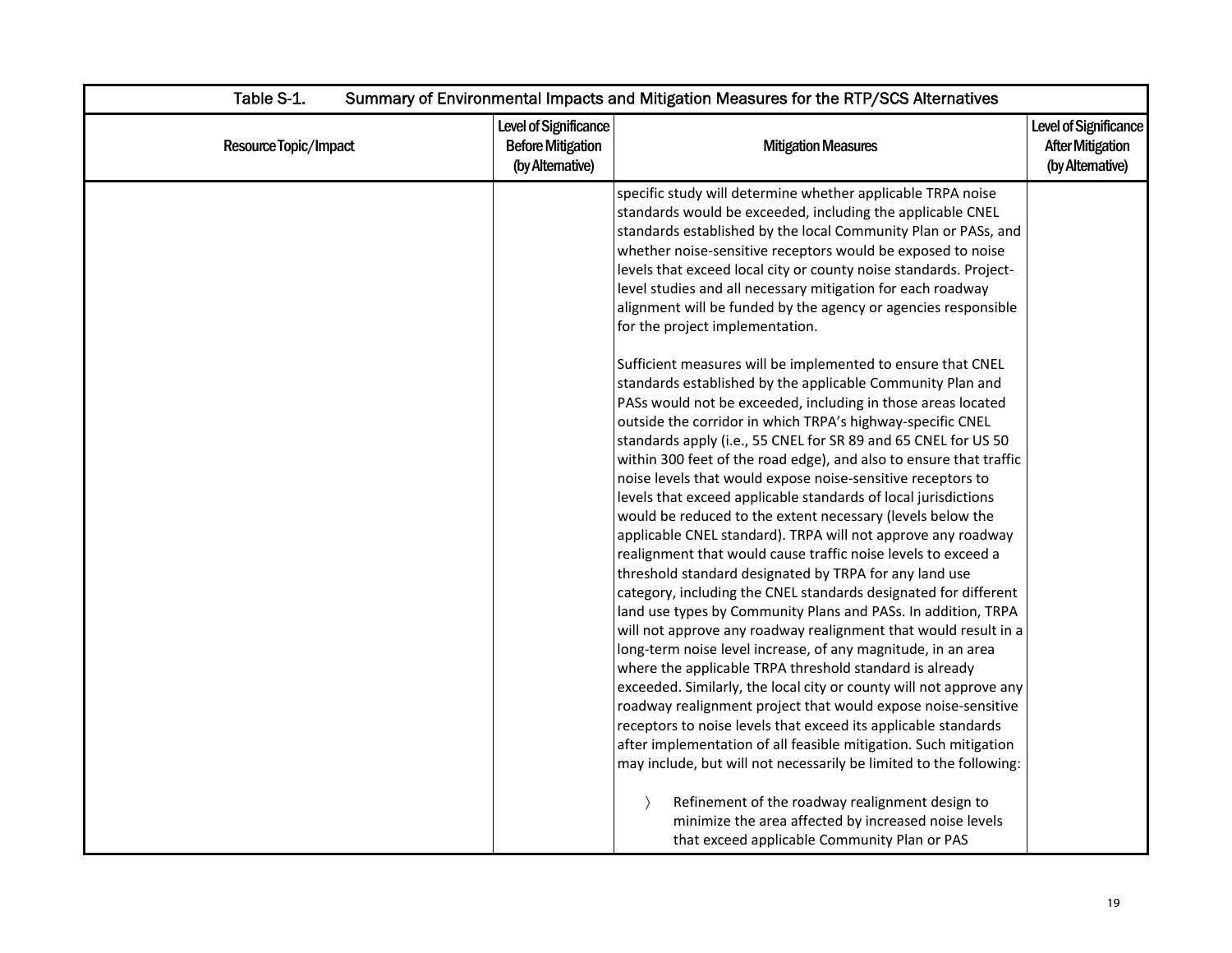| Table S-1.<br>Summary of Environmental Impacts and Mitigation Measures for the RTP/SCS Alternatives |                                                                       |                                                                                                                                                                                                                                                                                                                                                                                                                                                                                                                                               |                                                                     |
|-----------------------------------------------------------------------------------------------------|-----------------------------------------------------------------------|-----------------------------------------------------------------------------------------------------------------------------------------------------------------------------------------------------------------------------------------------------------------------------------------------------------------------------------------------------------------------------------------------------------------------------------------------------------------------------------------------------------------------------------------------|---------------------------------------------------------------------|
| Resource Topic/Impact                                                                               | Level of Significance<br><b>Before Mitigation</b><br>(by Alternative) | <b>Mitigation Measures</b>                                                                                                                                                                                                                                                                                                                                                                                                                                                                                                                    | Level of Significance<br><b>After Mitigation</b><br>(by Altemative) |
|                                                                                                     |                                                                       | standards and to minimize traffic noise levels where<br>they expose noise-sensitive receptors to levels that<br>exceed local noise standards;                                                                                                                                                                                                                                                                                                                                                                                                 |                                                                     |
|                                                                                                     |                                                                       | Revision to the Community Plan/PAS/community<br>$\rightarrow$<br>center boundaries to encompass realigned roadways<br>and modify the TRPA-designated CNEL standards<br>within community centers to allow for higher noise<br>levels, consistent with the goal of creating compact,<br>higher intensity land uses in the centers;                                                                                                                                                                                                              |                                                                     |
|                                                                                                     |                                                                       | Revision to the applicable Community Plans and PASs<br>$\rightarrow$<br>so that they specify that the CNEL standards for the<br>realigned highways, which override the Community<br>Plan- and PAS-established land-use based CNEL<br>standards in areas within 300 feet from the roadway<br>edge, also apply to the corridors of all realigned<br>highways inside the respective planning areas;                                                                                                                                              |                                                                     |
|                                                                                                     |                                                                       | Expansion of the highway corridor that is exempt from<br>$\rightarrow$<br>TRPA-established CNEL standards for nearby land uses;                                                                                                                                                                                                                                                                                                                                                                                                               |                                                                     |
|                                                                                                     |                                                                       | Acquisition of additional right-of-way adjacent to the<br>$\rightarrow$<br>realigned roadways to remove existing noise-sensitive<br>receptors, including existing residences.                                                                                                                                                                                                                                                                                                                                                                 |                                                                     |
|                                                                                                     |                                                                       | Construction of noise barriers, berms, walls, and/or<br>$\rightarrow$<br>acoustical shielding to reduce traffic noise levels along<br>the new alignments. Any barriers shall blend into the<br>overall landscape and have an aesthetically pleasing<br>appearance that agrees with the color and rural<br>character of the general area, and not become the<br>dominant visual element of the community. Relocation<br>of existing vegetation and/or landscaping may also be<br>necessary to achieve an aesthetically pleasing<br>appearance; |                                                                     |
|                                                                                                     |                                                                       | Replacement of driveways that provide access from<br>highways to individual buildings with a common access                                                                                                                                                                                                                                                                                                                                                                                                                                    |                                                                     |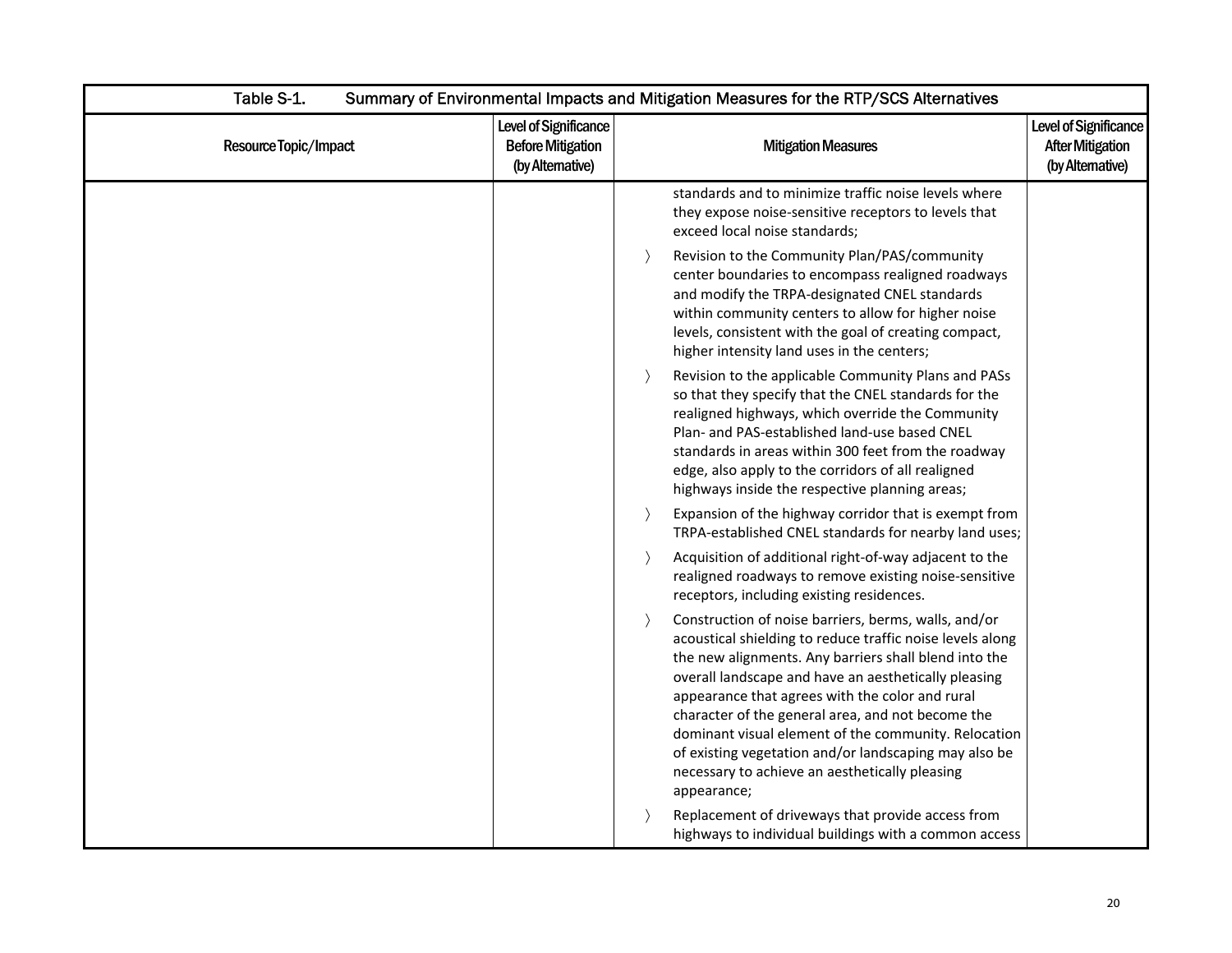| Table S-1.                                                                                                                                                                                                                                                                                                                                                                                                                                                                                                                                                                          | Summary of Environmental Impacts and Mitigation Measures for the RTP/SCS Alternatives |                                                                                                                                                                                                                                                                                          |                                                                      |  |
|-------------------------------------------------------------------------------------------------------------------------------------------------------------------------------------------------------------------------------------------------------------------------------------------------------------------------------------------------------------------------------------------------------------------------------------------------------------------------------------------------------------------------------------------------------------------------------------|---------------------------------------------------------------------------------------|------------------------------------------------------------------------------------------------------------------------------------------------------------------------------------------------------------------------------------------------------------------------------------------|----------------------------------------------------------------------|--|
| Resource Topic/Impact                                                                                                                                                                                                                                                                                                                                                                                                                                                                                                                                                               | Level of Significance<br><b>Before Mitigation</b><br>(by Alternative)                 | <b>Mitigation Measures</b>                                                                                                                                                                                                                                                               | Level of Significance<br><b>After Mitigation</b><br>(by Alternative) |  |
|                                                                                                                                                                                                                                                                                                                                                                                                                                                                                                                                                                                     |                                                                                       | way that routes ingress and egress traffic to nearby<br>intersections in order to reduce the number of gaps in<br>barriers and berms;                                                                                                                                                    |                                                                      |  |
|                                                                                                                                                                                                                                                                                                                                                                                                                                                                                                                                                                                     |                                                                                       | Planting of dense vegetation in key locations where<br>noise absorption is needed;                                                                                                                                                                                                       |                                                                      |  |
|                                                                                                                                                                                                                                                                                                                                                                                                                                                                                                                                                                                     |                                                                                       | Use of noise-reducing pavement, including repaving<br>$\rightarrow$<br>existing roadways with noise-reducing pavement-all<br>pavement must be suitable for the Tahoe climate and<br>snow removal needs;                                                                                  |                                                                      |  |
|                                                                                                                                                                                                                                                                                                                                                                                                                                                                                                                                                                                     |                                                                                       | Reduction of speed limits and/or implementing traffic-<br>calming measures that slow travel speeds, if feasible<br>and practical;                                                                                                                                                        |                                                                      |  |
|                                                                                                                                                                                                                                                                                                                                                                                                                                                                                                                                                                                     |                                                                                       | Implementation of programs to pay for noise<br>mitigation such as low-cost loans to owners of noise-<br>impacted property or establishment of developer fees;                                                                                                                            |                                                                      |  |
|                                                                                                                                                                                                                                                                                                                                                                                                                                                                                                                                                                                     |                                                                                       | Acoustical treatment of buildings; and                                                                                                                                                                                                                                                   |                                                                      |  |
|                                                                                                                                                                                                                                                                                                                                                                                                                                                                                                                                                                                     |                                                                                       | Additional measures that would, based on substantial<br>evidence, reduce the number of vehicle trips<br>associated with project operations, such as an<br>employee carpool or vanpool program, shuttle bus<br>service for residents or tourists, parking fees, and<br>bicycle amenities. |                                                                      |  |
| 3.7<br>Geology, Soils, Land Capability, and Coverage                                                                                                                                                                                                                                                                                                                                                                                                                                                                                                                                |                                                                                       |                                                                                                                                                                                                                                                                                          |                                                                      |  |
| Impact 3.7-1<br>Site Topography, Grading, and Soil Erosion.<br>Implementation of the RTP/SCS could expose soils and SEZs to<br>adverse effects from erosion during construction activities<br>related to roadway, bikeway, and trail enhancements.<br>However, grading and earthmoving activities within the Region<br>would be required to obtain grading and excavation permits<br>and approvals in accordance with TRPA Code Chapter 33 and<br>local jurisdictions. Adherence to existing regulations and permit<br>requirements would reduce the potential for substantial soil | Alternatives 1, 2,<br>$3, 4, and 5 - LTS$                                             | No mitigation is required for any of the alternatives.                                                                                                                                                                                                                                   | Alternatives 1, 2,<br>3, 4, and 5 - LTS                              |  |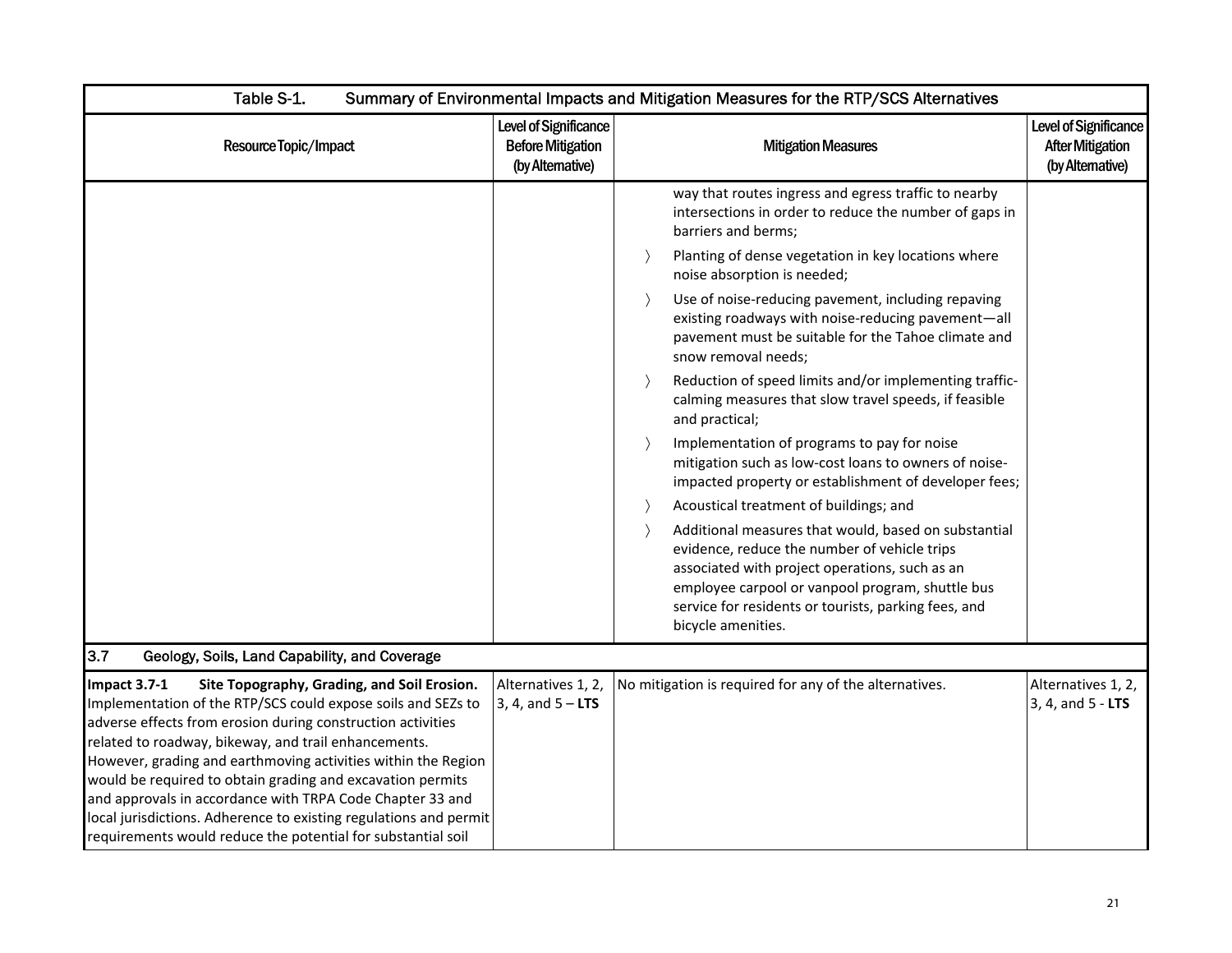| Table S-1.<br>Summary of Environmental Impacts and Mitigation Measures for the RTP/SCS Alternatives                                                                                                                                                                                                                                                                                                                                                                                                                                                                                                                                                                                                                                                                                                                                                                                                                                                        |                                                                       |                                                        |                                                                            |
|------------------------------------------------------------------------------------------------------------------------------------------------------------------------------------------------------------------------------------------------------------------------------------------------------------------------------------------------------------------------------------------------------------------------------------------------------------------------------------------------------------------------------------------------------------------------------------------------------------------------------------------------------------------------------------------------------------------------------------------------------------------------------------------------------------------------------------------------------------------------------------------------------------------------------------------------------------|-----------------------------------------------------------------------|--------------------------------------------------------|----------------------------------------------------------------------------|
| Resource Topic/Impact                                                                                                                                                                                                                                                                                                                                                                                                                                                                                                                                                                                                                                                                                                                                                                                                                                                                                                                                      | Level of Significance<br><b>Before Mitigation</b><br>(by Alternative) | <b>Mitigation Measures</b>                             | <b>Level of Significance</b><br><b>After Mitigation</b><br>(by Altemative) |
| erosion or loss of topsoil for all alternatives (Alternatives 1, 2,<br>3, 4, and 5). Therefore, this impact would be less than<br>significant for Alternatives 1, 2, 3, 4, and 5.                                                                                                                                                                                                                                                                                                                                                                                                                                                                                                                                                                                                                                                                                                                                                                          |                                                                       |                                                        |                                                                            |
| Seismic hazards. Projects proposed under the Alternatives 1, 2,<br>Impact 3.7-2<br>RTP could increase risk of injury or property damage from<br>strong ground shaking or seismic-related ground failure caused<br>by unstable soils. Projects implemented as part of the RTP<br>would be designed and constructed in accordance with the<br>current design requirements of Uniform Building Code (UBC)<br>Seismic Zone 3 and local jurisdiction seismic standards, if<br>applicable. In addition, projects would be required to<br>implement seismic design recommendations contained in<br>project-specific geotechnical reports as identified in the TRPA<br>Code of Ordinances. Therefore, there would be no substantial<br>increased risk of injury or property damage from strong ground<br>shaking or seismic-related ground failure. This would be a less-<br>than-significant impact for all RTP alternatives (Alternatives 1,<br>2, 3, 4, and 5). | 3, 4, and $5 - LTS$                                                   | No mitigation is required for any of the alternatives. | Alternatives 1, 2,<br>3, 4, and 5 - LTS                                    |
| Impact 3.7-3<br>Other Geologic Hazards. Projects proposed<br>under the RTP have the potential to be constructed on or<br>through soils or geologic formations susceptible to lateral<br>spreading, subsidence, or collapse, thereby increasing the risk<br>to people and facilities. Projects implemented as part of the<br>RTP would be assessed on a project specific basis and would be<br>required to conform to existing regional and local regulations<br>and standards of design, grading, and construction practices to<br>avoid or reduce hazards associated with other geologic<br>hazards. Therefore, for all RTP/SCS alternatives (Alternatives 1,<br>2, 3, 4, and 5) there would be no substantial increased risk to<br>people and infrastructure from other geologic hazards. This<br>would be a less-than-significant impact for all alternatives (1,<br>2, 3, 4, and 5).                                                                   | Alternatives 1, 2,<br>3, 4, and $5 - LTS$                             | No mitigation is required for any of the alternatives. | Alternatives 1, 2,<br>3, 4, and 5 - LTS                                    |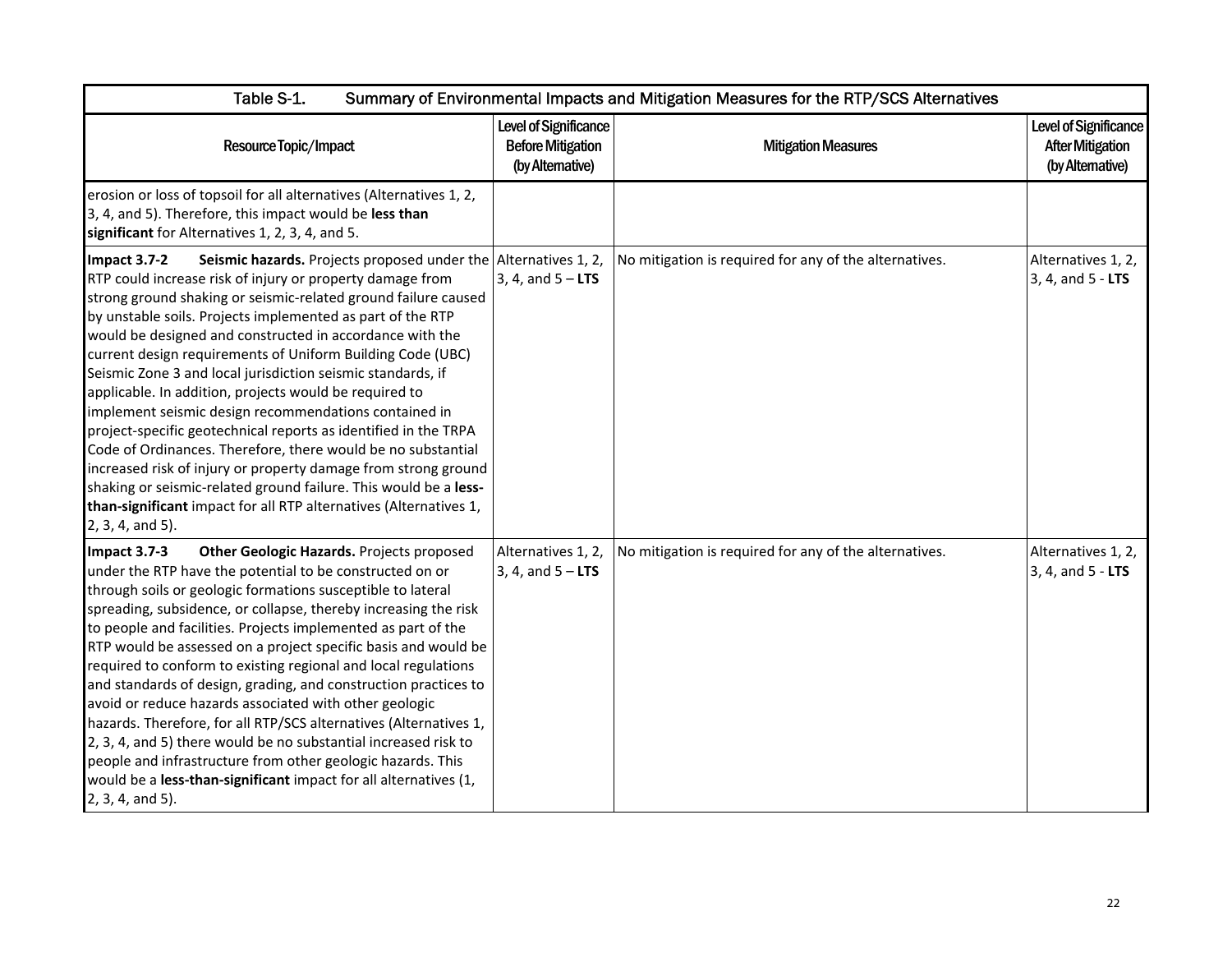| Table S-1.                                                                                                                                                                                                                                                                                                                                                                                                                                                                                                                                                                                                                                                                                                                                                                                                                                                                                                                                                                                                                                                                            | Summary of Environmental Impacts and Mitigation Measures for the RTP/SCS Alternatives |                                                        |                                                                      |  |
|---------------------------------------------------------------------------------------------------------------------------------------------------------------------------------------------------------------------------------------------------------------------------------------------------------------------------------------------------------------------------------------------------------------------------------------------------------------------------------------------------------------------------------------------------------------------------------------------------------------------------------------------------------------------------------------------------------------------------------------------------------------------------------------------------------------------------------------------------------------------------------------------------------------------------------------------------------------------------------------------------------------------------------------------------------------------------------------|---------------------------------------------------------------------------------------|--------------------------------------------------------|----------------------------------------------------------------------|--|
| Resource Topic/Impact                                                                                                                                                                                                                                                                                                                                                                                                                                                                                                                                                                                                                                                                                                                                                                                                                                                                                                                                                                                                                                                                 | Level of Significance<br><b>Before Mitigation</b><br>(by Altemative)                  | <b>Mitigation Measures</b>                             | Level of Significance<br><b>After Mitigation</b><br>(by Alternative) |  |
| Impact 3.7-4<br>Land Coverage. Implementation of the<br>RTP/SCS would result in removing, relocating, and adding<br>coverage within the Region, potentially resulting in increased<br>coverage. All transportation projects included in the RTP/SCS<br>that result in additional coverage would either be Linear Public<br>Service Facilities; limited to the percent coverage allowed for<br>each LCD set forth in TRPA Code of Ordinances Chapter 30; or<br>required to compensate for added coverage in excess of the<br>base allowable by identifying, purchasing, and transferring<br>coverage from offsite parcels in accordance with TRPA Code of<br>Ordinances Chapter 30. As a result, any increase in the total<br>coverage in the Region would be avoided, compensated, or<br>minimized (for Linear Public Services Facilities), and would be<br>consistent with the Code. Therefore, for all RTP alternatives<br>(Alternatives 1, 2, 3, 4, and 5), the impact to total coverage in<br>the Region would be less than significant.                                          | Alternatives 1, 2,<br>3, 4, and $5 - LTS$                                             | No mitigation is required for any of the alternatives. | Alternatives 1, 2,<br>3, 4, and 5 - LTS                              |  |
| 3.8<br><b>Hydrology and Water Quality</b>                                                                                                                                                                                                                                                                                                                                                                                                                                                                                                                                                                                                                                                                                                                                                                                                                                                                                                                                                                                                                                             |                                                                                       |                                                        |                                                                      |  |
| Water quality issues related to construction.<br>Impact 3.8-1<br>All five alternatives would result in construction of new<br>transportation projects. Soil disturbance associated with<br>construction activities could cause accelerated soil erosion and<br>sedimentation or the release of other pollutants to nearby<br>water bodies. Potential short-term impacts from construction<br>activities in the Tahoe Region are avoided or minimized<br>through stringent existing state, federal, local, and TRPA<br>regulations, which require the implementation and<br>maintenance of temporary BMPs to protect water quality<br>during construction. Any new transportation projects<br>implemented with associated stormwater systems under the<br>five alternatives would also be required to comply with their<br>respective jurisdiction NPDES permit and integrate low-impact<br>development techniques and onsite filtration of stormwater.<br>Projects with the potential to release hydrocarbons would also<br>be required to implement pre-treatment measures for their | Alternatives 1, 2,<br>3, 4, and $5 - LTS$                                             | No mitigation is required for any of the alternatives. | Alternatives 1, 2,<br>$3, 4,$ and $5 -$ LTS                          |  |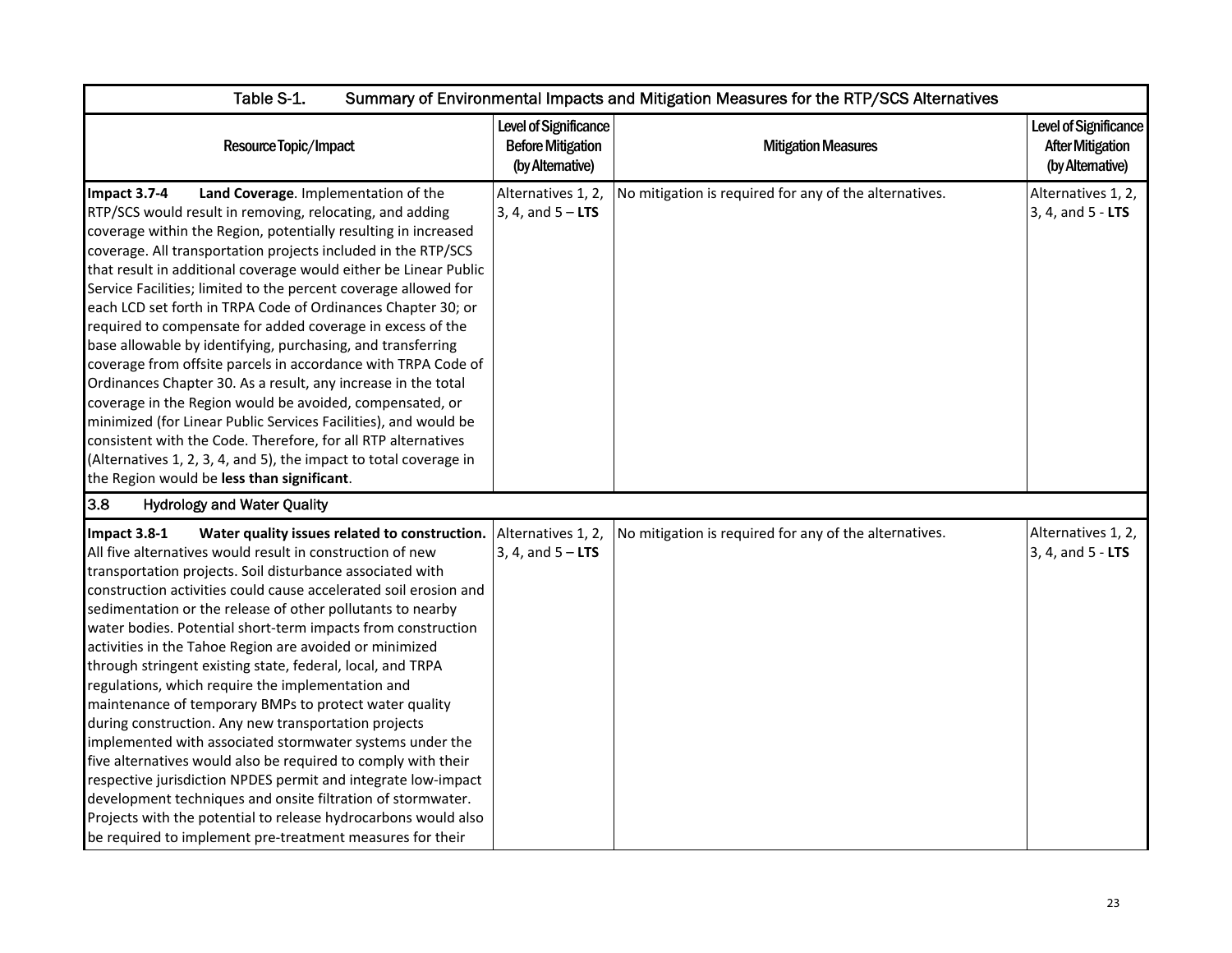| Table S-1.                                                                                                                                                                                                                                                                                                                                                                                                                                                                                                                                                                                                                                                                                                                                                                                                                                                                                                                                                                                                                                                                                                                                                                                                                                                                                                                                                                                                                                                                                                                                                                                                                                                                                                                                                                                                                                                           | Summary of Environmental Impacts and Mitigation Measures for the RTP/SCS Alternatives |                                                        |                                                                      |  |
|----------------------------------------------------------------------------------------------------------------------------------------------------------------------------------------------------------------------------------------------------------------------------------------------------------------------------------------------------------------------------------------------------------------------------------------------------------------------------------------------------------------------------------------------------------------------------------------------------------------------------------------------------------------------------------------------------------------------------------------------------------------------------------------------------------------------------------------------------------------------------------------------------------------------------------------------------------------------------------------------------------------------------------------------------------------------------------------------------------------------------------------------------------------------------------------------------------------------------------------------------------------------------------------------------------------------------------------------------------------------------------------------------------------------------------------------------------------------------------------------------------------------------------------------------------------------------------------------------------------------------------------------------------------------------------------------------------------------------------------------------------------------------------------------------------------------------------------------------------------------|---------------------------------------------------------------------------------------|--------------------------------------------------------|----------------------------------------------------------------------|--|
| Resource Topic/Impact                                                                                                                                                                                                                                                                                                                                                                                                                                                                                                                                                                                                                                                                                                                                                                                                                                                                                                                                                                                                                                                                                                                                                                                                                                                                                                                                                                                                                                                                                                                                                                                                                                                                                                                                                                                                                                                | Level of Significance<br><b>Before Mitigation</b><br>(by Alternative)                 | <b>Mitigation Measures</b>                             | Level of Significance<br><b>After Mitigation</b><br>(by Alternative) |  |
| removal prior to infiltration. Because construction of all<br>projects included in the RTP/SCS alternatives would be<br>required to conform to stringent applicable state, federal, local,<br>and TRPA regulations pertaining to protection of water quality<br>from construction, this impact would be less than significant<br>for all alternatives.                                                                                                                                                                                                                                                                                                                                                                                                                                                                                                                                                                                                                                                                                                                                                                                                                                                                                                                                                                                                                                                                                                                                                                                                                                                                                                                                                                                                                                                                                                               |                                                                                       |                                                        |                                                                      |  |
| Impact 3.8-2<br>Stormwater runoff, drainage capacity,<br>infiltration related to pollutants reaching the Lake. All five<br>RTP/SCS alternatives would include development of many<br>stormwater treatment and erosion/sediment control projects<br>that would result in net decreases in sediment and nutrient<br>transport to the Lake. Although some transportation projects<br>(such as bicycle paths and realigned highways) would create<br>new impervious surfaces and attendant runoff (including on<br>erodible slopes and SEZ), drainage would be controlled and<br>runoff would be treated, so that the capacity of receiving<br>stormwater systems or natural drainages would not be<br>exceeded and sediment transport to the Lake would not be<br>increased. Any new transportation projects would be required<br>to comply with the stringent stormwater and sediment control<br>measures in the Lahontan Water Quality Control Plan, the Lake<br>Tahoe TMDL Program, and existing NPDES permits. These<br>controls would include permanent BMPs, low-impact<br>development techniques, and onsite stormwater infiltration to<br>accommodate at least a 20-year, one-hour storm, which would<br>prevent an increase in volume or peak flows leaving the project<br>sites. Over time, BMP maintenance is critical to proper<br>functionality. Lack of maintenance could result in the transport<br>of sediment and other pollutants to nearby water bodies;<br>however, existing TRPA policy requires a maintenance program<br>for BMPs. Because all five RTP/SCS alternatives would include<br>new stormwater treatment and erosion control projects and<br>transportation projects would be required to control, treat, and<br>infiltrate runoff produced from any increases in impervious<br>area, the net impact on long-term stormwater runoff and | Alternatives 1, 2,<br>3, 4, and $5 -$<br><b>Beneficial</b>                            | No mitigation is required for any of the alternatives. | Alternatives 1, 2,<br>3, 4, and 5 -<br><b>Beneficial</b>             |  |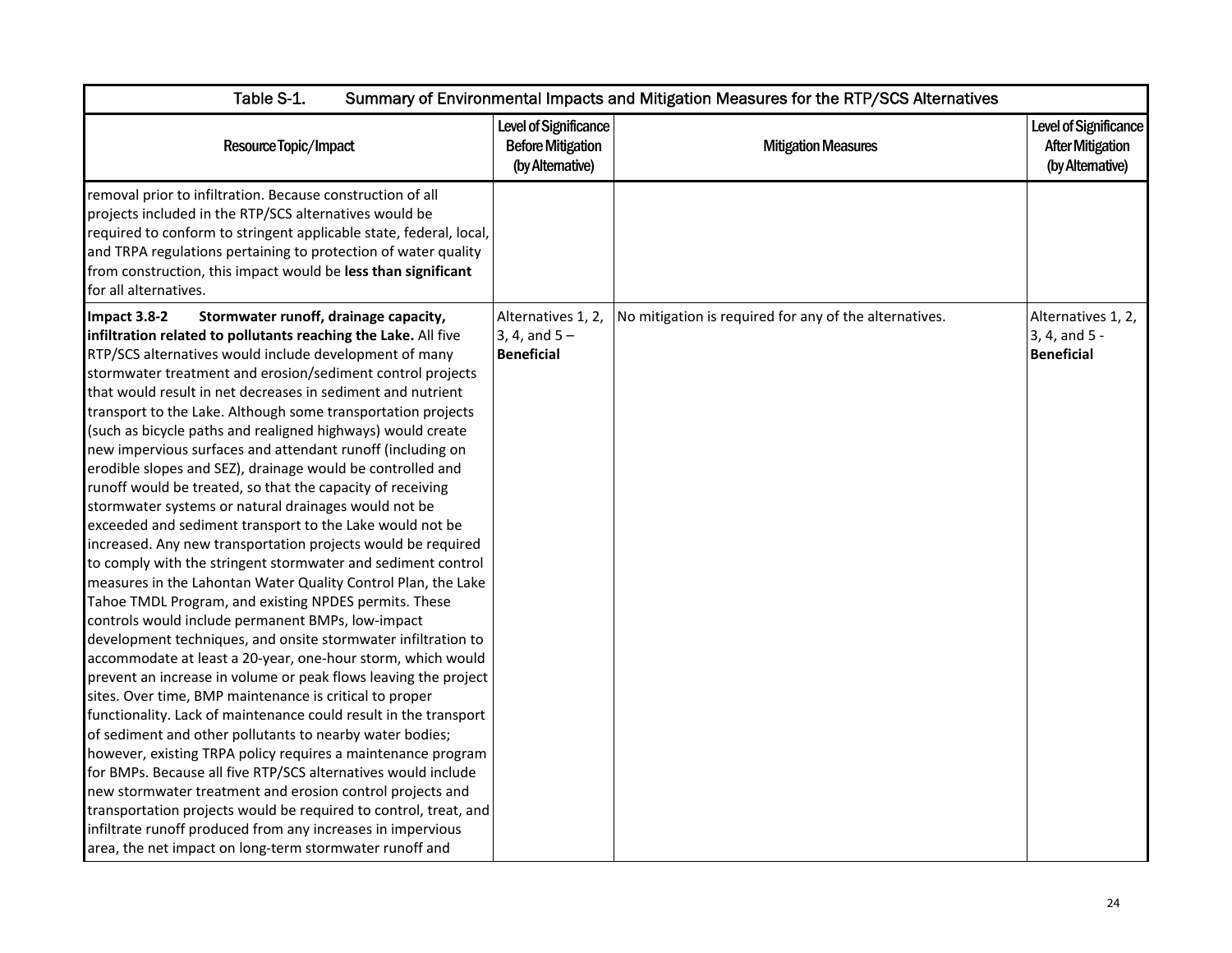| Table S-1.<br>Summary of Environmental Impacts and Mitigation Measures for the RTP/SCS Alternatives                                                                                                                                                                                                                                                                                                                                                                                                                                                                                                                                                                                                                                                                                                                                                                                                                                                                                                                                                                                                                                                                                                                                                                               |                                                                       |                                                        |                                                                             |
|-----------------------------------------------------------------------------------------------------------------------------------------------------------------------------------------------------------------------------------------------------------------------------------------------------------------------------------------------------------------------------------------------------------------------------------------------------------------------------------------------------------------------------------------------------------------------------------------------------------------------------------------------------------------------------------------------------------------------------------------------------------------------------------------------------------------------------------------------------------------------------------------------------------------------------------------------------------------------------------------------------------------------------------------------------------------------------------------------------------------------------------------------------------------------------------------------------------------------------------------------------------------------------------|-----------------------------------------------------------------------|--------------------------------------------------------|-----------------------------------------------------------------------------|
| Resource Topic/Impact                                                                                                                                                                                                                                                                                                                                                                                                                                                                                                                                                                                                                                                                                                                                                                                                                                                                                                                                                                                                                                                                                                                                                                                                                                                             | Level of Significance<br><b>Before Mitigation</b><br>(by Alternative) | <b>Mitigation Measures</b>                             | <b>Level of Significance</b><br><b>After Mitigation</b><br>(by Alternative) |
| potential for pollutants to reach the Lake would be beneficial<br>for Alternatives 1, 2, 3, 4, and 5.                                                                                                                                                                                                                                                                                                                                                                                                                                                                                                                                                                                                                                                                                                                                                                                                                                                                                                                                                                                                                                                                                                                                                                             |                                                                       |                                                        |                                                                             |
| Lake Tahoe TMDL attainment and Lake<br>Impact 3.8-3<br>clarity. All RTP/SCS alternatives would assist with attaining the<br>Lake Tahoe TMDL program goals, because Transportation<br>Strategy Packages A, B, and C include stormwater-control<br>projects specifically designed to address TMDL requirements<br>and help reach or maintain the threshold standard for water<br>quality and Lake clarity. The benefits of reduced pollutant loads<br>from stormwater-control projects would be substantial. All<br>alternatives would result in a beneficial impact in helping<br>support TMDL program attainment and Lake clarity.                                                                                                                                                                                                                                                                                                                                                                                                                                                                                                                                                                                                                                                | Alternatives 1, 2,<br>3, 4, and $5 -$<br><b>Beneficial</b>            | No mitigation is required for any of the alternatives. | Alternatives 1, 2,<br>3, 4, and 5 -<br><b>Beneficial</b>                    |
| Impact 3.8-4<br>Potential for Lake water quality effects of<br>waterborne ferry operations. Alternatives 1, 3, 4, and 5 would<br>include implementation of regular ferry service on the Lake<br>between the North Shore and South Shore through the Lake<br>Tahoe Waterborne Transit Project. The ferry service would<br>involve operation of multiple vessels on regular schedules,<br>fueling of vessels, and regular vessel maintenance, all of which<br>involve the risk of discharge of pollutants to Lake Tahoe<br>through accidental spills, vessel discharges, or runoff from<br>shoreland ferry facilities. Ferry operations could potentially<br>increase vessel wakes disturbing the Lake shore and require<br>temporary construction disturbance for pier improvements and<br>related facilities. Recognizing vessel discharge regulations,<br>requirements for runoff control and treatment, best<br>management practices for avoiding accidental spills, and<br>normal vessel nearshore speed limits to retard wakes, the<br>potential water quality impacts of ferry operation would be<br>less than significant for Alternatives 1, 3, 4, and 5. No impact<br>would occur for Alternative 2, which does not include the Lake<br>Tahoe Waterborne Transit Project. | Alternatives 1, 3,<br>4, and $5 - LTS$<br>Alternative 2 - NI          | No mitigation is required for any of the alternatives. | Alternatives 1, 3,<br>4, and $5 - LTS$<br>Alternative 2 - NI                |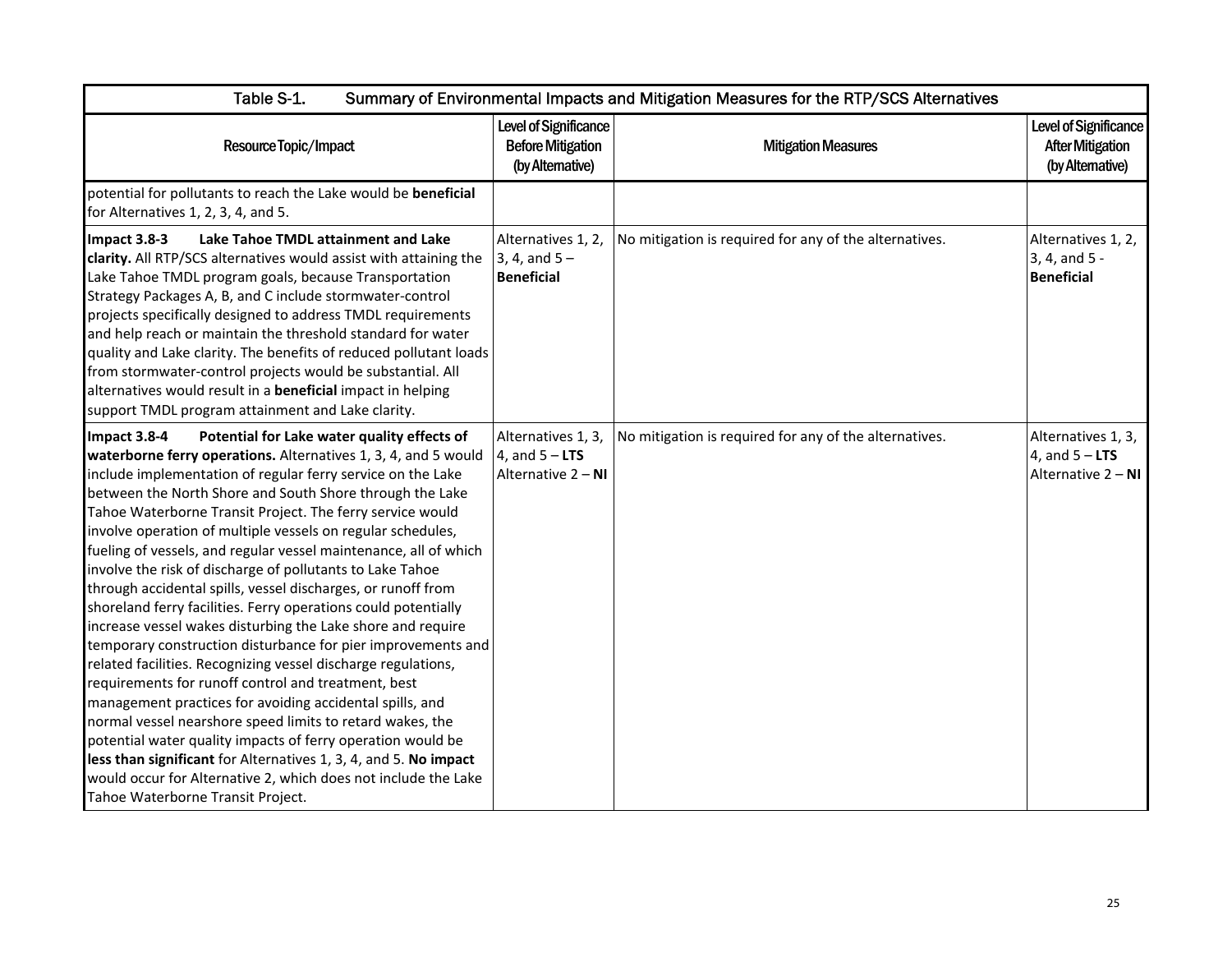| Table S-1.<br>Summary of Environmental Impacts and Mitigation Measures for the RTP/SCS Alternatives                                                                                                                                                                                                                                                                                                                                                                                                                                                                                                                                                                                                                                                                                                                                                                                                                                                                                                   |                                                                       |                                                        |                                                                      |
|-------------------------------------------------------------------------------------------------------------------------------------------------------------------------------------------------------------------------------------------------------------------------------------------------------------------------------------------------------------------------------------------------------------------------------------------------------------------------------------------------------------------------------------------------------------------------------------------------------------------------------------------------------------------------------------------------------------------------------------------------------------------------------------------------------------------------------------------------------------------------------------------------------------------------------------------------------------------------------------------------------|-----------------------------------------------------------------------|--------------------------------------------------------|----------------------------------------------------------------------|
| Resource Topic/Impact                                                                                                                                                                                                                                                                                                                                                                                                                                                                                                                                                                                                                                                                                                                                                                                                                                                                                                                                                                                 | Level of Significance<br><b>Before Mitigation</b><br>(by Alternative) | <b>Mitigation Measures</b>                             | Level of Significance<br><b>After Mitigation</b><br>(by Alternative) |
| Changes in currents, related to changes in<br>Impact 3.8-5<br>the natural littoral processes, or the course or direction of<br>water movements in Lake Tahoe. RTP alternatives 1, 3, 4, and<br>5 that include the Lake Tahoe Waterborne Transit Project<br>under Transportation Strategies A and C could potentially<br>impact natural littoral processes that may exacerbate shoreline<br>erosion through the expansion of existing piers or installation<br>of new piers, docks or in-shoreline facilities to support<br>expanded ferry operations. Because projects under<br>Alternatives 1, 3, 4, and 5 would be required to comply with<br>TRPA's policies and regulations for new construction and<br>maintenance activities within the Lake Tahoe shoreline to avoid<br>interference with littoral currents and natural shoreline<br>processes, this would be a less-than-significant impact for<br>Alternatives 1, 3, 4, and 5. Alternative 2 would have no impact<br>on shoreline processes. | Alternatives 1, 3,<br>4, and $5 - LTS$<br>Alternative 2 - NI          | No mitigation is required for any of the alternatives. | Alternatives 1, 3,<br>4, and $5 - LTS$<br>Alternative 2 - NI         |
| Development and the 100-year flood hazard<br>Impact 3.8-6<br>area. Flood risk is relatively low as a percent area basis within<br>the Tahoe Region, because of the mountainous terrain and<br>minimal occurrence of flood hazard as a whole; however, all<br>RTP alternatives would potentially build roadway, trails, and<br>multi-use bridges and walkways across rivers, creeks, and 100-<br>year floodplains. Any project that would encroach upon, or<br>cross a 100-year flood hazard area would be required to adhere<br>to several federal, state, regional and TRPA requirements for<br>protection of public safety, property and environment from any<br>impacts that may occur due to construction or obstruction<br>within a 100-year flood hazard area. Therefore, this potential<br>impact would be less than significant for all alternatives.                                                                                                                                         | Alternatives 1, 2,<br>3, 4, and $5 - LTS$                             | No mitigation is required for any of the alternatives. | Alternatives 1, 2,<br>3, 4, and 5 - LTS                              |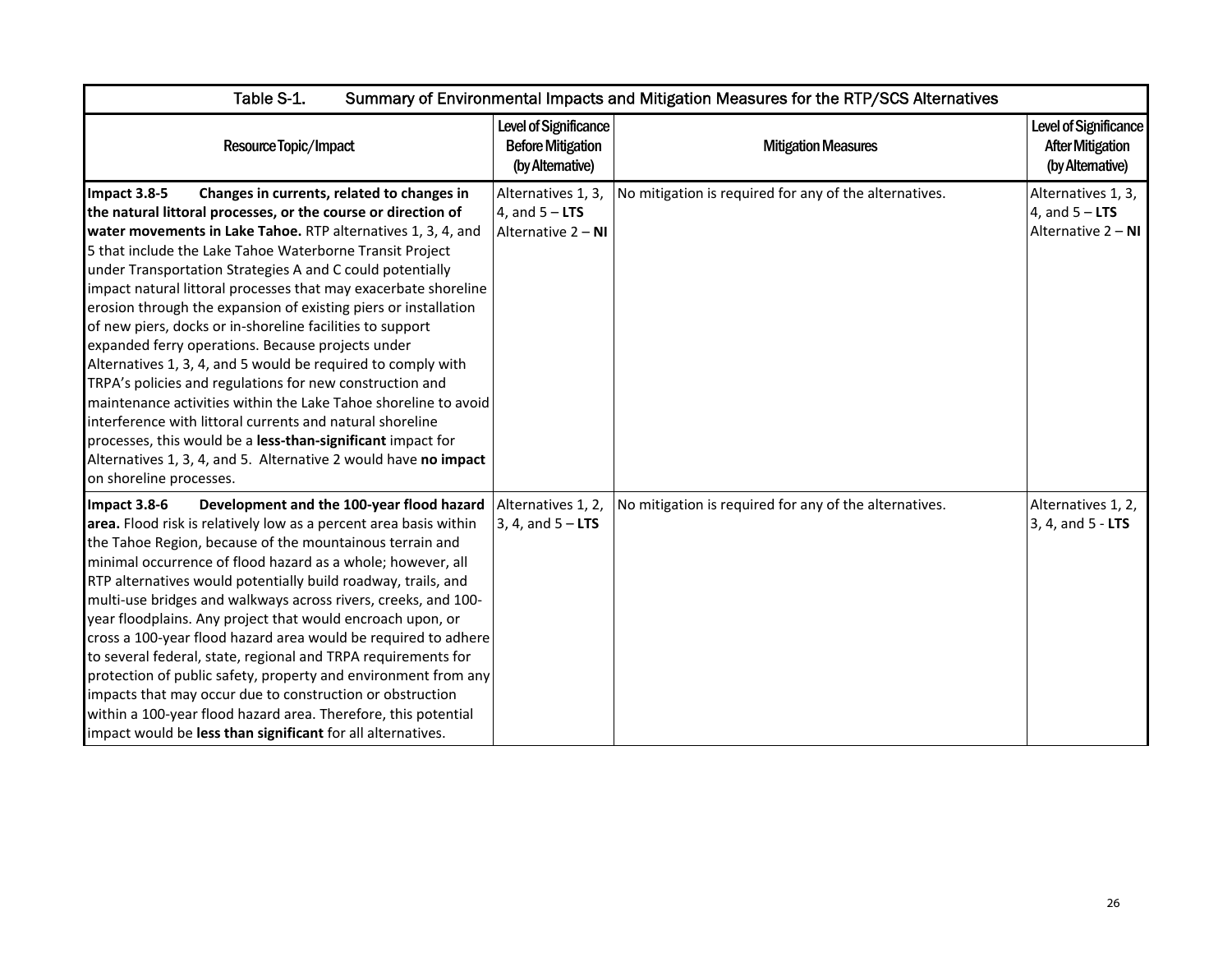| Table S-1.                                                                                                                                                                                                                                                                                                                                                                                                                                                                                                                                                                                                                                                                                                                                                                                                                                                                                                                                                                                                                                                                                                                                                                                                                                          | Summary of Environmental Impacts and Mitigation Measures for the RTP/SCS Alternatives |                                                                                                                                                                                                                                                                                                                                                                                                                                                                                                                                                                                                                                                                                                                                                                                                                                                                                                                                                                                                                                                                                                                                                                                                                                                                         |                                                                     |  |
|-----------------------------------------------------------------------------------------------------------------------------------------------------------------------------------------------------------------------------------------------------------------------------------------------------------------------------------------------------------------------------------------------------------------------------------------------------------------------------------------------------------------------------------------------------------------------------------------------------------------------------------------------------------------------------------------------------------------------------------------------------------------------------------------------------------------------------------------------------------------------------------------------------------------------------------------------------------------------------------------------------------------------------------------------------------------------------------------------------------------------------------------------------------------------------------------------------------------------------------------------------|---------------------------------------------------------------------------------------|-------------------------------------------------------------------------------------------------------------------------------------------------------------------------------------------------------------------------------------------------------------------------------------------------------------------------------------------------------------------------------------------------------------------------------------------------------------------------------------------------------------------------------------------------------------------------------------------------------------------------------------------------------------------------------------------------------------------------------------------------------------------------------------------------------------------------------------------------------------------------------------------------------------------------------------------------------------------------------------------------------------------------------------------------------------------------------------------------------------------------------------------------------------------------------------------------------------------------------------------------------------------------|---------------------------------------------------------------------|--|
| esource Topic/Impact                                                                                                                                                                                                                                                                                                                                                                                                                                                                                                                                                                                                                                                                                                                                                                                                                                                                                                                                                                                                                                                                                                                                                                                                                                | <b>Level of Significance</b><br><b>Before Mitigation</b><br>(by Alternative)          | <b>Mitigation Measures</b>                                                                                                                                                                                                                                                                                                                                                                                                                                                                                                                                                                                                                                                                                                                                                                                                                                                                                                                                                                                                                                                                                                                                                                                                                                              | Level of Significance<br><b>After Mitigation</b><br>(by Altemative) |  |
| Impact 3.8-7<br>Direction and rate of flow of groundwater.<br>Projects included under all the RTP alternatives would involve<br>construction that has the potential to intercept and/or redirect<br>groundwater flows from excavations and below ground surface<br>installations of piers, abutments, parking structures, bike trails,<br>transit facilities or other structures or drainage improvements.<br>Any project under all RTP alternatives that would propose<br>below ground installations that could potentially disrupt<br>groundwater movement is required to follow the TRPA grading<br>standards that require such projects to fully mitigate those<br>impacts prior to approval to protect groundwater resources.<br>Therefore, the potential to interfere with groundwater flow<br>would be less than significant for Alternatives 1, 2, 3, 4, and 5.                                                                                                                                                                                                                                                                                                                                                                             | Alternatives 1, 2,<br>3, 4, and $5 - LTS$                                             | No mitigation is required for any of the alternatives.                                                                                                                                                                                                                                                                                                                                                                                                                                                                                                                                                                                                                                                                                                                                                                                                                                                                                                                                                                                                                                                                                                                                                                                                                  | Alternatives 1, 2,<br>3, 4, and 5 - LTS                             |  |
| 3.9<br><b>Scenic Resources</b>                                                                                                                                                                                                                                                                                                                                                                                                                                                                                                                                                                                                                                                                                                                                                                                                                                                                                                                                                                                                                                                                                                                                                                                                                      |                                                                                       |                                                                                                                                                                                                                                                                                                                                                                                                                                                                                                                                                                                                                                                                                                                                                                                                                                                                                                                                                                                                                                                                                                                                                                                                                                                                         |                                                                     |  |
| <b>Effects on Existing Scenic Quality or Scenic</b><br>Impact 3.9-1<br>Resources. Transportation projects included in the RTP would<br>be designed consistently with TRPA scenic requirements. Many<br>projects would provide the opportunity to enhance scenic<br>quality and community design in urban areas through<br>community revitalization, urban trail corridors, or<br>implementation of complete streets. Nonetheless, new<br>transportation facilities may alter or cause degradation to the<br>existing scenic quality of Roadway or Shoreline Travel Units or<br>damage scenic resources in rural areas as a result of<br>construction activities and the introduction of new or<br>expanded facilities or structures.<br>TRPA scenic requirements in the Code of Ordinances would<br>avoid and reduce adverse effects and many projects would<br>improve existing scenic quality; however, the potential for<br>development of transportation facilities to degrade scenic<br>quality in rural areas and the shorezone/shoreland cannot be<br>entirely dismissed. Although attaining and maintaining<br>threshold standards, including those protecting scenic quality,<br>is an inherent objective of the RTP/SCS, there would be a | Alternatives 1, 2,<br>3, 4, and $5 - PS$                                              | Mitigation Measure 3.9-1a: Require Construction Screening. As Alternatives 1, 2,<br>a condition of approval for all construction projects related to<br>all five RTP/SCS alternatives, the project proponent (e.g., Tahoe<br>Transportation District (TTD), local County, Caltrans, NDOT) will<br>ensure that construction-related activity is screened and<br>maintained by installing visual screen fencing, storing building<br>materials and equipment within the proposed construction<br>staging areas or in areas that are as far away or hidden from<br>public view as feasible and removing construction debris<br>promptly.<br>Mitigation Measure 3.9-1b: Implement Scenic Impact<br>Avoidance and/or Mitigation Through TRPA Design Review.<br>Considerable discretion is involved in determining how new<br>structures will either avoid adverse scenic impacts or if needed,<br>apply compensatory scenic mitigation. Transportation facilities,<br>including new buildings and structures, will be required to<br>undergo detailed design review and determinations of<br>consistency with TRPA scenic requirements during project<br>planning and environmental review. For the Lake Tahoe<br>Waterborne Transit Project, ferry berthing and maintenance | $3, 4,$ and $5 -$ LTS                                               |  |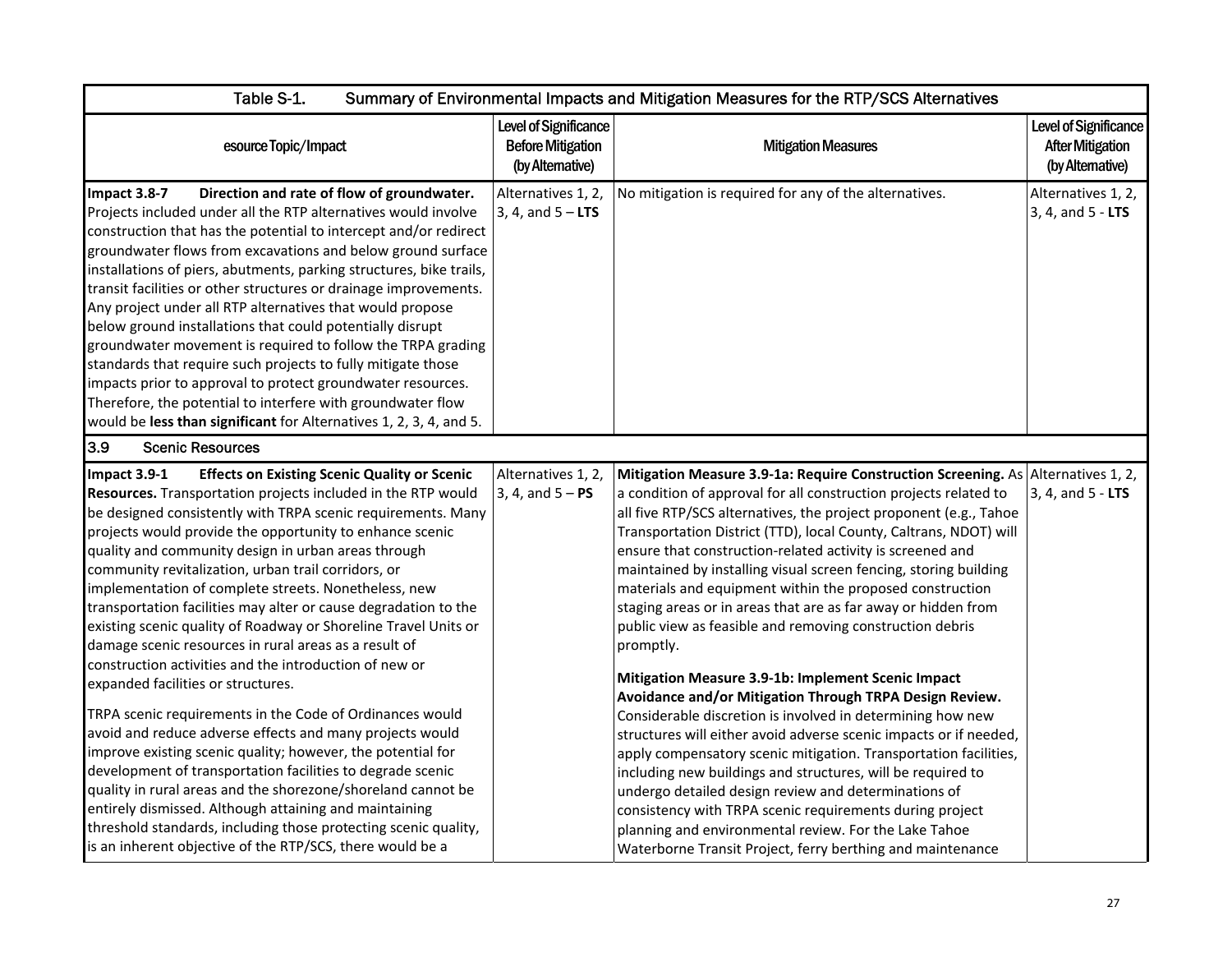| Table S-1.                                                                                                                                                                                                                                                                                                                                                                                                                                                                                                                                                                                                                                                                                                                                                                                                                                                                                                                                                                                                                                                                                                                                                                                                                                                        | Summary of Environmental Impacts and Mitigation Measures for the RTP/SCS Alternative |                                                                                                                                                                                                                                                                                                                                                                                                                                                                                                                                                                                                                                                                                                                                                                                                                                                                                                                                                                               |                                                                      |  |
|-------------------------------------------------------------------------------------------------------------------------------------------------------------------------------------------------------------------------------------------------------------------------------------------------------------------------------------------------------------------------------------------------------------------------------------------------------------------------------------------------------------------------------------------------------------------------------------------------------------------------------------------------------------------------------------------------------------------------------------------------------------------------------------------------------------------------------------------------------------------------------------------------------------------------------------------------------------------------------------------------------------------------------------------------------------------------------------------------------------------------------------------------------------------------------------------------------------------------------------------------------------------|--------------------------------------------------------------------------------------|-------------------------------------------------------------------------------------------------------------------------------------------------------------------------------------------------------------------------------------------------------------------------------------------------------------------------------------------------------------------------------------------------------------------------------------------------------------------------------------------------------------------------------------------------------------------------------------------------------------------------------------------------------------------------------------------------------------------------------------------------------------------------------------------------------------------------------------------------------------------------------------------------------------------------------------------------------------------------------|----------------------------------------------------------------------|--|
| Resource Topic/Impact                                                                                                                                                                                                                                                                                                                                                                                                                                                                                                                                                                                                                                                                                                                                                                                                                                                                                                                                                                                                                                                                                                                                                                                                                                             | Level of Significance<br><b>Before Mitigation</b><br>(by Alternative)                | <b>Mitigation Measures</b>                                                                                                                                                                                                                                                                                                                                                                                                                                                                                                                                                                                                                                                                                                                                                                                                                                                                                                                                                    | Level of Significance<br><b>After Mitigation</b><br>(by Alternative) |  |
| potential for a significant scenic impact related to<br>implementation of new projects, because considerable<br>discretion needs to be applied to projects to determine how<br>scenic impacts would be avoided, or if needed, what<br>compensatory scenic mitigation may be required. A potentially<br>significant impact on scenic quality and scenic resources is<br>recognized for all five RTP/SCS alternatives.                                                                                                                                                                                                                                                                                                                                                                                                                                                                                                                                                                                                                                                                                                                                                                                                                                              |                                                                                      | facilities will be limited to existing marina piers and buildings, if<br>feasible. If not, the visible mass of new or expanded piers and<br>buildings will be designed in accordance with TRPA Shorezone<br>and Shoreland scenic requirements, including compensatory<br>scenic mitigation, if needed. All projects will be required to help<br>attain and maintain scenic threshold standards.<br>If projects are found during the project review to be potentially<br>inconsistent with scenic requirements or potentially may not<br>help attain and maintain scenic threshold standards, project<br>proponents will work with TRPA to modify project design or<br>identify project-specific scenic mitigation measures to ensure<br>that all required scenic requirements and threshold standards<br>are met, specifically: Travel Route Ratings, Scenic Quality<br>Ratings, Public Recreation Areas and Bike Trails Scenic threshold<br>standards, and Community Design. |                                                                      |  |
| Impact 3.9-2<br><b>Effects on Scenic Vistas from a Public Road</b><br>or other Public Area. Proposed new pedestrian and bicycle<br>trails would, in some locations, provide enhanced public access<br>to vistas of the Lake. Waterborne transit offers a new type of<br>high viewer-volume, public, on-lake access to Lake and Basin<br>rim vistas. If new or expanded ferry piers are needed in the<br>shorezone, or if parking, ferry terminal, or ferry maintenance<br>structures and buildings are needed in the shoreland, the<br>potential for blockage or interference with scenic Lake vistas is<br>conceivable; however, shorezone and shoreland scenic<br>requirements are designed to avoid such effects. Nonetheless,<br>the potential for development of ferry facilities that may<br>interfere with Lake vistas cannot be entirely dismissed.<br>Transportation projects that would involve roadway, trail,<br>stormwater, and other public works improvements would not<br>block or interfere with scenic vistas, because they either consist<br>of "horizontal" infrastructure (such as grading, drainageways,<br>or paving) or involve smaller, "vertical" structures that would<br>not be large enough to interfere with scenic vistas (such as | Alternatives 1, 3,<br>4, and $5 - PS$<br>Alternative 2-<br><b>LTS</b>                | In addition to implementing projects in a manner that is<br>consistent with Design Review Guidelines, Shorezone Ordinance $ 3, 4$ , and $5 - LTS$<br>requirements, and scenic standards, the following mitigation<br>applies for Alternatives 1, 2, 3, 4, and 5.<br>Alternative 2 does not require mitigation. For Alternatives 1, 3,<br>4, and 5, TRPA will implement Mitigation Measure 3.9-1b. See<br>above, for a description of the mitigation measure under Impact<br>$3.9 - 1.$                                                                                                                                                                                                                                                                                                                                                                                                                                                                                        | Alternatives 1, 2,                                                   |  |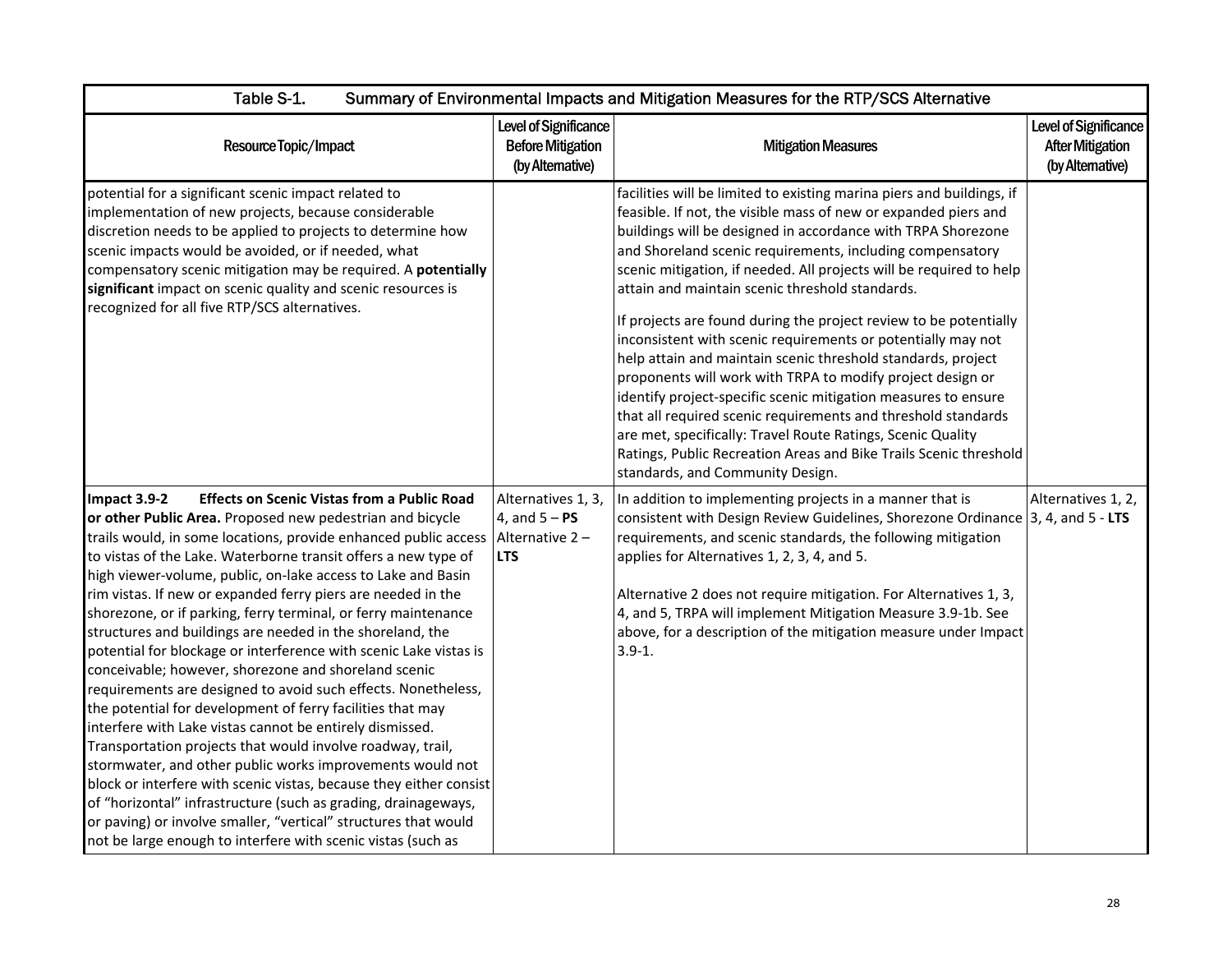| Table S-1.<br>Summary of Environmental Impacts and Mitigation Measures for the RTP/SCS Alternatives                                                                                                                                                                                                                                                                                                                                                                                                                                                                                                                                                                                                                                                                                                                                                                                                                                                                                                                                                                                                                                                                                                                                                                                                                                                                                                                                                                                                                                                                                                                  |                                                                       |                                                        |                                                                      |
|----------------------------------------------------------------------------------------------------------------------------------------------------------------------------------------------------------------------------------------------------------------------------------------------------------------------------------------------------------------------------------------------------------------------------------------------------------------------------------------------------------------------------------------------------------------------------------------------------------------------------------------------------------------------------------------------------------------------------------------------------------------------------------------------------------------------------------------------------------------------------------------------------------------------------------------------------------------------------------------------------------------------------------------------------------------------------------------------------------------------------------------------------------------------------------------------------------------------------------------------------------------------------------------------------------------------------------------------------------------------------------------------------------------------------------------------------------------------------------------------------------------------------------------------------------------------------------------------------------------------|-----------------------------------------------------------------------|--------------------------------------------------------|----------------------------------------------------------------------|
| Resource Topic/Impact                                                                                                                                                                                                                                                                                                                                                                                                                                                                                                                                                                                                                                                                                                                                                                                                                                                                                                                                                                                                                                                                                                                                                                                                                                                                                                                                                                                                                                                                                                                                                                                                | Level of Significance<br><b>Before Mitigation</b><br>(by Alternative) | <b>Mitigation Measures</b>                             | Level of Significance<br><b>After Mitigation</b><br>(by Alternative) |
| transit shelters, low bridge railings, unobstructive trail<br>alignments). Nearly all of the transportation projects in the RTP<br>would enhance public access to scenic vistas, or would not be<br>of a size or height that would create the potential for<br>interference with scenic vistas. For alternatives that include the<br>Lake Tahoe Waterborne Transit Project, the potential for<br>shorezone and shoreland structures to adversely affect Lake<br>vistas cannot be entirely dismissed, which would constitute a<br>potentially significant impact for Alternatives 1, 3, 4 and 5.<br>Effects on scenic vistas from public areas would be a less-than-<br>significant impact for Alternative 2.                                                                                                                                                                                                                                                                                                                                                                                                                                                                                                                                                                                                                                                                                                                                                                                                                                                                                                         |                                                                       |                                                        |                                                                      |
| New Sources of Light or Glare. The<br>Impact 3.9-3<br>Transportation Strategy Packages in the RTP/SCS include several 3, 4, and $5 - LTS$<br>facilities and operations that would not include additional<br>outdoor lighting, such as bicycle paths in rural areas, TMDL<br>projects, or continued operation of existing transit. Other<br>projects would add lighting in existing, illuminated community<br>centers, such as road realignments, community revitalization<br>projects, pedestrian and bicycle trails in urban settings, and a<br>complete street project. Because of the existing urban setting<br>and minimal additional light sources, no significant adverse<br>night lighting or glare effects would occur. The Lake Tahoe<br>Waterborne Transit Project would include new passenger<br>terminals and a maintenance facility, which could include<br>additional exterior lighting along the shorezone and shoreland.<br>This additional lighting would be very localized, designed for<br>low glare and night glow, and would not contribute substantial<br>new sources of light or glare to the Region. Existing regulations<br>and standard design practices would restrict light fixture<br>locations, lighting visibility from other sites, the type and<br>intensity of lights, and the direction of light projection. The<br>localized nature of new light sources and use of standard low<br>glare and night glow designs would avoid significant change in<br>light and glare in the Region. This would be a less-than-<br>significant scenic impact for Alternatives 1, 2, 3, 4, and 5. | Alternatives 1, 2,                                                    | No mitigation is required for any of the alternatives. | Alternatives 1, 2,<br>3, 4, and 5 - LTS                              |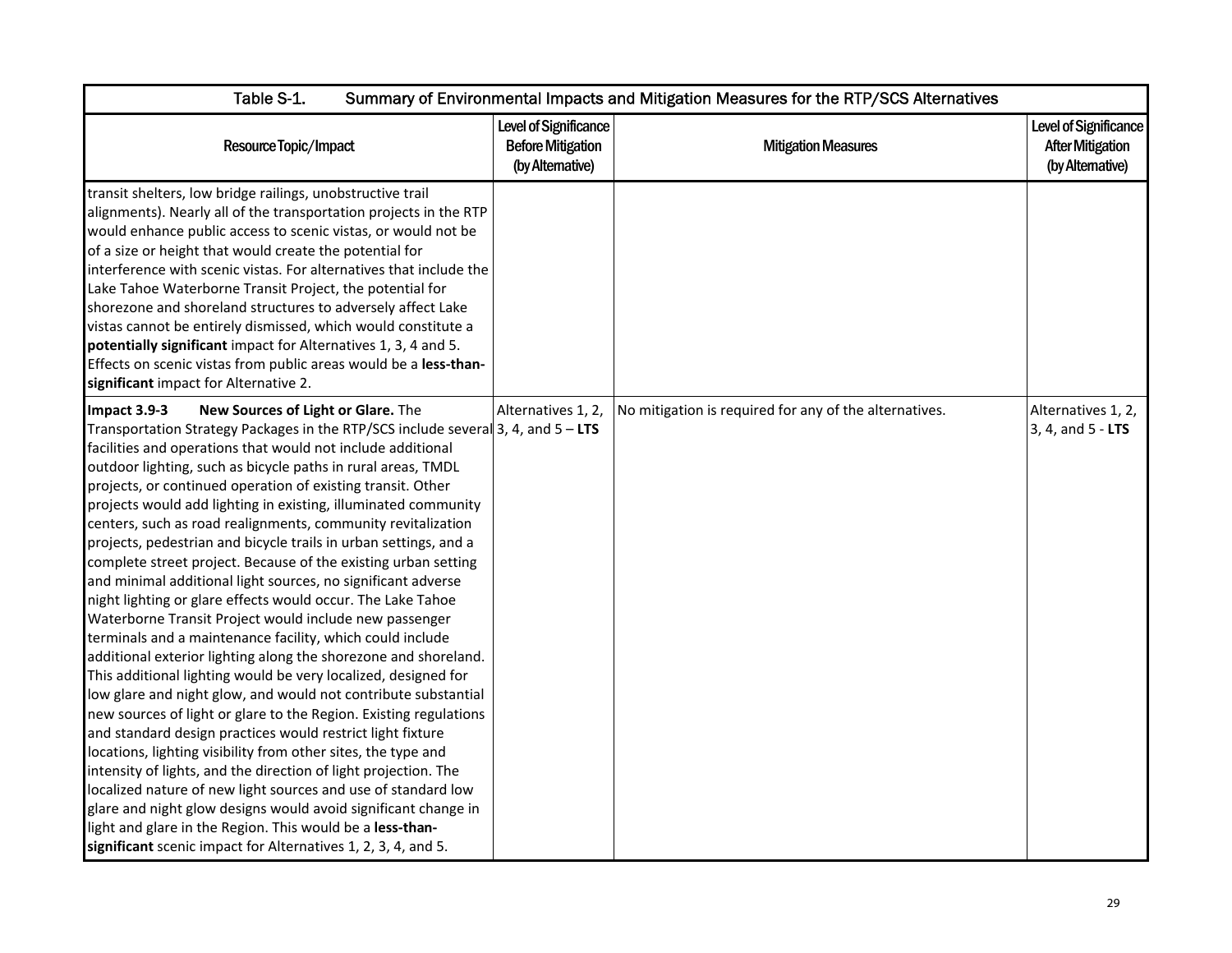| Table S-1.<br>Summary of Environmental Impacts and Mitigation Measures for the RTP/SCS Alternatives                                                                                                                                                                                                                                                                                                                                                                                                                                                                                                                                                                                                                                                                                                                                                                                                                                                                                                                                                                                                                                                                                                                                                                                                                             |                                                                                  |                                                                                                                                                                                                                                                                                                                                                                                                                                                                                                                                                                                                                                                                                                                                                                                                                                                                                                                                                                                                                                                                                                                                                                                                                                                                                                                                                                                                                                                                                                                                                                                                                                                                                                                                                                                                                                                                                                                                                                                                                                                                                                                                                                                                    |                                                                      |
|---------------------------------------------------------------------------------------------------------------------------------------------------------------------------------------------------------------------------------------------------------------------------------------------------------------------------------------------------------------------------------------------------------------------------------------------------------------------------------------------------------------------------------------------------------------------------------------------------------------------------------------------------------------------------------------------------------------------------------------------------------------------------------------------------------------------------------------------------------------------------------------------------------------------------------------------------------------------------------------------------------------------------------------------------------------------------------------------------------------------------------------------------------------------------------------------------------------------------------------------------------------------------------------------------------------------------------|----------------------------------------------------------------------------------|----------------------------------------------------------------------------------------------------------------------------------------------------------------------------------------------------------------------------------------------------------------------------------------------------------------------------------------------------------------------------------------------------------------------------------------------------------------------------------------------------------------------------------------------------------------------------------------------------------------------------------------------------------------------------------------------------------------------------------------------------------------------------------------------------------------------------------------------------------------------------------------------------------------------------------------------------------------------------------------------------------------------------------------------------------------------------------------------------------------------------------------------------------------------------------------------------------------------------------------------------------------------------------------------------------------------------------------------------------------------------------------------------------------------------------------------------------------------------------------------------------------------------------------------------------------------------------------------------------------------------------------------------------------------------------------------------------------------------------------------------------------------------------------------------------------------------------------------------------------------------------------------------------------------------------------------------------------------------------------------------------------------------------------------------------------------------------------------------------------------------------------------------------------------------------------------------|----------------------------------------------------------------------|
| Resource Topic/Impact                                                                                                                                                                                                                                                                                                                                                                                                                                                                                                                                                                                                                                                                                                                                                                                                                                                                                                                                                                                                                                                                                                                                                                                                                                                                                                           | Level of Significance<br><b>Before Mitigation</b><br>(by Alternative)            | <b>Mitigation Measures</b>                                                                                                                                                                                                                                                                                                                                                                                                                                                                                                                                                                                                                                                                                                                                                                                                                                                                                                                                                                                                                                                                                                                                                                                                                                                                                                                                                                                                                                                                                                                                                                                                                                                                                                                                                                                                                                                                                                                                                                                                                                                                                                                                                                         | Level of Significance<br><b>After Mitigation</b><br>(by Alternative) |
| 3.10<br>Biological Resources (Vegetation, Wildlife, and Fisheries)                                                                                                                                                                                                                                                                                                                                                                                                                                                                                                                                                                                                                                                                                                                                                                                                                                                                                                                                                                                                                                                                                                                                                                                                                                                              |                                                                                  |                                                                                                                                                                                                                                                                                                                                                                                                                                                                                                                                                                                                                                                                                                                                                                                                                                                                                                                                                                                                                                                                                                                                                                                                                                                                                                                                                                                                                                                                                                                                                                                                                                                                                                                                                                                                                                                                                                                                                                                                                                                                                                                                                                                                    |                                                                      |
| <b>Impact 3.10-1</b><br>Sensitive Habitats. Sensitive habitats in the<br>Tahoe Basin include a variety of wetland/riparian communities<br>such as wet meadows, riparian zones along streams, marshes,<br>seasonal wetlands, drainages, springs, fens, bogs, and deep<br>water plant communities of Lake Tahoe. Most of these<br>communities are also designated by TRPA as SEZ and habitats<br>of special significance. Implementation of projects under all<br>alternatives (Alternatives 1, 2, 3, 4, and 5), depending on their<br>specific locations, could result in removal or disturbance of<br>habitats considered sensitive by USACE and TRPA, including<br>riparian vegetation, SEZ, and potential jurisdictional wetlands.<br>Construction-related disturbances could occasionally occur in<br>or otherwise directly or indirectly affect areas that may support<br>sensitive habitats, including SEZs, outside of existing disturbed<br>areas. This potential habitat loss would be a potentially<br>significant impact to SEZs and other sensitive habitats in the<br>Basin for all alternatives. Depending on the specific locations,<br>types, and objectives of water quality improvements under<br>Alternatives 1, 2, 3, 4, and 5, long-term impacts to stream and<br>lake habitats are potentially beneficial. | Alternatives 1, 2,<br>$3, 4, and 5 - PS$<br>and Potentially<br><b>Beneficial</b> | Mitigation Measure 3.10-1a: Implement Vegetation Protection Alternatives 1, 2,<br>Measures and Revegetate Disturbed Areas. Vegetation will not $\vert$ 3, 4, and 5 -LTS<br>be disturbed, injured or removed, except in accordance with<br>the Code or conditions of Project approval. All trees, major<br>roots, and other vegetation, not specifically designated and<br>approved for removal in connection with a project will be<br>protected according to methods approved by TRPA. All<br>vegetation outside the construction site boundary, as well as<br>other vegetation designated on the approved plans, will be<br>protected by installing temporary fencing pursuant to<br>subsections 33.6.9 and 33.6.10. Areas outside the construction<br>site boundary that sustain vegetation damage during<br>construction will be revegetated according to a revegetation<br>plan in accordance with Section 61.4.<br>Mitigation Measure 3.10-1b: Conduct Delineation of Waters of<br>the United States and Obtain Authorization for Fill and<br>Required Permits. Prior to the start of on-site construction<br>activities, a qualified biologist will survey the project area for<br>sensitive natural communities. Sensitive natural communities or<br>habitats are those of special concern to resource agencies or<br>those that are afforded specific consideration, based on Section<br>404 of the Clean Water Act (CWA) and other applicable<br>regulations. If sensitive natural communities or habitats that are<br>afforded specific consideration, based on Section 404 of the<br>Clean Water Act (CWA) are determined to be present, a<br>delineation of waters of the United States, including wetlands<br>that would be affected by the project, will be prepared by a<br>qualified biologist through the formal Section 404 wetland<br>delineation process. The delineation will be submitted to and<br>verified by USACE. If, based on the verified delineation, it is<br>determined that fill of waters of the United States would result<br>from implementation of the project, authorization for such fill<br>will be secured from USACE through the Section 404 permitting |                                                                      |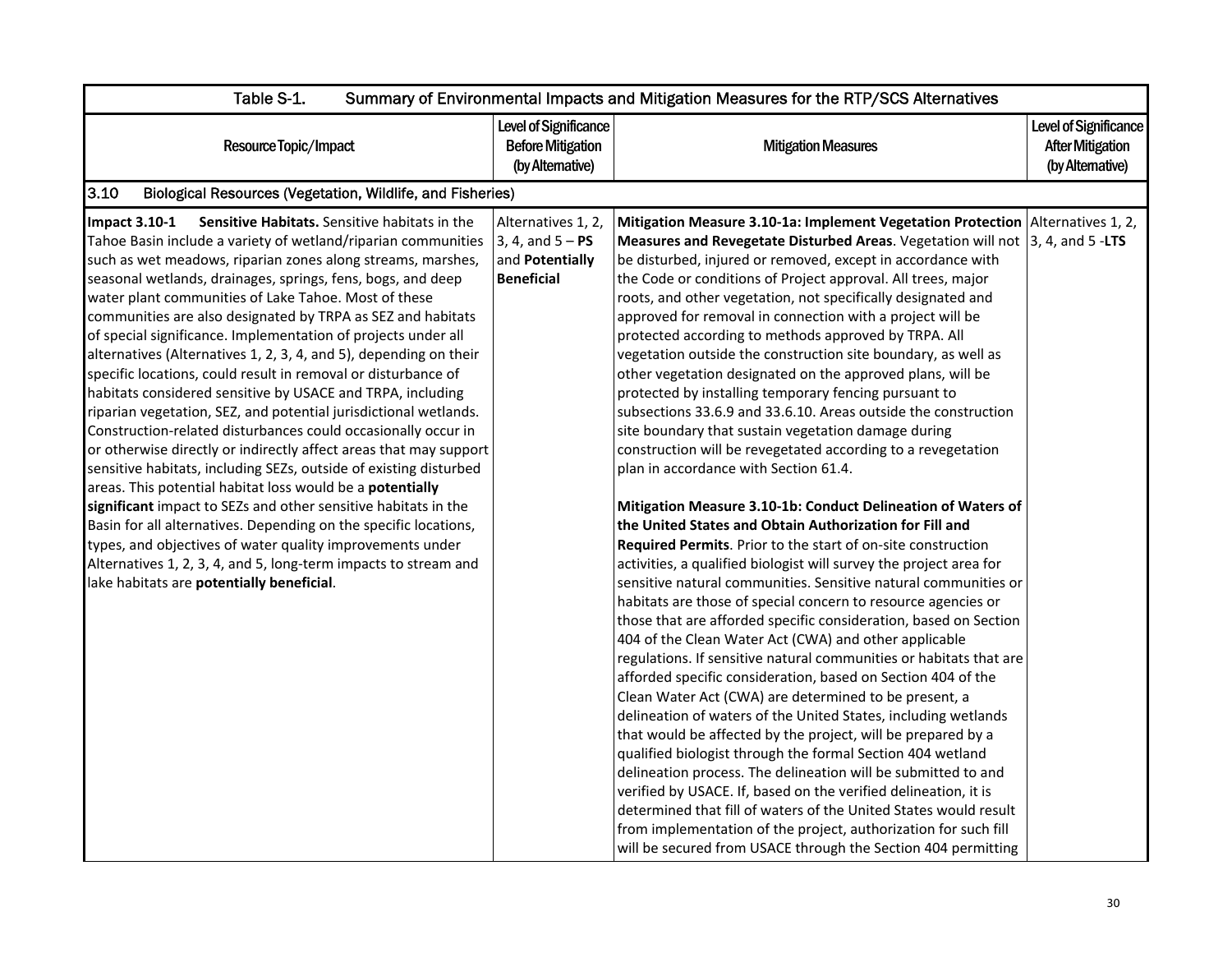| Table S-1.<br>Summary of Environmental Impacts and Mitigation Measures for the RTP/SCS Alternatives                                                                                                                                                                                                                                                                                                                                                                                                                                                                                                                                                                                               |                                                                              |                                                                                                                                                                                                                                                                                                                                                                                                                                                                                                                                                                                                                                                                                                                                                                                                                                                                                                                                                                                                                                                                                                                                                                                                                                                                                                                                                                                                                                                                                                                                                                                                                                          |                                                                      |
|---------------------------------------------------------------------------------------------------------------------------------------------------------------------------------------------------------------------------------------------------------------------------------------------------------------------------------------------------------------------------------------------------------------------------------------------------------------------------------------------------------------------------------------------------------------------------------------------------------------------------------------------------------------------------------------------------|------------------------------------------------------------------------------|------------------------------------------------------------------------------------------------------------------------------------------------------------------------------------------------------------------------------------------------------------------------------------------------------------------------------------------------------------------------------------------------------------------------------------------------------------------------------------------------------------------------------------------------------------------------------------------------------------------------------------------------------------------------------------------------------------------------------------------------------------------------------------------------------------------------------------------------------------------------------------------------------------------------------------------------------------------------------------------------------------------------------------------------------------------------------------------------------------------------------------------------------------------------------------------------------------------------------------------------------------------------------------------------------------------------------------------------------------------------------------------------------------------------------------------------------------------------------------------------------------------------------------------------------------------------------------------------------------------------------------------|----------------------------------------------------------------------|
| Resource Topic/Impact                                                                                                                                                                                                                                                                                                                                                                                                                                                                                                                                                                                                                                                                             | <b>Level of Significance</b><br><b>Before Mitigation</b><br>(by Alternative) | <b>Mitigation Measures</b>                                                                                                                                                                                                                                                                                                                                                                                                                                                                                                                                                                                                                                                                                                                                                                                                                                                                                                                                                                                                                                                                                                                                                                                                                                                                                                                                                                                                                                                                                                                                                                                                               | Level of Significance<br><b>After Mitigation</b><br>(by Alternative) |
|                                                                                                                                                                                                                                                                                                                                                                                                                                                                                                                                                                                                                                                                                                   |                                                                              | process. The acreage of riparian habitat (deciduous riparian<br>vegetation) that would be removed or disturbed during project<br>implementation will be quantified and replaced or<br>restored/enhanced in accordance with USACE and TRPA<br>regulations. Habitat restoration, enhancement, and/or<br>replacement will be at a location and by methods agreeable to<br>USACE as determined during the permitting processes for CWA<br>Section 404 and by TRPA during the permitting process for SEZ.                                                                                                                                                                                                                                                                                                                                                                                                                                                                                                                                                                                                                                                                                                                                                                                                                                                                                                                                                                                                                                                                                                                                     |                                                                      |
| Tree Removal. Under all alternatives<br><b>Impact 3.10-2</b><br>(Alternatives 1, 2, 3, 4, and 5), construction of several RTP<br>projects would likely require the removal of native trees.<br>Provisions for tree removal are provided in the TRPA Code of<br>Ordinances (Chapter 61, and Chapters 33 and 36), and tree<br>removal requires the review and approval of TRPA. For specific<br>projects under all alternatives (Alternatives 1, 2, 3, 4, and 5),<br>project-level planning and environmental analysis would<br>identify potential tree removal. Tree removal as a result of<br>specific transportation projects would be a potentially<br>significant impact for all alternatives. | Alternatives 1, 2,<br>3, 4, and $5 - PS$                                     | Mitigation Measure 3.10-2: Minimize Tree Removal and<br>Develop a Tree Removal and Management Plan.<br>Where feasible, the project will avoid and minimize the removal<br>of trees, especially those 30 inches in DBH or larger. This<br>avoidance and minimization will be achieved through project<br>design to the greatest extent feasible. Tree removal that cannot<br>be avoided will be mitigated with the following measures. In<br>accordance with Chapter 61, Section 61.1.5.C of the TRPA Code<br>of Ordinances, a tree removal and management plan will be<br>prepared by a qualified forester and will be submitted to a TRPA<br>Registered Professional Forester (RPF) or other qualified TRPA<br>professional for review and approval. TRPA approval of the plan<br>will be obtained before project approval. Alternatively, if a<br>timber harvesting plan is required to be submitted to California<br>Department of Forestry and Fire Protection and meets the<br>requirements described in this mitigation measure, the timber<br>harvesting plan may be submitted to TRPA for review and<br>approval in lieu of a separate tree removal and management<br>plan.<br>The tree removal and management plan will adhere to the<br>provisions in Chapter 61 of the TRPA Code of Ordinances,<br>including the preservation of trees larger than 30 inches DBH<br>(Section 61.1.4.A). The plan will include protection measures for<br>snags and coarse woody debris. In accordance with the TRPA<br>criteria Standards for Common Vegetation, the plan will<br>maintain relative species richness, relative abundance, and | Alternatives 1, 2,<br>3, 4, and 5 - LTS                              |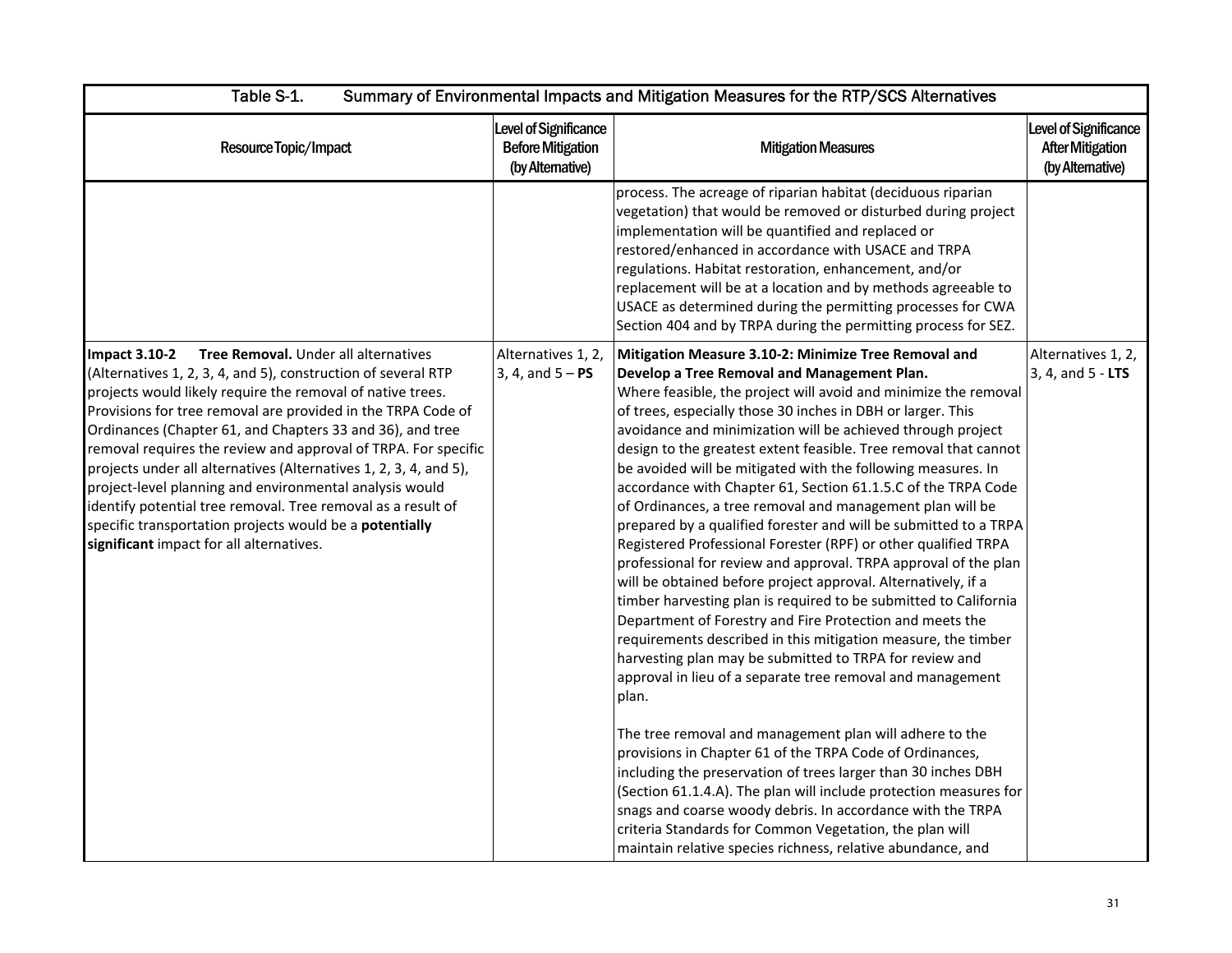| Table S-1.            | Summary of Environmental Impacts and Mitigation Measures for the RTP/SCS Alternatives |                                                                                                                                                                                                                                                                                                                                                                                                                                                                                                                                                                                                                                                                                                                                                                                                                                                                                                                                                                                                                                                                                                                                                                                                                                                                                                                                                                                                                                                                                                                                                                                                                                         |                                                                      |  |
|-----------------------|---------------------------------------------------------------------------------------|-----------------------------------------------------------------------------------------------------------------------------------------------------------------------------------------------------------------------------------------------------------------------------------------------------------------------------------------------------------------------------------------------------------------------------------------------------------------------------------------------------------------------------------------------------------------------------------------------------------------------------------------------------------------------------------------------------------------------------------------------------------------------------------------------------------------------------------------------------------------------------------------------------------------------------------------------------------------------------------------------------------------------------------------------------------------------------------------------------------------------------------------------------------------------------------------------------------------------------------------------------------------------------------------------------------------------------------------------------------------------------------------------------------------------------------------------------------------------------------------------------------------------------------------------------------------------------------------------------------------------------------------|----------------------------------------------------------------------|--|
| Resource Topic/Impact | Level of Significance<br><b>Before Mitigation</b><br>(by Alternative)                 | <b>Mitigation Measures</b>                                                                                                                                                                                                                                                                                                                                                                                                                                                                                                                                                                                                                                                                                                                                                                                                                                                                                                                                                                                                                                                                                                                                                                                                                                                                                                                                                                                                                                                                                                                                                                                                              | Level of Significance<br><b>After Mitigation</b><br>(by Alternative) |  |
|                       |                                                                                       | relative age class, as appropriate and feasible, to contribute to<br>the attainment of the region-wide Threshold Standard.<br>Permanent disturbance (i.e., disturbance after project<br>construction caused by the proposed project) and temporary<br>disturbance (i.e., disturbance from construction activities) of all<br>trees to be preserved will be minimized. This will include<br>minimizing cuts, fills, grade changes, paving or other coverage,<br>soil compaction, and landscaping effects within the critical root<br>zone of all trees, as determined by a qualified environmental<br>professional. Creation of detailed site plans and construction<br>documents will be coordinated with a qualified environmental<br>professional to minimize permanent and temporary<br>disturbance. The tree removal and management plan will<br>demonstrate how site development design will minimize the<br>permanent disturbance of all trees to be preserved, and how<br>construction planning will minimize temporary disturbance of<br>all trees to be preserved.<br>To minimize temporary disturbance, the tree removal and<br>management plan will provide for vegetation protection during<br>construction in accordance with Chapters 33 and 36 of the TRPA<br>Code of Ordinances.<br>All tree protection obligations required in the tree removal and<br>management plan will be incorporated into construction<br>contracts. Tree protection measures will be installed, and will<br>be inspected by staff from TRPA before issuance of a grading<br>permit.<br>As part of the tree removal and management plan, a tree |                                                                      |  |
|                       |                                                                                       | replacement plan may be prepared by a qualified forester, in<br>accordance with Chapters 36 and 61 of the TRPA Code of<br>Ordinances. Tree replacement needs and specifications will be<br>determined in cooperation with TRPA during development of                                                                                                                                                                                                                                                                                                                                                                                                                                                                                                                                                                                                                                                                                                                                                                                                                                                                                                                                                                                                                                                                                                                                                                                                                                                                                                                                                                                    |                                                                      |  |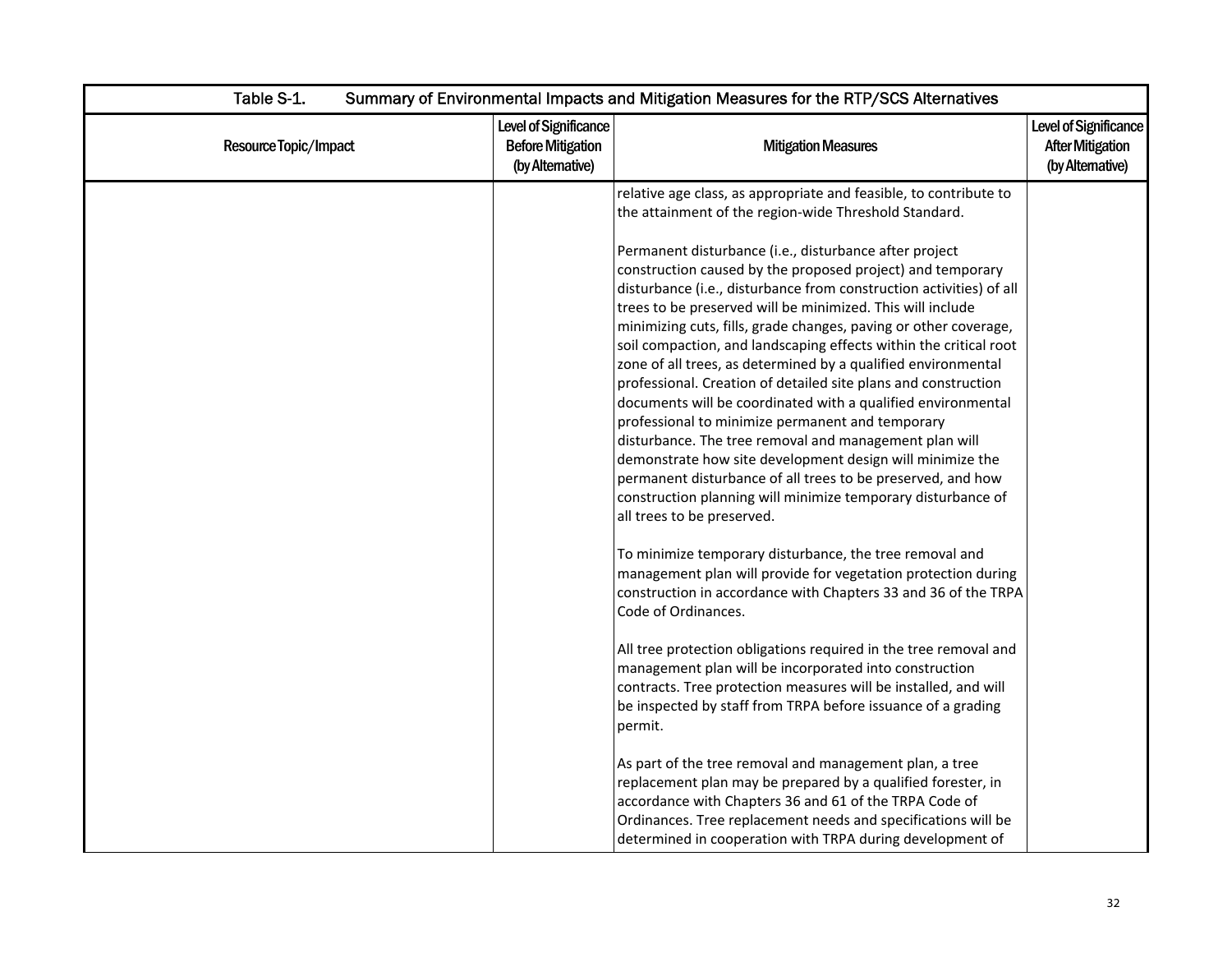| Table S-1.                                                                                                                                                                                                                                                                                                                                                                                                                                                                                                                                                                                                                                                                                                                                               | Summary of Environmental Impacts and Mitigation Measures for the RTP/SCS Alternatives |                                                                                                                                                                                                                                                                                                                                                                                                                                                                                                                                                                                                                                                                                                                                                                                                                                                                                                                                                                                                                                                                                                                                                                                                                                                                                                                                                                                                                                                                                                                                          |                                                                     |  |
|----------------------------------------------------------------------------------------------------------------------------------------------------------------------------------------------------------------------------------------------------------------------------------------------------------------------------------------------------------------------------------------------------------------------------------------------------------------------------------------------------------------------------------------------------------------------------------------------------------------------------------------------------------------------------------------------------------------------------------------------------------|---------------------------------------------------------------------------------------|------------------------------------------------------------------------------------------------------------------------------------------------------------------------------------------------------------------------------------------------------------------------------------------------------------------------------------------------------------------------------------------------------------------------------------------------------------------------------------------------------------------------------------------------------------------------------------------------------------------------------------------------------------------------------------------------------------------------------------------------------------------------------------------------------------------------------------------------------------------------------------------------------------------------------------------------------------------------------------------------------------------------------------------------------------------------------------------------------------------------------------------------------------------------------------------------------------------------------------------------------------------------------------------------------------------------------------------------------------------------------------------------------------------------------------------------------------------------------------------------------------------------------------------|---------------------------------------------------------------------|--|
| Resource Topic/Impact                                                                                                                                                                                                                                                                                                                                                                                                                                                                                                                                                                                                                                                                                                                                    | Level of Significance<br><b>Before Mitigation</b><br>(by Altemative)                  | <b>Mitigation Measures</b>                                                                                                                                                                                                                                                                                                                                                                                                                                                                                                                                                                                                                                                                                                                                                                                                                                                                                                                                                                                                                                                                                                                                                                                                                                                                                                                                                                                                                                                                                                               | Level of Significance<br><b>After Mitigation</b><br>(by Altemative) |  |
|                                                                                                                                                                                                                                                                                                                                                                                                                                                                                                                                                                                                                                                                                                                                                          |                                                                                       | the tree removal and management plan. Determining whether<br>tree replacement is appropriate, and the amount of project-<br>related tree removal subject to mitigation by tree replacement,<br>should be based on several considerations related to local and<br>Basin-wide vegetation and fuels management goals and<br>opportunities. These considerations include: (1) the condition,<br>stocking level, and encroachment potential of stands where<br>trees would be removed relative to vegetation/fuels<br>management objectives, desired ecological conditions, and<br>relevant TRPA threshold standards for those areas (e.g., stands<br>proposed for removal that are presently overstocked,<br>encroaching into other native vegetation types, or otherwise<br>undesirable may not warrant full replacement); (2) whether on-<br>or offsite tree replacement, which could increase tree density<br>and cover at replanting sites, would either contribute to or<br>conflict with fuels/vegetation and forest health goals for those<br>locations or Basin-wide; and (3) how tree replacement may<br>affect attainment of TRPA threshold standards for vegetation. If<br>a tree replacement plan is required, it would be submitted to<br>and approved by a TRPA RPF or other qualified TRPA<br>professional before tree removal or the issuance of a grading<br>permit. Tree replacement will only be implemented in a manner<br>that is also consistent with fire fuel management objectives for<br>the replanted properties. |                                                                     |  |
| Effects on Fish and Aquatic Habitat. Under all Alternatives 1, 2,<br><b>Impact 3.10-3</b><br>alternatives (Alternatives 1, 2, 3, 4, and 5), aquatic habitats<br>could be affected by project construction activities associated<br>with new or improved stream crossings, transportation<br>facilities adjacent to aquatic habitats, and stormwater control<br>projects. Construction could temporarily result in increased<br>turbidity and downstream sedimentation, small amounts of fill<br>placed in aquatic habitats, and the release and exposure of<br>construction-related contaminants. Construction-related<br>disturbances to fish and aquatic habitat would be a potentially<br>significant for all alternatives. Depending on the specific | 3, 4, and $5 - PS$<br>and Potentially<br><b>Beneficial</b>                            | Mitigation Measure 3.10-3: Conduct Preconstruction Surveys<br>and Develop and Implement Native-Fish Capture and<br>Translocation Plan. The project proponent shall develop and<br>implement measures to prevent the construction-related loss of <b>Beneficial</b><br>native fish occupying habitat within the project-specific area. In<br>accordance with existing regulations, before any construction<br>activities that require dewatering commence, a qualified<br>biologist shall conduct preconstruction surveys and implement<br>native-fish relocation activities within the construction<br>dewatering area. All captured native fish species shall be<br>immediately released to a suitable habitat near the project                                                                                                                                                                                                                                                                                                                                                                                                                                                                                                                                                                                                                                                                                                                                                                                                         | Alternatives 1, 2,<br>3, 4, and $5 -$<br>Potentially                |  |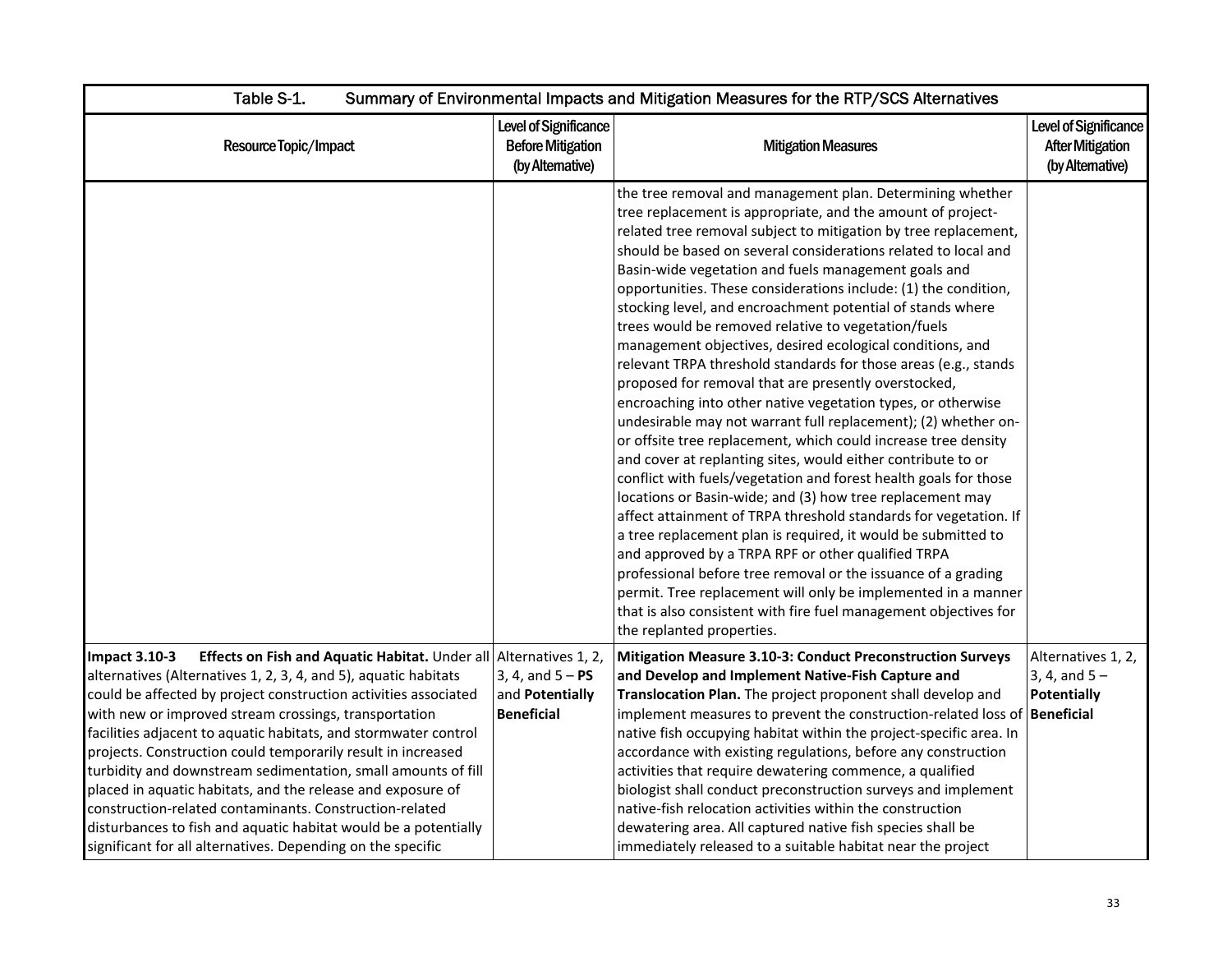| Table S-1.<br>Summary of Environmental Impacts and Mitigation Measures for the RTP/SCS Alternatives                                                                                                                                                                                                                                                                                                                                                                                                                                                                                                                                                                                                                                                                                                                                                                                                                                                                          |                                                                       |                                                                                                                                                                                                                                                                                                                                                                                                                                                                                                                                                                                                                                                                                                                                                                                                                                                                                                                                                                                                                                                                                                                                                                                                                                                |                                                                             |
|------------------------------------------------------------------------------------------------------------------------------------------------------------------------------------------------------------------------------------------------------------------------------------------------------------------------------------------------------------------------------------------------------------------------------------------------------------------------------------------------------------------------------------------------------------------------------------------------------------------------------------------------------------------------------------------------------------------------------------------------------------------------------------------------------------------------------------------------------------------------------------------------------------------------------------------------------------------------------|-----------------------------------------------------------------------|------------------------------------------------------------------------------------------------------------------------------------------------------------------------------------------------------------------------------------------------------------------------------------------------------------------------------------------------------------------------------------------------------------------------------------------------------------------------------------------------------------------------------------------------------------------------------------------------------------------------------------------------------------------------------------------------------------------------------------------------------------------------------------------------------------------------------------------------------------------------------------------------------------------------------------------------------------------------------------------------------------------------------------------------------------------------------------------------------------------------------------------------------------------------------------------------------------------------------------------------|-----------------------------------------------------------------------------|
| Resource Topic/Impact                                                                                                                                                                                                                                                                                                                                                                                                                                                                                                                                                                                                                                                                                                                                                                                                                                                                                                                                                        | Level of Significance<br><b>Before Mitigation</b><br>(by Alternative) | <b>Mitigation Measures</b>                                                                                                                                                                                                                                                                                                                                                                                                                                                                                                                                                                                                                                                                                                                                                                                                                                                                                                                                                                                                                                                                                                                                                                                                                     | <b>Level of Significance</b><br><b>After Mitigation</b><br>(by Alternative) |
| locations, types, and objectives of water quality improvements<br>under Alternatives 1, 2, 3, 4, and 5, long-term impacts to<br>stream and lake habitats are potentially beneficial.                                                                                                                                                                                                                                                                                                                                                                                                                                                                                                                                                                                                                                                                                                                                                                                         |                                                                       | area. The qualified biologist shall place nets with 1/8-inch mesh<br>at the upstream and downstream extents of the area to be<br>dewatered to keep fish out of the area during fish removal<br>activities. After completion of removal activities, the work area<br>will be cleared for dewatering. Fish rescue and relocation will<br>continue until the area is completely dewatered or until it is<br>determined that no fish remain in the dewatering area. This fish<br>translocation plan will apply only to native fish species.<br>Nonnative species captured during the pre-dewatering effort<br>will be humanely killed and disposed of. These activities shall<br>take place in consultation with TRPA and the Nevada<br>Department of Wildlife (NDOW) or California Department of<br>Fish and Game.                                                                                                                                                                                                                                                                                                                                                                                                                                |                                                                             |
| <b>Impact 3.10-4</b><br><b>Special-Status Plant and Wildlife Species.</b><br>Under all alternatives (Alternatives 1, 2, 3, 4, and 5),<br>construction of some RTP projects could affect special-status<br>plant or animal species, depending on the specific locations,<br>presence of suitable habitat and the type, timing, and specific<br>nature of the project actions. During project-level planning and<br>evaluation, species with potential to be affected would be<br>determined based on the species' distribution and known<br>occurrences relative to the project area, the presence of<br>suitable habitat for the species in or near the project area, and<br>preconstruction surveys. If special-status plant or wildlife<br>species are found where RTP project-specific ground<br>disturbance is planned, then implementing Alternative 1, 2, 3,<br>4, or 5 could result in their removal or disturbance. This impact<br>would be potentially significant. | Alternatives 1, 2,<br>3, 4, and $5 - PS$                              | Mitigation Measure 3.10-4a: Conduct Follow-up, Pre-<br>construction Surveys and Avoid, Minimize, or Compensate for<br>Impacts on Special-Status Plant Species. To avoid, minimize, or<br>compensate for possible adverse effects on special-status plant<br>species resulting from a proposed RTP project, the following<br>management requirements would be implemented in the<br>following order, in accordance with existing regulations:<br>1. A qualified botanist familiar with the vegetation of the<br>Tahoe Basin will conduct preconstruction surveys for<br>special-status plants that could occur in the project area<br>and be affected by the proposed project. Surveys will be<br>conducted during appropriate blooming periods when<br>target species are clearly identifiable and will follow CDFG's<br>Guidelines for Assessing the Effects of Proposed<br>Development on Rare, Threatened, and Endangered Plants<br>and Plant Communities (CDFG 2000).<br>2. If no special-status plants are found during the survey, the<br>results of the survey will be documented in a letter report<br>to the lead agencies that would become part of the project<br>environmental record, and no further actions will be<br>required. | Alternatives 1, 2,<br>3, 4, and 5 - LTS                                     |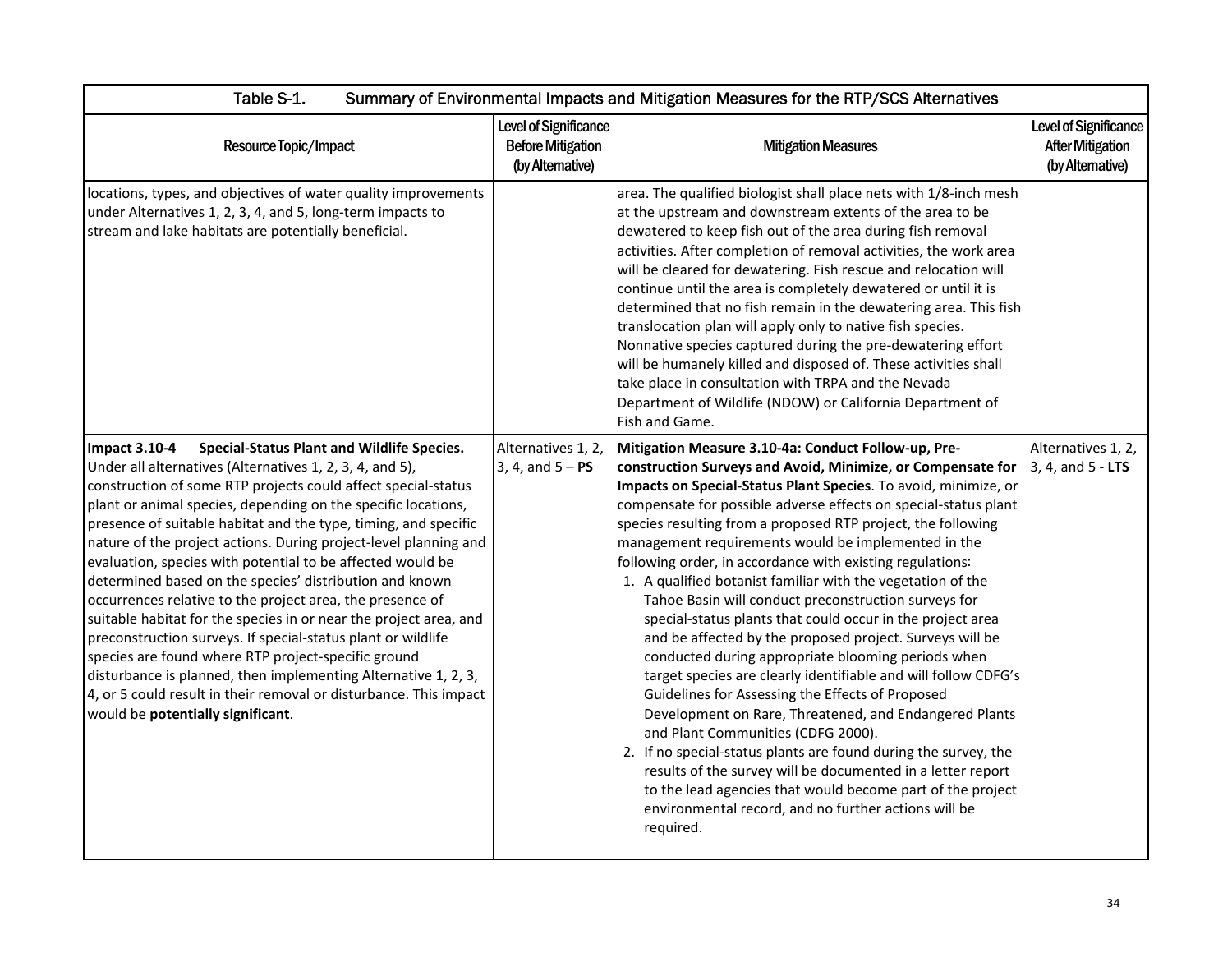| Table S-1.            |                                                                      | Summary of Environmental Impacts and Mitigation Measures for the RTP/SCS Alternatives                                                                                                                                                                                                                                                                                                                                                                                                                                                                                                                                                                                                                                                                                                                                                                                                                                                                                                                                                                                                                                                                                                                                                                                                                                                                                                                                                                                                                                                                            |                                                                      |  |  |
|-----------------------|----------------------------------------------------------------------|------------------------------------------------------------------------------------------------------------------------------------------------------------------------------------------------------------------------------------------------------------------------------------------------------------------------------------------------------------------------------------------------------------------------------------------------------------------------------------------------------------------------------------------------------------------------------------------------------------------------------------------------------------------------------------------------------------------------------------------------------------------------------------------------------------------------------------------------------------------------------------------------------------------------------------------------------------------------------------------------------------------------------------------------------------------------------------------------------------------------------------------------------------------------------------------------------------------------------------------------------------------------------------------------------------------------------------------------------------------------------------------------------------------------------------------------------------------------------------------------------------------------------------------------------------------|----------------------------------------------------------------------|--|--|
| Resource Topic/Impact | Level of Significance<br><b>Before Mitigation</b><br>(by Altemative) | <b>Mitigation Measures</b>                                                                                                                                                                                                                                                                                                                                                                                                                                                                                                                                                                                                                                                                                                                                                                                                                                                                                                                                                                                                                                                                                                                                                                                                                                                                                                                                                                                                                                                                                                                                       | Level of Significance<br><b>After Mitigation</b><br>(by Alternative) |  |  |
|                       |                                                                      | 3. If occurrences of special-status plants are documented<br>during the survey, they will be clearly identified in the field<br>and protected from impacts associated with construction<br>activities. Protective measures will include flagging and<br>fencing of known plant locations and avoidance where<br>possible. No construction-related activities will be allowed<br>within areas fenced for avoidance, and construction<br>personnel will be briefed about the presence of the plants<br>and need to avoid effects on the populations.<br>4. If avoidance is not possible, a mitigation plan to reduce<br>impacts on special-status plants to a less-than-significant<br>level will be developed in coordination with the lead<br>agencies, CDFG (for CNPS List 2 species), and USFS (for<br>forest sensitive species), depending on the species affected.<br>The mitigation plan will include provisions for minimizing<br>impacts on special-status plant populations during<br>construction and for relocation and establishment of plants<br>at new protected locations in the study area. The mitigation<br>plan will also include provisions for follow-up monitoring to<br>determine mitigation success, and remedial measures<br>should the initial efforts to mitigate fail. The plan will be<br>adopted and implemented by the project proponent.<br>Mitigation Measure 3.10-4b: Conduct Pre-construction<br><b>Surveys for Nesting Special-Status Birds, and Implement a</b><br>Limited Operating Period if Necessary. In accordance with |                                                                      |  |  |
|                       |                                                                      | existing regulations, for construction activities that would occur<br>in suitable habitat during the nesting season (generally April 1-<br>August 31, depending on species and weather), a qualified<br>wildlife biologist will conduct focused surveys for active nest<br>sites of special-status birds. The biologist should be able to<br>identify Sierra Nevada bird species audibly and visually.<br>If an active special-status bird nest is located during the                                                                                                                                                                                                                                                                                                                                                                                                                                                                                                                                                                                                                                                                                                                                                                                                                                                                                                                                                                                                                                                                                            |                                                                      |  |  |
|                       |                                                                      | preconstruction surveys, the biologist will notify TRPA and<br>CDFG. If necessary, modifications to the project design to avoid                                                                                                                                                                                                                                                                                                                                                                                                                                                                                                                                                                                                                                                                                                                                                                                                                                                                                                                                                                                                                                                                                                                                                                                                                                                                                                                                                                                                                                  |                                                                      |  |  |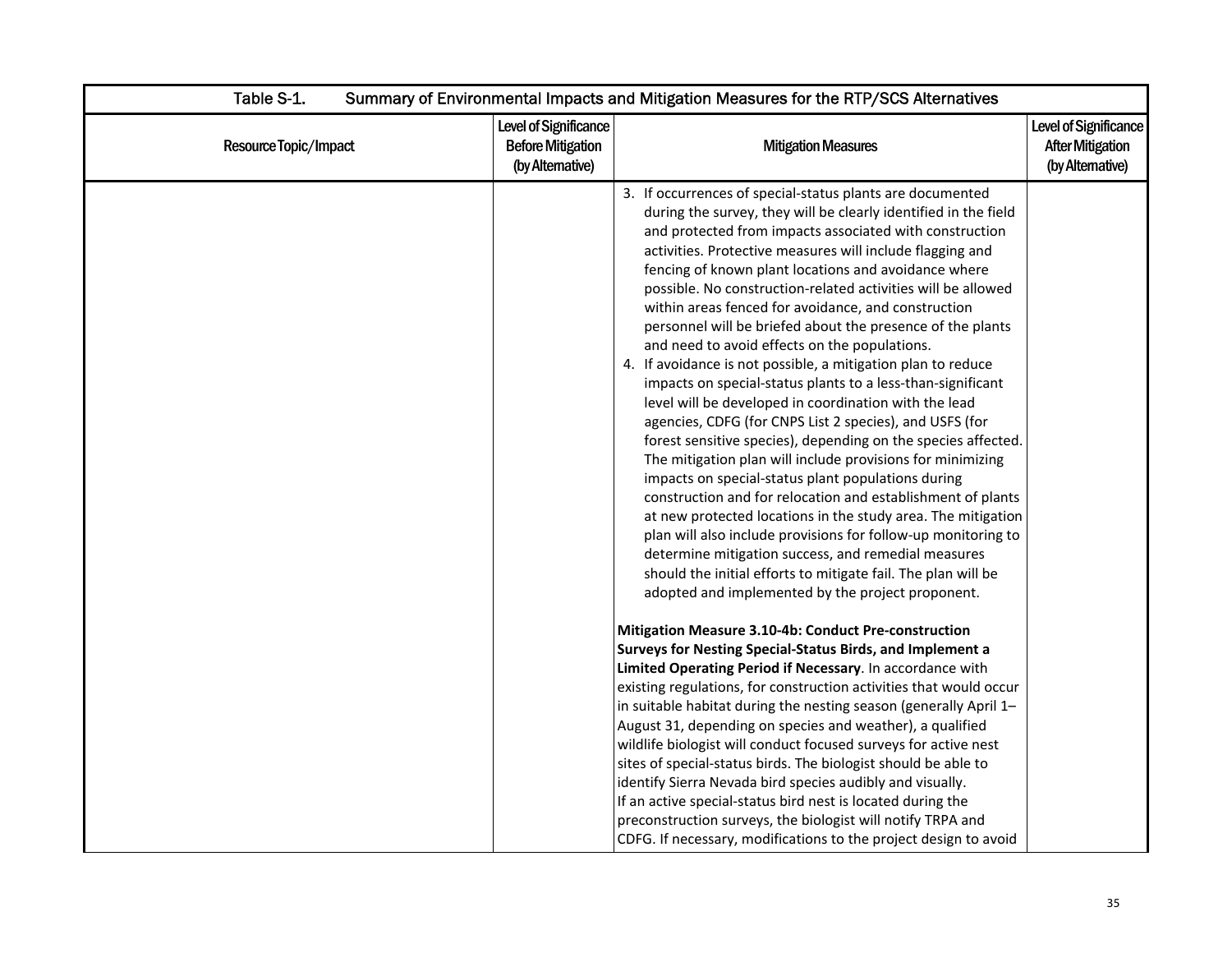| Table S-1.                                                                                                                                                                                                                                                                                                                                                                                                                                                                                                                                                                                                                                                                                                                                                                                                  |                                                                       | Summary of Environmental Impacts and Mitigation Measures for the RTP/SCS Alternatives                                                                                                                                                                                                                                                                                                                                                                                                                                                                                                                                                                                                                                                                                                                                                                                                                                                                                                                                                                                                                                                                                                                                                                                                                                                                                                                                                                                    |                                                                            |
|-------------------------------------------------------------------------------------------------------------------------------------------------------------------------------------------------------------------------------------------------------------------------------------------------------------------------------------------------------------------------------------------------------------------------------------------------------------------------------------------------------------------------------------------------------------------------------------------------------------------------------------------------------------------------------------------------------------------------------------------------------------------------------------------------------------|-----------------------------------------------------------------------|--------------------------------------------------------------------------------------------------------------------------------------------------------------------------------------------------------------------------------------------------------------------------------------------------------------------------------------------------------------------------------------------------------------------------------------------------------------------------------------------------------------------------------------------------------------------------------------------------------------------------------------------------------------------------------------------------------------------------------------------------------------------------------------------------------------------------------------------------------------------------------------------------------------------------------------------------------------------------------------------------------------------------------------------------------------------------------------------------------------------------------------------------------------------------------------------------------------------------------------------------------------------------------------------------------------------------------------------------------------------------------------------------------------------------------------------------------------------------|----------------------------------------------------------------------------|
| Resource Topic/Impact                                                                                                                                                                                                                                                                                                                                                                                                                                                                                                                                                                                                                                                                                                                                                                                       | Level of Significance<br><b>Before Mitigation</b><br>(by Alternative) | <b>Mitigation Measures</b>                                                                                                                                                                                                                                                                                                                                                                                                                                                                                                                                                                                                                                                                                                                                                                                                                                                                                                                                                                                                                                                                                                                                                                                                                                                                                                                                                                                                                                               | <b>Level of Significance</b><br><b>After Mitigation</b><br>(by Altemative) |
|                                                                                                                                                                                                                                                                                                                                                                                                                                                                                                                                                                                                                                                                                                                                                                                                             |                                                                       | removal of occupied habitat while still achieving project<br>objectives will be evaluated, and implemented to the extent<br>feasible. If avoidance is not feasible or conflicts with project<br>objectives, appropriate limited operating periods will be<br>established through consultation with TRPA and CDFG and will<br>apply to avoid disturbances during the sensitive nesting season.<br>Mitigation Measure 3.10-4c: Conduct Pre-construction Surveys<br>for Special-Status Bats, Avoid Removal of Important Roosts,<br>and Implement a Limited Operating Period if Necessary. In<br>accordance with existing regulations, bat surveys will be<br>conducted by a qualified wildlife biologist within 14 days before<br>any tree removal or clearing each construction season.<br>Locations of vegetation and tree removal or excavation will be<br>examined for potential bat roosts. Potential roost sites<br>identified will be monitored on two separate occasions for bat<br>activity, using bat detectors to help identify species. Monitoring<br>will begin 30 minutes before sunset and will last up to 2 hours<br>at any potential roost identified. Removal of any significant<br>roost locations discovered will be avoided to the extent<br>feasible. If avoidance is not feasible, roost sites will not be<br>disturbed by project activities until September 1 or later, when<br>juveniles at maternity roosts would be volant (i.e., able to fly). |                                                                            |
| <b>Introduction and Spread of Invasive Weeds</b><br><b>Impact 3.10-5</b><br>and Aquatic Invasive Species. Construction of some RTP<br>projects under all alternatives would involve ground-disturbing<br>activities in disturbed and native vegetation types. These<br>activities would temporarily create areas of open ground that<br>could be colonized by nonnative, invasive weed species from<br>inside or outside of the project area. Invasive weeds and other<br>species could inadvertently be introduced or spread in the<br>project area during grading and construction activities, if<br>nearby source populations passively colonize disturbed ground,<br>or if construction and personnel equipment is transported to<br>the site from an infested area. Under Alternatives 1, 3, 4, and 5, | Alternatives 1, 2,<br>$3, 4, and 5 - PS$                              | Mitigation Measure 3.10-5a: Implement Weed Management<br>Practices during Project Construction. In consultation with<br>TRPA, the project proponent will implement appropriate weed<br>management practices during project construction.<br>Recommended practices include the following:<br>A qualified biologist with experience in the Tahoe Basin<br>will conduct a preconstruction survey to determine<br>whether any populations of invasive/noxious weeds<br>are present within areas proposed for ground-<br>disturbing activities. This could be conducted in<br>coordination with the focused special-status plant<br>survey recommended above under Mitigation Measure                                                                                                                                                                                                                                                                                                                                                                                                                                                                                                                                                                                                                                                                                                                                                                                         | Alternatives 1, 2,<br>3, 4, and 5 - <b>LTS</b>                             |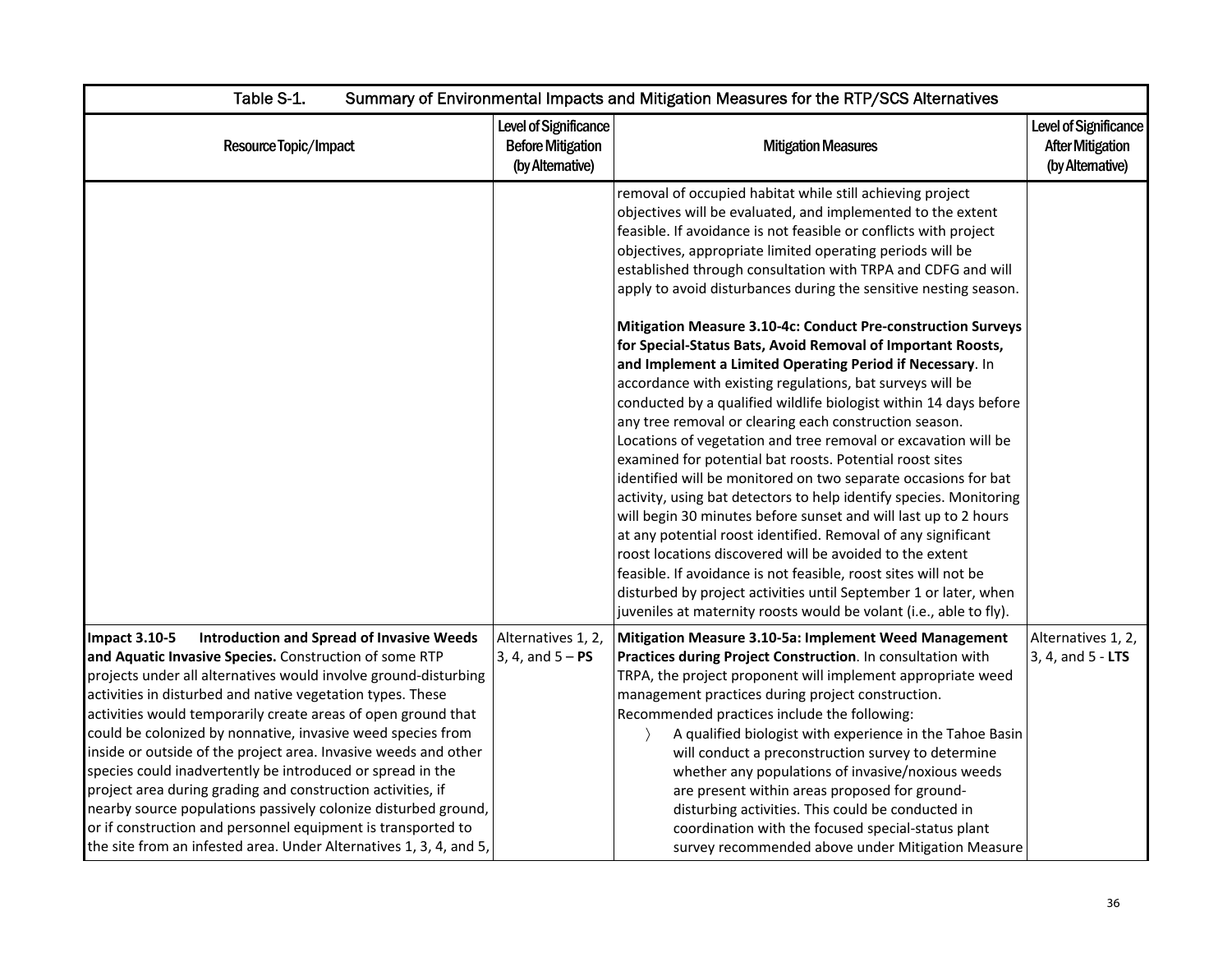| Table S-1.<br>Summary of Environmental Impacts and Mitigation Measures for the RTP/SCS Alternatives                                                                                                                                                                                                                                                                                                                                                                                                                                                                                                                                      |                                                                       |                                                                                                                                                                                                                                                                                                                                                                                                                                                                                                                               |                                                                     |
|------------------------------------------------------------------------------------------------------------------------------------------------------------------------------------------------------------------------------------------------------------------------------------------------------------------------------------------------------------------------------------------------------------------------------------------------------------------------------------------------------------------------------------------------------------------------------------------------------------------------------------------|-----------------------------------------------------------------------|-------------------------------------------------------------------------------------------------------------------------------------------------------------------------------------------------------------------------------------------------------------------------------------------------------------------------------------------------------------------------------------------------------------------------------------------------------------------------------------------------------------------------------|---------------------------------------------------------------------|
| Resource Topic/Impact                                                                                                                                                                                                                                                                                                                                                                                                                                                                                                                                                                                                                    | Level of Significance<br><b>Before Mitigation</b><br>(by Alternative) | <b>Mitigation Measures</b>                                                                                                                                                                                                                                                                                                                                                                                                                                                                                                    | Level of Significance<br><b>After Mitigation</b><br>(by Altemative) |
| construction and operation of the Lake Tahoe Waterborne<br>Transit Project, including the initial deployment of transit boats<br>on Lake Tahoe, could facilitate the spread of aquatic invasive<br>species into Lake Tahoe. Boats or construction equipment<br>could harbor aquatic invasive species that could invade Lake<br>Tahoe, if boats or equipment were exposed to those species in<br>another water body and are not sufficiently cleaned and<br>sanitized. The potential introduction and spread of invasive<br>species as a result of implementing any alternative would be<br>potentially significant for all alternatives. |                                                                       | 3.10-4a, -Conduct Follow-up, Pre-construction,<br>Focused Surveys and Avoid, Minimize, or Compensate<br>for Impacts on Special-Status Plants. If noxious weed<br>species are documented, they will be removed or their<br>spread otherwise prevented before the start of<br>construction. Control measures may include herbicide<br>application, hand removal, or other means of<br>mechanical control. This would help eliminate the<br>threat of spreading the species throughout the study<br>area and adjacent areas.     |                                                                     |
|                                                                                                                                                                                                                                                                                                                                                                                                                                                                                                                                                                                                                                          |                                                                       | All equipment entering the study area from weed-<br>$\rightarrow$<br>infested areas or areas of unknown weed status will be<br>cleaned of all attached soil or plant parts before being<br>allowed into the study area.<br>To ensure that fill material and seeds imported to the<br>$\rightarrow$<br>study area are free of invasive/noxious weeds, the<br>project will use on-site sources of fill and seeds<br>whenever available. Fill and seed materials that need<br>to be imported to the study area will be certified |                                                                     |
|                                                                                                                                                                                                                                                                                                                                                                                                                                                                                                                                                                                                                                          |                                                                       | weed-free. In addition, only certified weed-free<br>imported materials (or rice straw in upland areas) will<br>be used for erosion control.<br>After project construction, the study area will be monitored on<br>an annual basis for infestations of invasive weeds until the<br>restored vegetation has become fully established. If new<br>populations of invasive weeds are documented during<br>monitoring, they will be treated and eradicated to prevent<br>further spread.                                            |                                                                     |
|                                                                                                                                                                                                                                                                                                                                                                                                                                                                                                                                                                                                                                          |                                                                       | Mitigation Measure 3.10-5b: Implement Aquatic Invasive<br>Species Management Practices during Project Construction. In<br>consultation with TRPA, the project proponent will implement<br>appropriate aquatic invasive species management practices<br>during project construction. Recommended practices include                                                                                                                                                                                                             |                                                                     |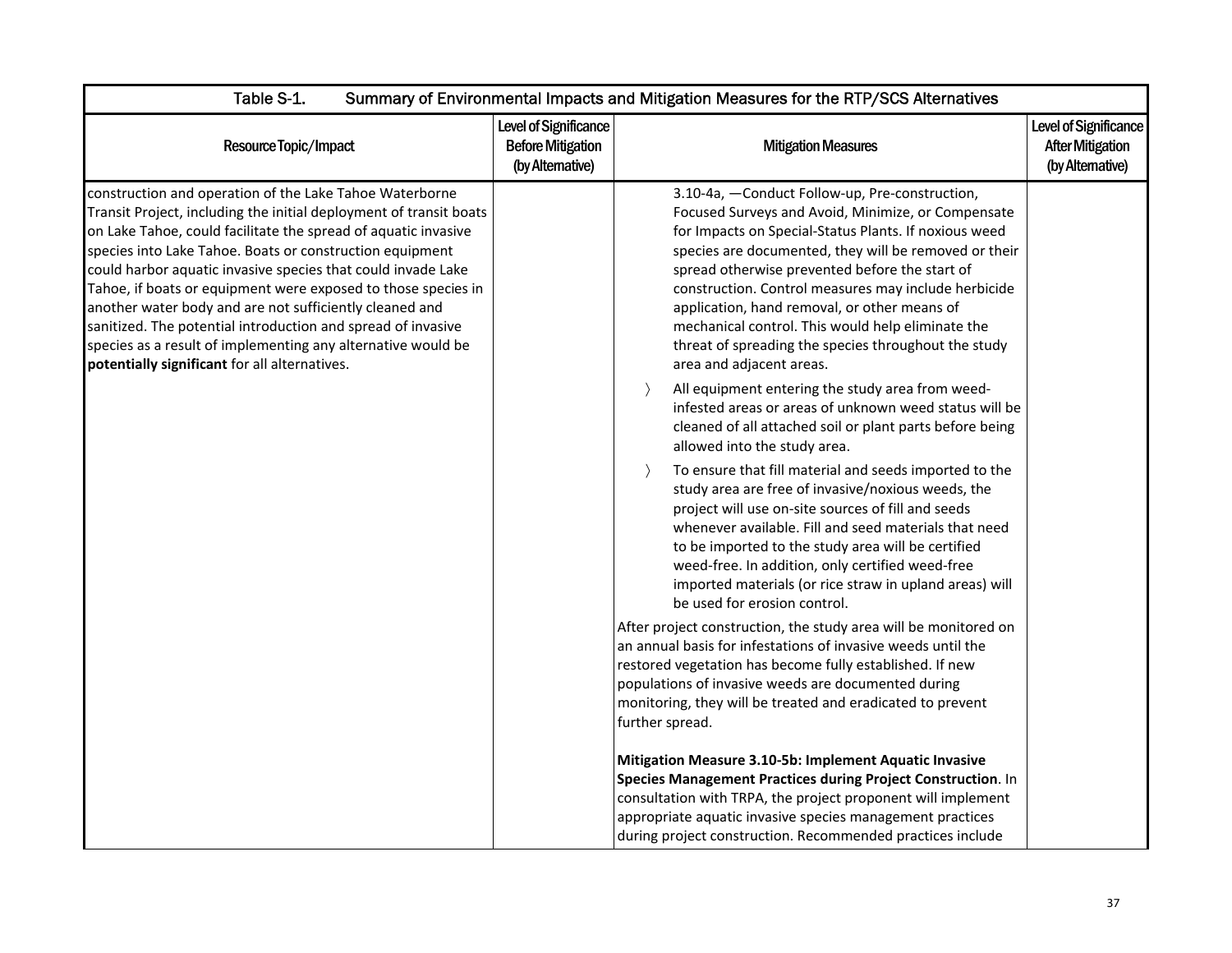| Table S-1.                                                                                                                                                                                                                                                                                                                                                                                                                                                                                                                                                                                                                                                                                                                                                                                                                                                                | Summary of Environmental Impacts and Mitigation Measures for the RTP/SCS Alternatives |                                                                                                                                                                                                                                                                                  |                                                                      |  |
|---------------------------------------------------------------------------------------------------------------------------------------------------------------------------------------------------------------------------------------------------------------------------------------------------------------------------------------------------------------------------------------------------------------------------------------------------------------------------------------------------------------------------------------------------------------------------------------------------------------------------------------------------------------------------------------------------------------------------------------------------------------------------------------------------------------------------------------------------------------------------|---------------------------------------------------------------------------------------|----------------------------------------------------------------------------------------------------------------------------------------------------------------------------------------------------------------------------------------------------------------------------------|----------------------------------------------------------------------|--|
| Resource Topic/Impact                                                                                                                                                                                                                                                                                                                                                                                                                                                                                                                                                                                                                                                                                                                                                                                                                                                     | Level of Significance<br><b>Before Mitigation</b><br>(by Alternative)                 | <b>Mitigation Measures</b>                                                                                                                                                                                                                                                       | Level of Significance<br><b>After Mitigation</b><br>(by Alternative) |  |
|                                                                                                                                                                                                                                                                                                                                                                                                                                                                                                                                                                                                                                                                                                                                                                                                                                                                           |                                                                                       | the following:<br>All equipment, including individual equipment such as<br>waders, wading boots, etc., entering the project area<br>that will be used in or around Lake Tahoe will be<br>decontaminated using recommended methods before<br>being allowed into the project area. |                                                                      |  |
| <b>Impact 3.10-6</b><br><b>Common Plant and Wildlife Species.</b><br>Common plant and wildlife species are relatively abundant<br>locally and regionally, and not considered limited by the<br>availability of habitat in the Region. Under all alternatives<br>(Alternatives 1, 2, 3, 4, and 5), implementation of RTP/SCS<br>projects is not expected to substantially affect breeding<br>productivity or population viability of any common species, or<br>cause a change in species diversity locally or regionally.<br>Additionally, the overall land use pattern and types of new<br>development would not create new barriers to wildlife<br>movement locally or regionally. Therefore, impacts to common<br>plant and animal species, and effects on wildlife movement, as<br>a result of implementing all of the alternatives would be less<br>than significant. | Alternatives 1, 2,<br>3, 4, and $5 - LTS$                                             | No mitigation is required for any of the alternatives.                                                                                                                                                                                                                           | Alternatives 1, 2,<br>3, 4, and 5 - LTS                              |  |
| 3.11<br>Recreation                                                                                                                                                                                                                                                                                                                                                                                                                                                                                                                                                                                                                                                                                                                                                                                                                                                        |                                                                                       |                                                                                                                                                                                                                                                                                  |                                                                      |  |
| <b>Impact 3.11-1</b><br><b>Compatibility with Existing Recreation</b><br>Resources. The proposed RTP/SCS would result in projects in<br>the Region that could potentially conflict with existing<br>recreation resources and areas. However, existing Recreation<br>Element Goals and Policies address potential conflicts and<br>incompatibility of recreational areas and facilities with<br>surrounding land uses. In addition, implementation of the<br>RTP/SCS would provide new recreation facilities (i.e., trails) and<br>improved access to existing recreation facilities for pedestrians,<br>bicyclists, transit riders, and drivers. This impact would be less<br>than significant for all alternatives.                                                                                                                                                      | Alternatives 1, 2,<br>3, 4, and 5 - LTS                                               | No mitigation is required for any of the alternatives.                                                                                                                                                                                                                           | Alternatives 1, 2,<br>3, 4, and 5 - LTS                              |  |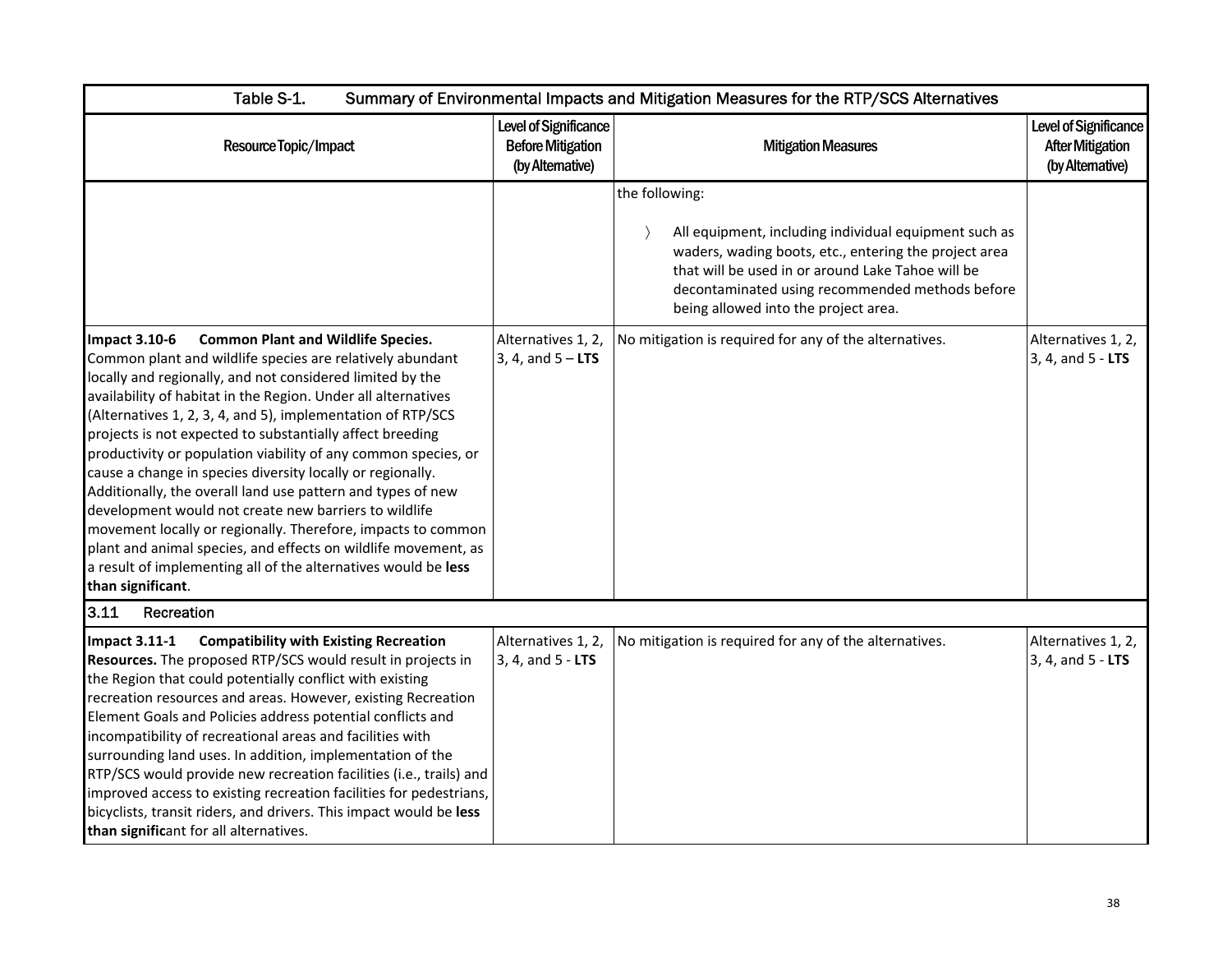| Resource Topic/Impact                                                                                                                                                                                                                                                                                                                                                                                                                                                                                                                                                                                                                                                                                                                                                                                                                                                                                                                                                                                                                                                                                                                                                                                                                                                                                | Level of Significance<br><b>Before Mitigation</b><br>(by Altemative) | <b>Mitigation Measures</b>                             | Level of Significance<br><b>After Mitigation</b><br>(by Alternative) |
|------------------------------------------------------------------------------------------------------------------------------------------------------------------------------------------------------------------------------------------------------------------------------------------------------------------------------------------------------------------------------------------------------------------------------------------------------------------------------------------------------------------------------------------------------------------------------------------------------------------------------------------------------------------------------------------------------------------------------------------------------------------------------------------------------------------------------------------------------------------------------------------------------------------------------------------------------------------------------------------------------------------------------------------------------------------------------------------------------------------------------------------------------------------------------------------------------------------------------------------------------------------------------------------------------|----------------------------------------------------------------------|--------------------------------------------------------|----------------------------------------------------------------------|
| <b>Impact 3.11-2</b><br><b>Capacity of Recreation Facilities and</b><br>Resources. All RTP/SCS alternatives would implement new<br>bicycle and pedestrian trails that would enhance recreational<br>trail facilities and opportunities for residents and visitors. The<br>proposed RTP/SCS would not convert recreational facilities to a<br>non-recreation use, nor designate lands currently used for<br>recreation for another land use or purpose; therefore,<br>implementation of the proposed RTP/SCS would not reduce<br>capacity of existing recreational facilities. The proposed<br>RTP/SCS transportation strategy packages would not include<br>new residential or commercial land uses that could directly<br>increase use of existing, or demand for, new recreation<br>facilities. The 1987 Regional Plan Recreation Threshold<br>Standard includes indicators related to recreation that ensure<br>appropriate Region-wide capacity for public outdoor recreation<br>by assessing USFS user survey information and responding<br>appropriately. Because of the enhancement of recreational<br>trail opportunities, the overall impact to the capacity of<br>recreation facilities and resources would be beneficial. This<br>impact would be <b>beneficial</b> for all alternatives. | Alternatives 1, 2,<br>3, 4, and $5 -$<br><b>Beneficial</b>           | No mitigation is required for any of the alternatives. | Alternatives 1, 2,<br>3, 4, and 5 -<br><b>Beneficial</b>             |
| <b>Public Access to Lake Tahoe, Public Lands</b><br>Impact 3.11-3<br>and Recreation Areas. All proposed RTP/SCS alternatives<br>include transportation improvement projects that would<br>increase public access throughout the Region, including<br>enhancing access to the Lake, public lands, and recreation<br>areas. Improvements involve primarily alternative<br>transportation modes, such as transit, bicycle, and pedestrian<br>projects. None of the RTP/SCS alternatives would obstruct<br>public access to water or public land. Implementation of the<br>RTP/SCS would result in a beneficial impact for all alternatives.                                                                                                                                                                                                                                                                                                                                                                                                                                                                                                                                                                                                                                                             | Alternatives 1, 2,<br>3, 4, and $5 -$<br><b>Beneficial</b>           | No mitigation is required for any of the alternatives. | Alternatives 1, 2,<br>3, 4, and 5 -<br><b>Beneficial</b>             |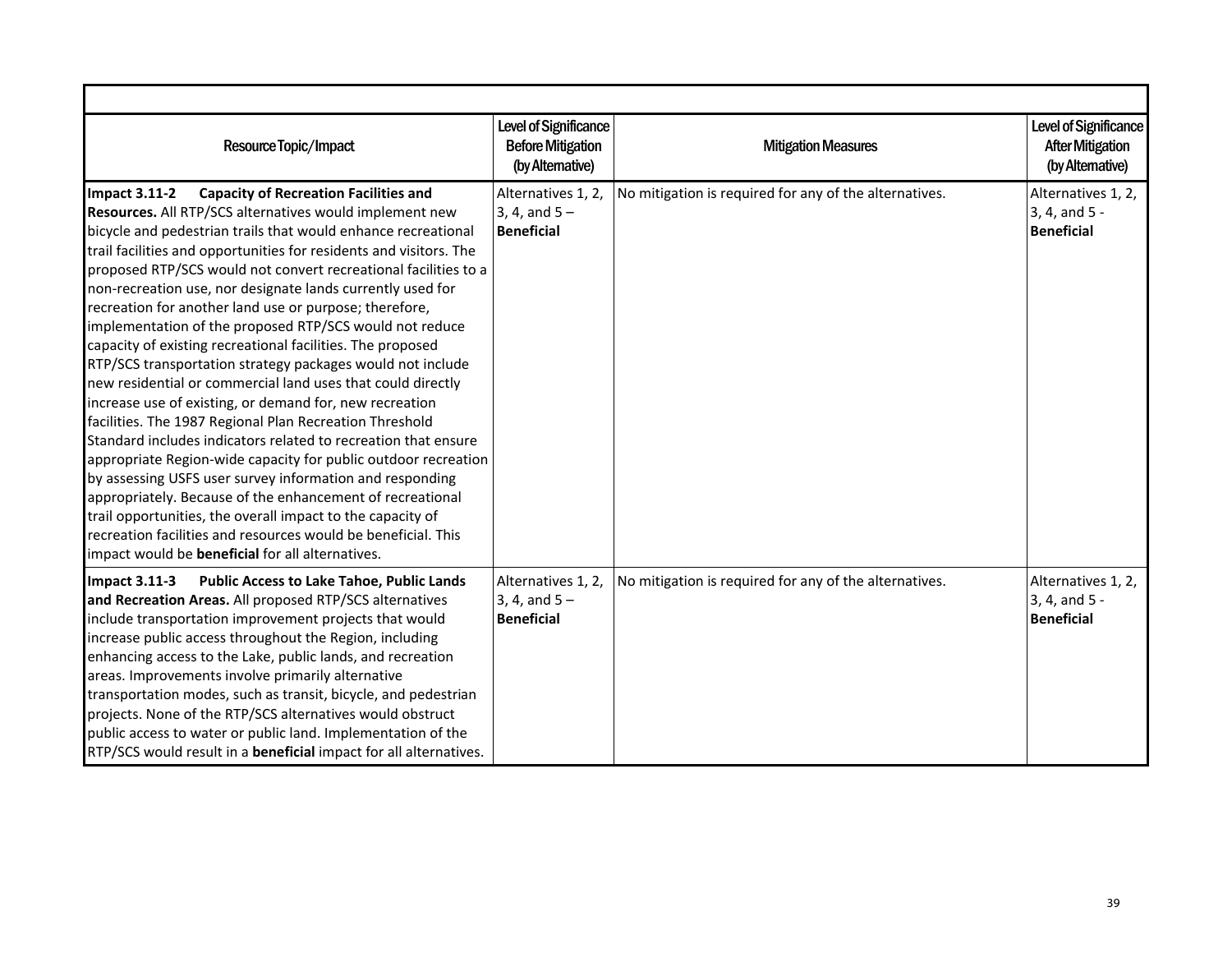| Table S-1.<br>Summary of Environmental Impacts and Mitigation Measures for the RTP/SCS Alternatives                                                                                                                                                                                                                                                                                                                                                                                                                                                                                                                                                                                                               |                                                                       |                                                                                                                                                                                                                                                                                                                                                                                                                                                                                                                                                                                                                                                                                                                                                                                                                                                                                                                                                                                                                                                                                                                                                                                                                                                                                                    |                                                                      |
|-------------------------------------------------------------------------------------------------------------------------------------------------------------------------------------------------------------------------------------------------------------------------------------------------------------------------------------------------------------------------------------------------------------------------------------------------------------------------------------------------------------------------------------------------------------------------------------------------------------------------------------------------------------------------------------------------------------------|-----------------------------------------------------------------------|----------------------------------------------------------------------------------------------------------------------------------------------------------------------------------------------------------------------------------------------------------------------------------------------------------------------------------------------------------------------------------------------------------------------------------------------------------------------------------------------------------------------------------------------------------------------------------------------------------------------------------------------------------------------------------------------------------------------------------------------------------------------------------------------------------------------------------------------------------------------------------------------------------------------------------------------------------------------------------------------------------------------------------------------------------------------------------------------------------------------------------------------------------------------------------------------------------------------------------------------------------------------------------------------------|----------------------------------------------------------------------|
| Resource Topic/Impact                                                                                                                                                                                                                                                                                                                                                                                                                                                                                                                                                                                                                                                                                             | Level of Significance<br><b>Before Mitigation</b><br>(by Alternative) | <b>Mitigation Measures</b>                                                                                                                                                                                                                                                                                                                                                                                                                                                                                                                                                                                                                                                                                                                                                                                                                                                                                                                                                                                                                                                                                                                                                                                                                                                                         | Level of Significance<br><b>After Mitigation</b><br>(by Alternative) |
| 3.12<br>Population, Employment, and Housing                                                                                                                                                                                                                                                                                                                                                                                                                                                                                                                                                                                                                                                                       |                                                                       |                                                                                                                                                                                                                                                                                                                                                                                                                                                                                                                                                                                                                                                                                                                                                                                                                                                                                                                                                                                                                                                                                                                                                                                                                                                                                                    |                                                                      |
| Location and Distribution of Population,<br><b>Impact 3.12-1</b><br>Employment, and Housing in the Region. None of the<br>alternatives would change the location and distribution of<br>population, employment, and housing in a manner contrary to<br>land use planning efforts, which are aimed at modest<br>population growth and the promotion of environmental<br>improvements. Thus, the RTP would not induce substantial<br>growth, and impacts related to changes in the location and<br>distribution of population, employment, and housing within<br>the Region would not result in adverse environmental effects.<br>This impact would be less than significant for Alternatives 1, 2,<br>3, 4, and 5. | Alternatives 1, 2,<br>3, 4, and 5 - LTS                               | No mitigation is required for any of the alternatives.                                                                                                                                                                                                                                                                                                                                                                                                                                                                                                                                                                                                                                                                                                                                                                                                                                                                                                                                                                                                                                                                                                                                                                                                                                             | Alternatives 1, 2,<br>$3, 4,$ and $5 - LTS$                          |
| <b>Displacement of Residences and Businesses.</b><br><b>Impact 3.12-2</b><br>Acquisition of land and buildings necessary for highway<br>realignments and other transportation improvements could<br>displace existing residences and businesses. The number of<br>residences and businesses that would be displaced as a result<br>of a project is undetermined at this time, because project<br>design and right-of-way planning are needed to determin the<br>extent of necessary displacement. This would be a significant<br>impact for Alternatives 1, 2, 3, 4, and 5                                                                                                                                        | Alternatives 1, 2,<br>$3, 4, and 5 - S$                               | Mitigation Measure 3.12-2: Prepare a Relocation Assistance<br>Plan, or Equivalent Plan. The project proponent will consider<br>project alternatives that avoid displacement of homes or<br>businesses. For projects that would result in the displacement<br>of residences or business, the project proponent will comply<br>with federal and state requirements for the preparation a<br>relocation assistance plan (RAP), or equivalent document. For<br>projects on the highway system or that receive federal<br>transportation funds, preparation of a RAP will follow the<br>requirements of the Federal Highway Administration Relocation<br>Assistance Program in accordance with the Uniform Relocation<br>Assistance and Real Property Acquisition Policies Act of 1970 (as<br>amended) and Title 49 Code of Federal Regulations (CFR) Part<br>24. RAP-equivalent documents will comply with applicable<br>regulations that may include the California Relocation<br>Assistance Law (California Government Code Section 7260 et<br>seq.), the California Relocation and Real Property Acquisition<br>Guidelines (California Code of Regulations, Title 25 and Chapter<br>6, Section 6000 et seq.), and Caltrans' Right of Way Manual,<br>Chapter 10. Relocation plan typically consider: | Alternatives 1, 2,<br>3, 4, and 5 - LTS                              |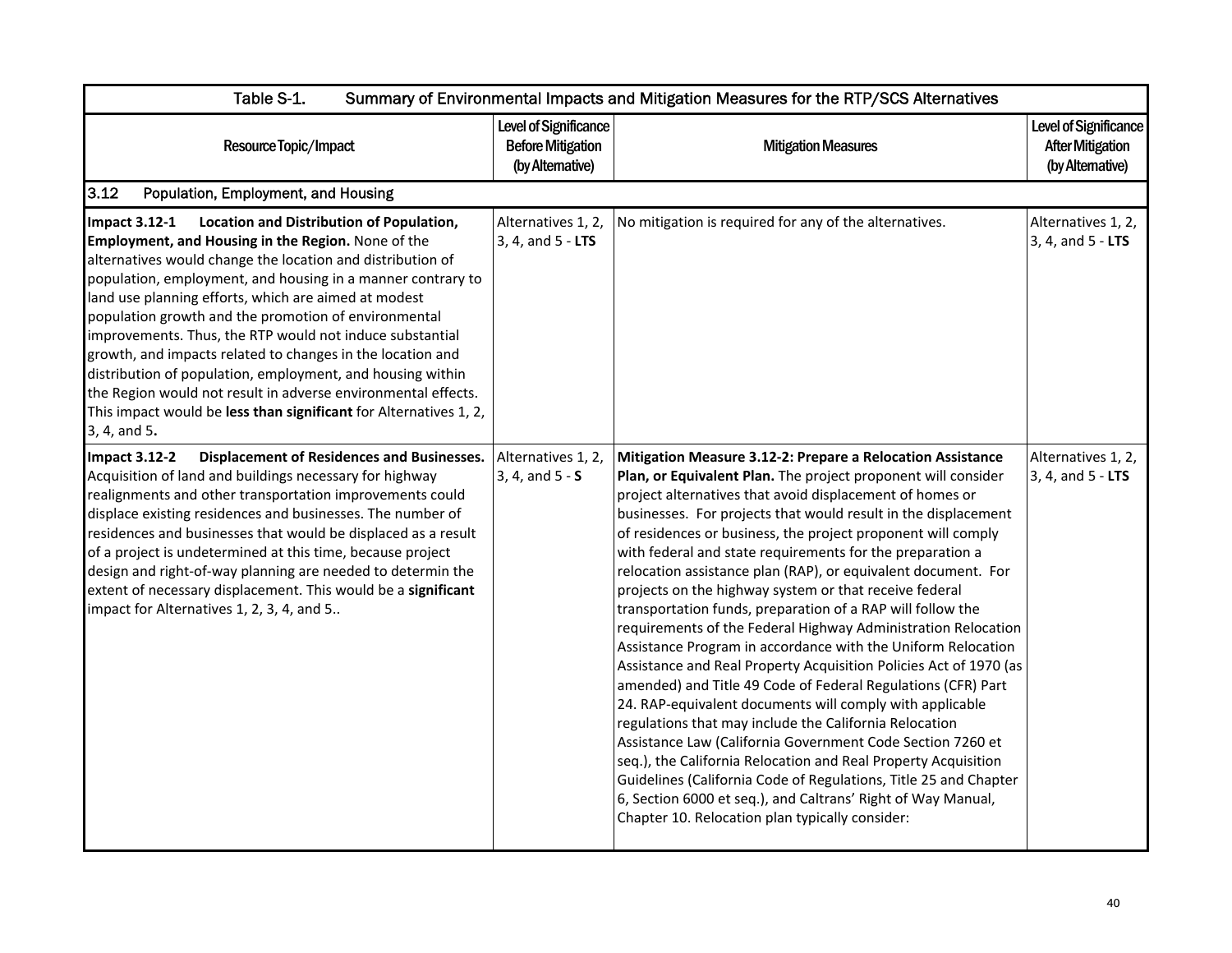| Table S-1.                                                                                                                                                                                                                                                                                                                                                                                                                                                                                                                                                                                                                                                                                                                                                                                               | Summary of Environmental Impacts and Mitigation Measures for the RTP/SCS Alternatives |                                                                                                                                                                                                                                                                     |                                                                             |  |
|----------------------------------------------------------------------------------------------------------------------------------------------------------------------------------------------------------------------------------------------------------------------------------------------------------------------------------------------------------------------------------------------------------------------------------------------------------------------------------------------------------------------------------------------------------------------------------------------------------------------------------------------------------------------------------------------------------------------------------------------------------------------------------------------------------|---------------------------------------------------------------------------------------|---------------------------------------------------------------------------------------------------------------------------------------------------------------------------------------------------------------------------------------------------------------------|-----------------------------------------------------------------------------|--|
| Resource Topic/Impact                                                                                                                                                                                                                                                                                                                                                                                                                                                                                                                                                                                                                                                                                                                                                                                    | Level of Significance<br><b>Before Mitigation</b><br>(by Altemative)                  | <b>Mitigation Measures</b>                                                                                                                                                                                                                                          | <b>Level of Significance</b><br><b>After Mitigation</b><br>(by Alternative) |  |
|                                                                                                                                                                                                                                                                                                                                                                                                                                                                                                                                                                                                                                                                                                                                                                                                          |                                                                                       | Criteria for replacement housing,<br>Reimbursement criteria for moving costs and/or<br>different housing costs (including rents); and<br>Reimbursement criteria for businesses, including costs<br>associated with searching for a new space, and<br>business lost. |                                                                             |  |
| 3.13<br><b>Public Services and Utilities</b><br><b>Underground Utility Lines. Implementation</b><br><b>Impact 3.13-1</b><br>of the RTP would require grading and other earthmoving<br>activities. If an underground electric, gas, water, or wastewater<br>line were to be encountered during project disruption, there is<br>potential that this line could become severed or damaged and<br>impede service to the surrounding areas. However, grading and<br>earthmoving activities within the Region would require the<br>identification of all known underground utility lines, which<br>would allow contractors to avoid potential conflicts with<br>existing utility services. Thus, this impact would be less than<br>significant for Alternatives 1, 2, 3, 4, and 5.                             | Alternatives 1, 2,<br>3, 4, and 5 - LTS                                               | No mitigation is required for any of the alternatives.                                                                                                                                                                                                              | Alternatives 1, 2,<br>3, 4, and 5 - LTS                                     |  |
| Demand for Water Supply. Implementation<br><b>Impact 3.13-2</b><br>of the RTP could require short- and long-term water supply<br>during construction activities, such as dust reduction<br>techniques and irrigation to establish vegetation. Some<br>projects could include long-term water supply for project<br>elements including toilets, sinks, spigots, and stormwater<br>facilities and maintenance activities. Chapter 32.4 of the Code<br>requires that basic water service requirements for projects<br>proposing a new structure, reconstruction, or expansion of an<br>existing structure, designed or intended for human occupancy<br>must have adequate water rights and water supply systems.<br>Thus, this impact would be less than significant for Alternatives<br>1, 2, 3, 4, and 5. | Alternatives 1, 2,<br>3, 4, and 5 - LTS                                               | No mitigation is required for any of the alternatives.                                                                                                                                                                                                              | Alternatives 1, 2,<br>3, 4, and 5 - LTS                                     |  |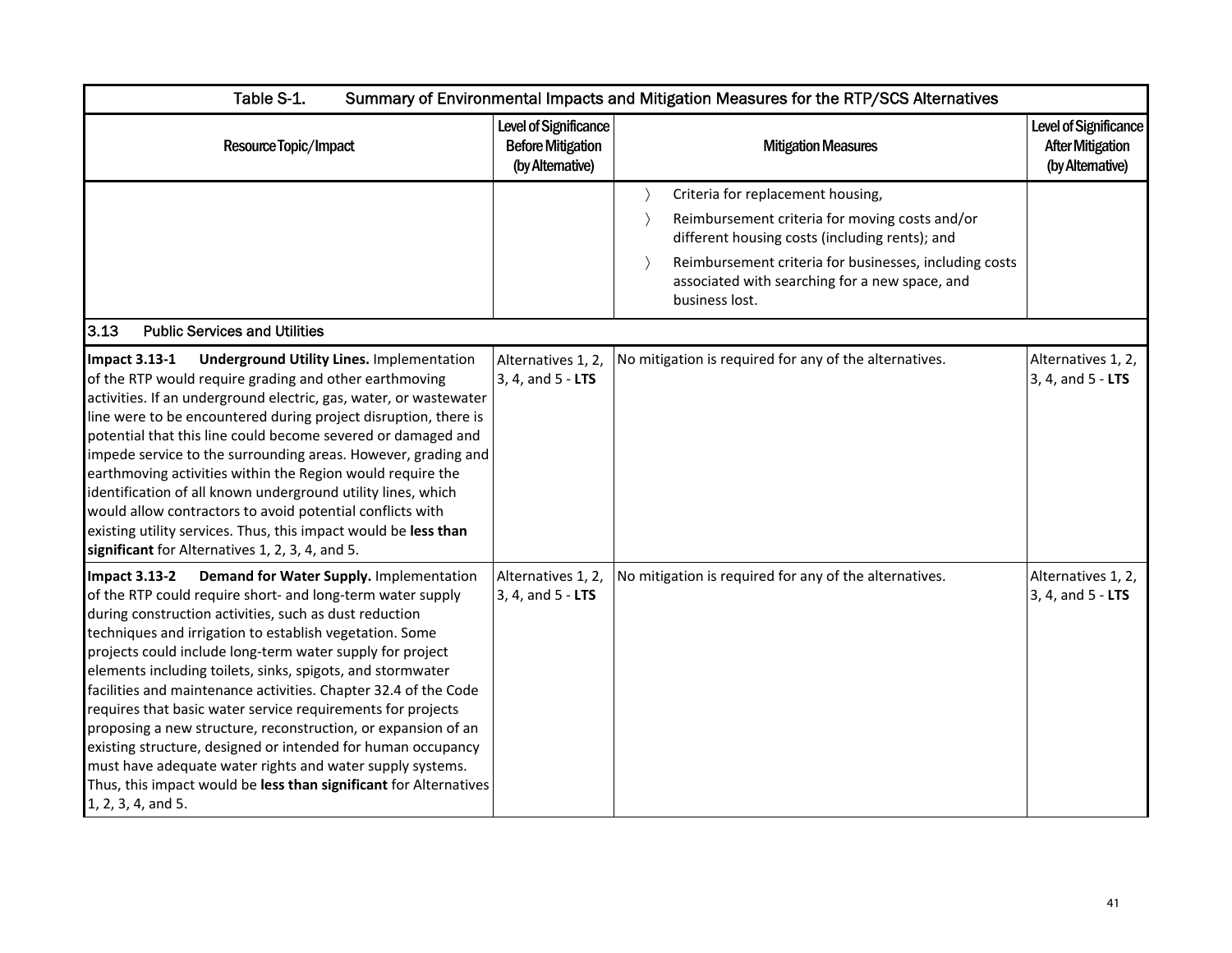| Table S-1.<br>Summary of Environmental Impacts and Mitigation Measures for the RTP/SCS Alternatives                                                                                                                                                                                                                                                                                                                                                                                                                                                                                                                                                                                                                                                                                                   |                                                                       |                                                                                                                                                                                                                                                                                                                                                                                                                                                                                                                                                                                                                                                                                                                                                                                                                                                                                                                                                                                                                                                                                                                                                 |                                                                      |  |
|-------------------------------------------------------------------------------------------------------------------------------------------------------------------------------------------------------------------------------------------------------------------------------------------------------------------------------------------------------------------------------------------------------------------------------------------------------------------------------------------------------------------------------------------------------------------------------------------------------------------------------------------------------------------------------------------------------------------------------------------------------------------------------------------------------|-----------------------------------------------------------------------|-------------------------------------------------------------------------------------------------------------------------------------------------------------------------------------------------------------------------------------------------------------------------------------------------------------------------------------------------------------------------------------------------------------------------------------------------------------------------------------------------------------------------------------------------------------------------------------------------------------------------------------------------------------------------------------------------------------------------------------------------------------------------------------------------------------------------------------------------------------------------------------------------------------------------------------------------------------------------------------------------------------------------------------------------------------------------------------------------------------------------------------------------|----------------------------------------------------------------------|--|
| Resource Topic/Impact                                                                                                                                                                                                                                                                                                                                                                                                                                                                                                                                                                                                                                                                                                                                                                                 | Level of Significance<br><b>Before Mitigation</b><br>(by Alternative) | <b>Mitigation Measures</b>                                                                                                                                                                                                                                                                                                                                                                                                                                                                                                                                                                                                                                                                                                                                                                                                                                                                                                                                                                                                                                                                                                                      | Level of Significance<br><b>After Mitigation</b><br>(by Alternative) |  |
| <b>Impact 3.13-3</b><br>Solid Waste Disposal Capacity. Some of the<br>projects proposed under the RTP have the potential to<br>generate a substantial amount of solid waste from activities<br>such as grading, removal of vegetation, and reconstruction of<br>existing facilities. Currently, sufficient capacity remains at<br>nearby landfills, several of which are planning expansions in the<br>near future. Because there is substantial capacity remaining at<br>the nearby landfill, and expansion processes have begun to<br>further increase this capacity, solid waste disposal needs would<br>be met. This impact would be less than significant for<br>Alternatives 1, 2, 3, 4, and 5.                                                                                                 | Alternatives 1, 2,<br>3, 4, and 5 - LTS                               | No mitigation is required for any of the alternatives.                                                                                                                                                                                                                                                                                                                                                                                                                                                                                                                                                                                                                                                                                                                                                                                                                                                                                                                                                                                                                                                                                          | Alternatives 1, 2,<br>3, 4, and 5 - LTS                              |  |
| <b>Demand for Wastewater Collection and</b><br>Impact 3.13-4<br><b>Treatment.</b> RTP projects may include toilets, sinks, and drinking $ 3, 4$ , and $5 - PS$<br>water fountains, which would require wastewater treatment.<br>These facilities would increase demand for wastewater<br>treatment. Based on Small and Decentralized Wastewater<br>Management Systems, demand for domestic water for public<br>restrooms is estimated at five gallons of domestic water per<br>person per day (Crites 1998, 171). Because the level of use<br>related to public restrooms constructed to support bicycle<br>paths, recreation projects, and other projects is unknown, the<br>levels could become substantial and this impact would be<br>potentially significant for Alternatives 1, 2, 3, 4, and 5. | Alternatives 1, 2,                                                    | Mitigation Measure 3.13-4: Prepare and Submit PUD- or GID-<br>Specific Requests for New Wastewater Collection and/or<br>Treatment. In accordance with applicable regulations, the<br>project proponent will prepare and submit calculations for<br>wastewater collection and treatment needs to the applicable<br>PUD or GID. Calculations will include, but not be limited to:<br>location of the proposed project;<br>$\rightarrow$<br>site design documents providing the location of<br>$\rightarrow$<br>existing and proposed wastewater facilities;<br>the number of potential dwelling units, anticipated<br>$\rightarrow$<br>recreation users, or other applicable quantification of<br>user type;<br>the number of fixture units (e.g., sinks, showers,<br>$\rightarrow$<br>toilets, washer, etc.); and<br>$\rightarrow$<br>anticipated wastewater collection and treatment<br>demand.<br>The project proponent will obtain authorization for new<br>wastewater collection and treatment from the applicable PUD<br>or GID before the start of construction activities. Potential<br>impacts resulting from construction of wastewater | Alternatives 1, 2,<br>3, 4, and 5 - LTS                              |  |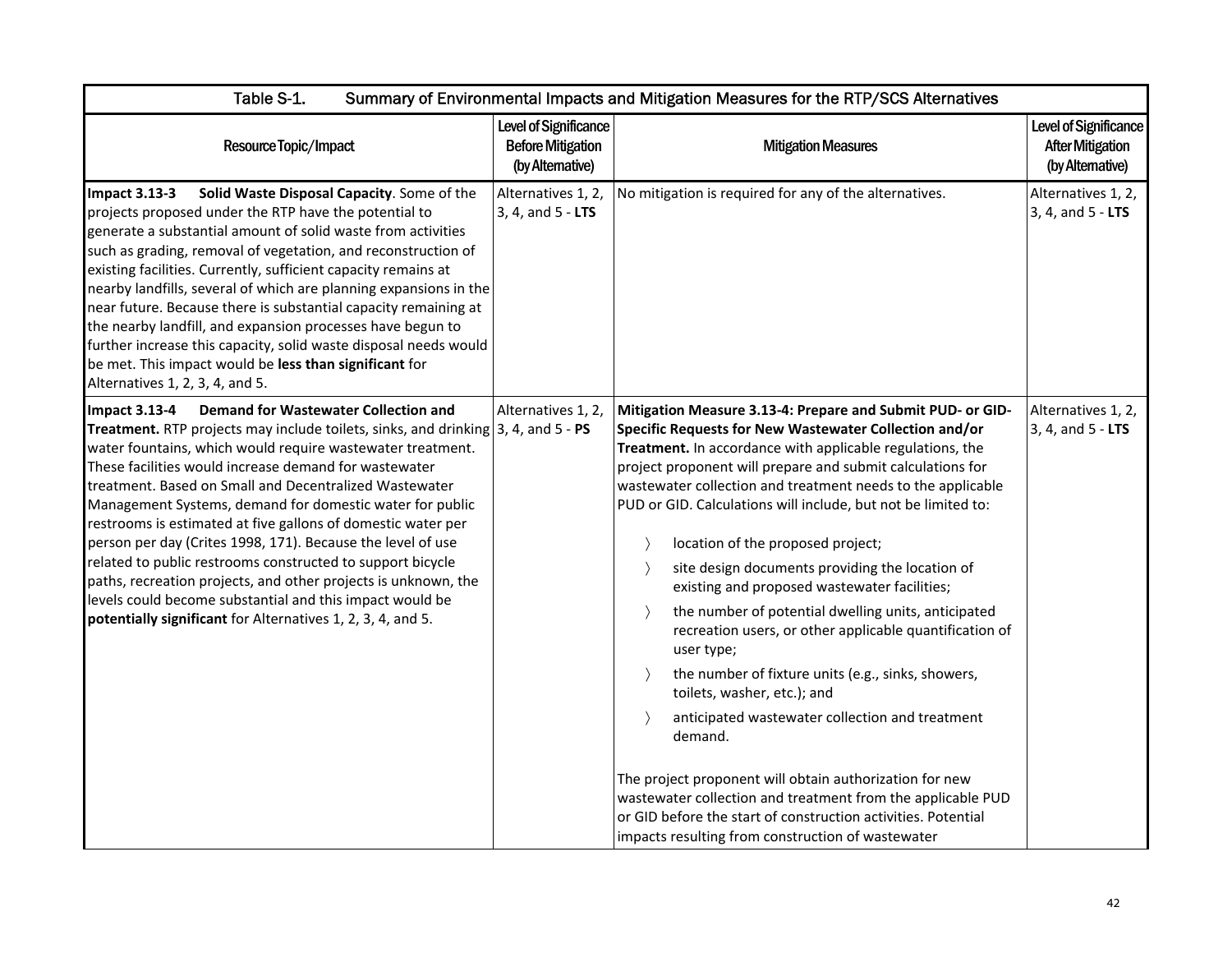| Table S-1.                                                                                                                                                                                                                                                                                                                                                                                                                                                                                                                                                                                                                                                                                                                                                                                                                                                                                                                                  | Summary of Environmental Impacts and Mitigation Measures for the RTP/SCS Alternatives |                                                                                                                                                                                                                                                                                                                                                                                                                                                                                                                                                                                                                                                                                                                                                                                                                                                                                                                                                                                                                                                                                                                                                                                                                                                                                                                                                                                                                                                                                                                                  |                                                                             |  |  |
|---------------------------------------------------------------------------------------------------------------------------------------------------------------------------------------------------------------------------------------------------------------------------------------------------------------------------------------------------------------------------------------------------------------------------------------------------------------------------------------------------------------------------------------------------------------------------------------------------------------------------------------------------------------------------------------------------------------------------------------------------------------------------------------------------------------------------------------------------------------------------------------------------------------------------------------------|---------------------------------------------------------------------------------------|----------------------------------------------------------------------------------------------------------------------------------------------------------------------------------------------------------------------------------------------------------------------------------------------------------------------------------------------------------------------------------------------------------------------------------------------------------------------------------------------------------------------------------------------------------------------------------------------------------------------------------------------------------------------------------------------------------------------------------------------------------------------------------------------------------------------------------------------------------------------------------------------------------------------------------------------------------------------------------------------------------------------------------------------------------------------------------------------------------------------------------------------------------------------------------------------------------------------------------------------------------------------------------------------------------------------------------------------------------------------------------------------------------------------------------------------------------------------------------------------------------------------------------|-----------------------------------------------------------------------------|--|--|
| Resource Topic/Impact                                                                                                                                                                                                                                                                                                                                                                                                                                                                                                                                                                                                                                                                                                                                                                                                                                                                                                                       | Level of Significance<br><b>Before Mitigation</b><br>(by Alternative)                 | <b>Mitigation Measures</b>                                                                                                                                                                                                                                                                                                                                                                                                                                                                                                                                                                                                                                                                                                                                                                                                                                                                                                                                                                                                                                                                                                                                                                                                                                                                                                                                                                                                                                                                                                       | <b>Level of Significance</b><br><b>After Mitigation</b><br>(by Alternative) |  |  |
|                                                                                                                                                                                                                                                                                                                                                                                                                                                                                                                                                                                                                                                                                                                                                                                                                                                                                                                                             |                                                                                       | infrastructure improvements or construction will be addressed.<br>Mitigation measures will be proposed to reduce potentially<br>significant impacts, as feasible, and in accordance with TRPA<br>Code of Ordinances and other state and federal requirements<br>(e.g., CEQA Statues and Guidelines).                                                                                                                                                                                                                                                                                                                                                                                                                                                                                                                                                                                                                                                                                                                                                                                                                                                                                                                                                                                                                                                                                                                                                                                                                             |                                                                             |  |  |
| Access for Emergency Services. Construction   Alternatives 1, 2,<br><b>Impact 3.13-5</b><br>projects associated with RTP implementation could affect<br>police services, fire protection, and emergency medical services<br>response time and delivery of emergency services. Depending<br>on the timing, location, and duration of construction activities,<br>several of the projects included in the RTP/SCS, including<br>intersection improvements, roadway and bikeway<br>enhancements, and maintenance activities, could delay<br>emergency vehicle response time or otherwise disrupt delivery<br>of emergency services. By closing off one or more lanes of a<br>roadway, emergency routes could be impaired; causing traffic<br>delays and ultimately preventing access to calls for service.<br>Thus, this impact would be project-specific and would be a<br>potentially significant impact for Alternatives 1, 2, 3, 4, and 5. | 3, 4, and 5 - PS                                                                      | Mitigation Measure 3.13-5: Prepare and Implement a Traffic<br>Control Plan in Coordination with Affected Agencies. To<br>minimize effects on emergency vehicle and existing public<br>vehicular access, the project proponent for construction<br>projects will, in accordance with applicable regulations, prepare<br>a traffic control plan (TCP) that will address locations that will<br>involve construction in existing roadways and rights-of-ways.<br>The TCP will be prepared in accordance with professional traffic<br>engineering standards and in compliance with the requirements<br>of the affected agency's encroachment permit requirements<br>(e.g., the affected county, Caltrans, NDOT) and will include<br>measures that will provide notification to emergency service<br>providers and adequate circulation around construction sites<br>for emergency vehicle and existing public vehicular access. The<br>TCP may include, but not be limited to, the following elements:<br>The specific methods to maintain traffic flows on<br>affected streets.<br>The maximum amount of travel lane capacity during<br>non-construction periods.<br>Locations of flagger control for sensitive sites to<br>$\rightarrow$<br>manage traffic control and flows.<br>Construction work zones width limits that, at a<br>minimum, maintain alternate one-way traffic flow past<br>the construction zones.<br>Alternative routes to ensure that local residents,<br>school buses, or emergency vehicles maintain access. | Alternatives 1, 2,<br>3, 4, and 5 - LTS                                     |  |  |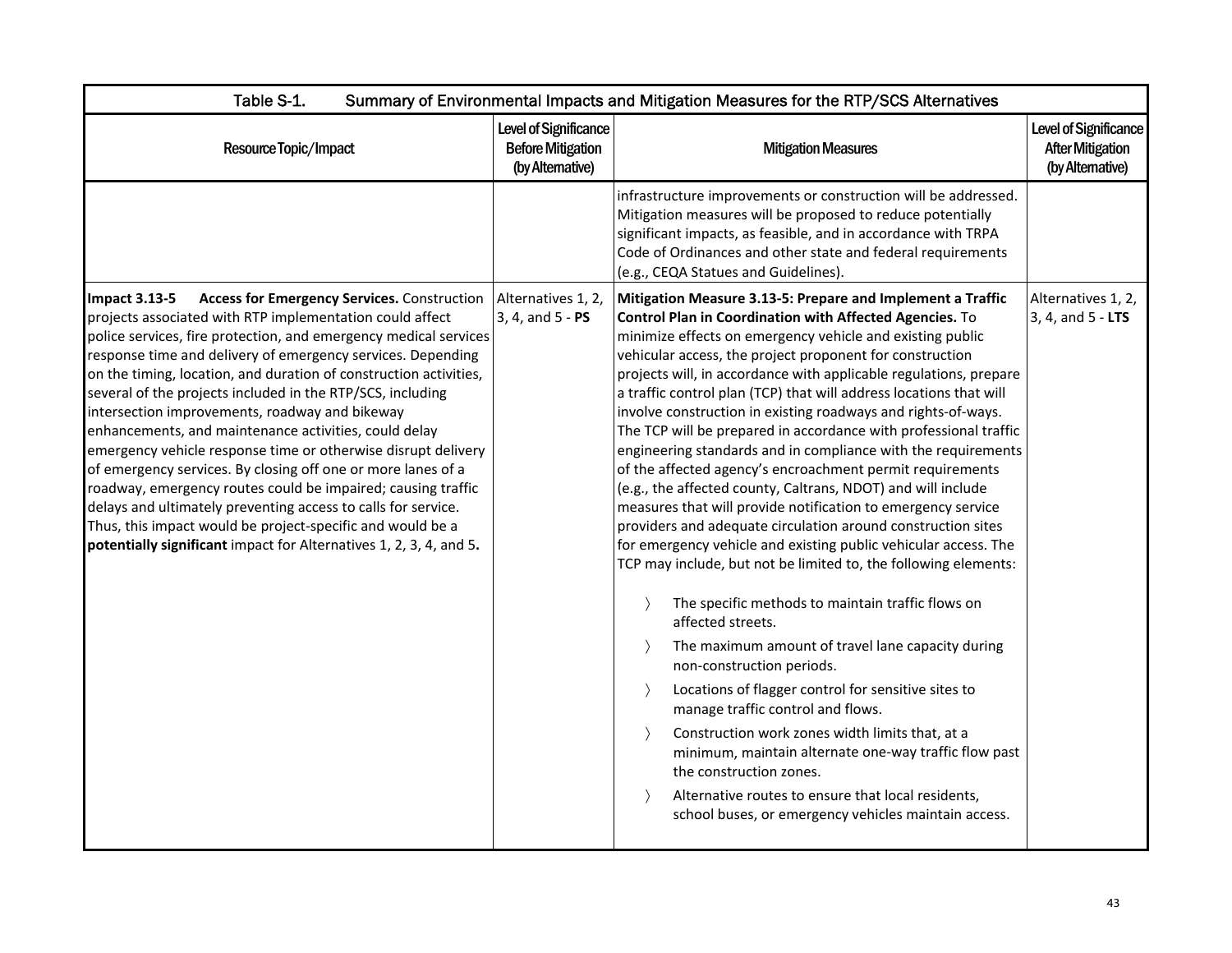| Table S-1.                                                                                                                                                                                                                                                                                                                                                                                                                                                                                                                                                                                                                                     |                                                                       | Summary of Environmental Impacts and Mitigation Measures for the RTP/SCS Alternatives                                                                                                                                                                                                                                                                                                                                                                                                                                                                                                                                                                |                                                                            |
|------------------------------------------------------------------------------------------------------------------------------------------------------------------------------------------------------------------------------------------------------------------------------------------------------------------------------------------------------------------------------------------------------------------------------------------------------------------------------------------------------------------------------------------------------------------------------------------------------------------------------------------------|-----------------------------------------------------------------------|------------------------------------------------------------------------------------------------------------------------------------------------------------------------------------------------------------------------------------------------------------------------------------------------------------------------------------------------------------------------------------------------------------------------------------------------------------------------------------------------------------------------------------------------------------------------------------------------------------------------------------------------------|----------------------------------------------------------------------------|
| Resource Topic/Impact                                                                                                                                                                                                                                                                                                                                                                                                                                                                                                                                                                                                                          | Level of Significance<br><b>Before Mitigation</b><br>(by Alternative) | <b>Mitigation Measures</b>                                                                                                                                                                                                                                                                                                                                                                                                                                                                                                                                                                                                                           | <b>Level of Significance</b><br><b>After Mitigation</b><br>(by Altemative) |
|                                                                                                                                                                                                                                                                                                                                                                                                                                                                                                                                                                                                                                                |                                                                       | Coordinated construction activities (time of year and<br>duration) to minimize traffic disturbances.                                                                                                                                                                                                                                                                                                                                                                                                                                                                                                                                                 |                                                                            |
|                                                                                                                                                                                                                                                                                                                                                                                                                                                                                                                                                                                                                                                |                                                                       | Advanced warning posts of construction activities to<br>$\rightarrow$<br>allow motorists to select alternative routes in advance.                                                                                                                                                                                                                                                                                                                                                                                                                                                                                                                    |                                                                            |
|                                                                                                                                                                                                                                                                                                                                                                                                                                                                                                                                                                                                                                                |                                                                       | Appropriate warning signage and lighting for<br>construction zones.                                                                                                                                                                                                                                                                                                                                                                                                                                                                                                                                                                                  |                                                                            |
|                                                                                                                                                                                                                                                                                                                                                                                                                                                                                                                                                                                                                                                |                                                                       | Appropriate and safe detour route identification if<br>closure of a roadway is required, and signage that<br>warns of road closures and detour routes.                                                                                                                                                                                                                                                                                                                                                                                                                                                                                               |                                                                            |
|                                                                                                                                                                                                                                                                                                                                                                                                                                                                                                                                                                                                                                                |                                                                       | The TCP will be submitted to the affected agencies<br>(county, city, NDOT, Caltrans) for review and comment.                                                                                                                                                                                                                                                                                                                                                                                                                                                                                                                                         |                                                                            |
| 3.14<br><b>Hazards and Public Safety</b>                                                                                                                                                                                                                                                                                                                                                                                                                                                                                                                                                                                                       |                                                                       |                                                                                                                                                                                                                                                                                                                                                                                                                                                                                                                                                                                                                                                      |                                                                            |
| <b>Expose the Public or Environment to</b><br>Impact 3.14-1<br>Hazardous Materials. Construction activities related to each of $\vert$ 3, 4, and 5 - LTS<br>the five alternatives could involve the storage, use, and<br>transport of hazardous materials. However, use of hazardous<br>materials would be typical of residential and commercial<br>development projects in the Region and would occur in<br>compliance with all local, state, and federal regulations.<br>Therefore, impacts related to exposure of the public or<br>environment to hazardous materials would be less than<br>significant for Alternatives 1, 2, 3, 4, and 5. | Alternatives 1, 2,                                                    | No mitigation is required for any of the alternatives.                                                                                                                                                                                                                                                                                                                                                                                                                                                                                                                                                                                               | Alternatives 1, 2,<br>3, 4, and 5 - LTS                                    |
| Hazardous Materials Sites. Project sites could Alternatives 1, 2,<br>Impact $3.14-2$<br>be located on sites that are included on a list of hazardous<br>materials sites. Therefore, impacts related to exposure of the<br>public or the environment to hazardous materials would be<br>potentially significant for Alternatives 1, 2, 3, 4, and 5.                                                                                                                                                                                                                                                                                             | 3, 4, and $5 - PS$                                                    | Mitigation Measure 3.14-1: Avoid Known Contaminated Sites.<br>In accordance with existing regulations, project proponents will<br>require construction contractors to implement the following<br>mitigation measures prior to any construction to prevent<br>potential exposure to workers or the environment from<br>contaminated sites:<br>Prior to any construction activities, the project<br>$\left\langle \right\rangle$<br>applicant will consult all known databases of<br>contaminated sites. If it is determined that a project is<br>located on or near a contaminated site, the<br>implementing agency will consult with the appropriate | Alternatives 1, 2,<br>3, 4, and 5 - LTS                                    |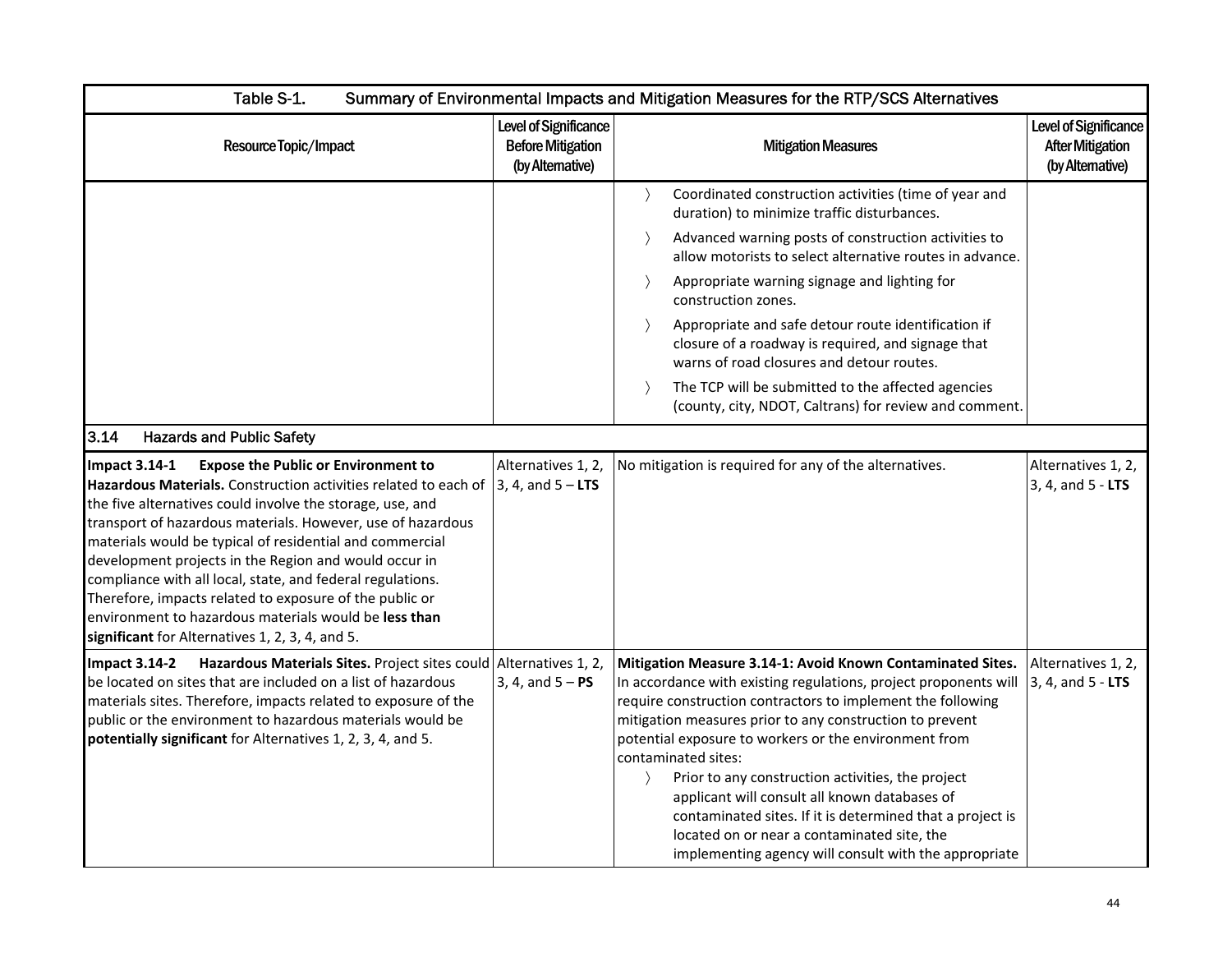| Table S-1.            | Summary of Environmental Impacts and Mitigation Measures for the RTP/SCS Alternatives |                                                                                                                                                                                                                                                                                                                                                                                                                                                                                                                                                                                                                                                                                                                                                                                                                                                                                                                                                                                                                                                                                                                                                                                                                                                                        |                                                                            |  |
|-----------------------|---------------------------------------------------------------------------------------|------------------------------------------------------------------------------------------------------------------------------------------------------------------------------------------------------------------------------------------------------------------------------------------------------------------------------------------------------------------------------------------------------------------------------------------------------------------------------------------------------------------------------------------------------------------------------------------------------------------------------------------------------------------------------------------------------------------------------------------------------------------------------------------------------------------------------------------------------------------------------------------------------------------------------------------------------------------------------------------------------------------------------------------------------------------------------------------------------------------------------------------------------------------------------------------------------------------------------------------------------------------------|----------------------------------------------------------------------------|--|
| Resource Topic/Impact | Level of Significance<br><b>Before Mitigation</b><br>(by Altemative)                  | <b>Mitigation Measures</b>                                                                                                                                                                                                                                                                                                                                                                                                                                                                                                                                                                                                                                                                                                                                                                                                                                                                                                                                                                                                                                                                                                                                                                                                                                             | <b>Level of Significance</b><br><b>After Mitigation</b><br>(by Altemative) |  |
|                       |                                                                                       | regulatory agencies (LRWQCB or DTSC in California or<br>Nevada Division of Environmental Protection in<br>Nevada) to either devise a remediation plan or avoid<br>disturbance of contaminated areas.                                                                                                                                                                                                                                                                                                                                                                                                                                                                                                                                                                                                                                                                                                                                                                                                                                                                                                                                                                                                                                                                   |                                                                            |  |
|                       |                                                                                       | All projects should avoid, to the extent feasible,<br>locating any construction staging areas or new<br>transportation facilities in areas that could have been<br>used previously for industrial/manufacturing uses, or<br>other uses that could have involved use, handling,<br>transport, or storage of hazardous materials (including<br>but not limited to auto maintenance, gas station,<br>equipment yard, dry cleaner, railroad, agriculture,<br>mining, etc.). If such areas cannot be avoided, prior to<br>any construction within such areas, the proponent will<br>hire a qualified professional to conduct a Phase 1<br>Environmental Site Assessment (Phase I ESA), limited<br>to the area of proposed ground disturbance that will<br>identify the presence of any soil or groundwater<br>contamination at concentrations that could pose<br>health risk to construction workers. If such levels of soil<br>or groundwater contamination are identified, the<br>proponent will follow the recommendations in the<br>Phase 1 ESA, which may include removal of<br>contaminated soil, treatment and proper disposal of<br>contaminated groundwater, or other remediation<br>measures, all of which will be subject to applicable<br>regulatory approvals. |                                                                            |  |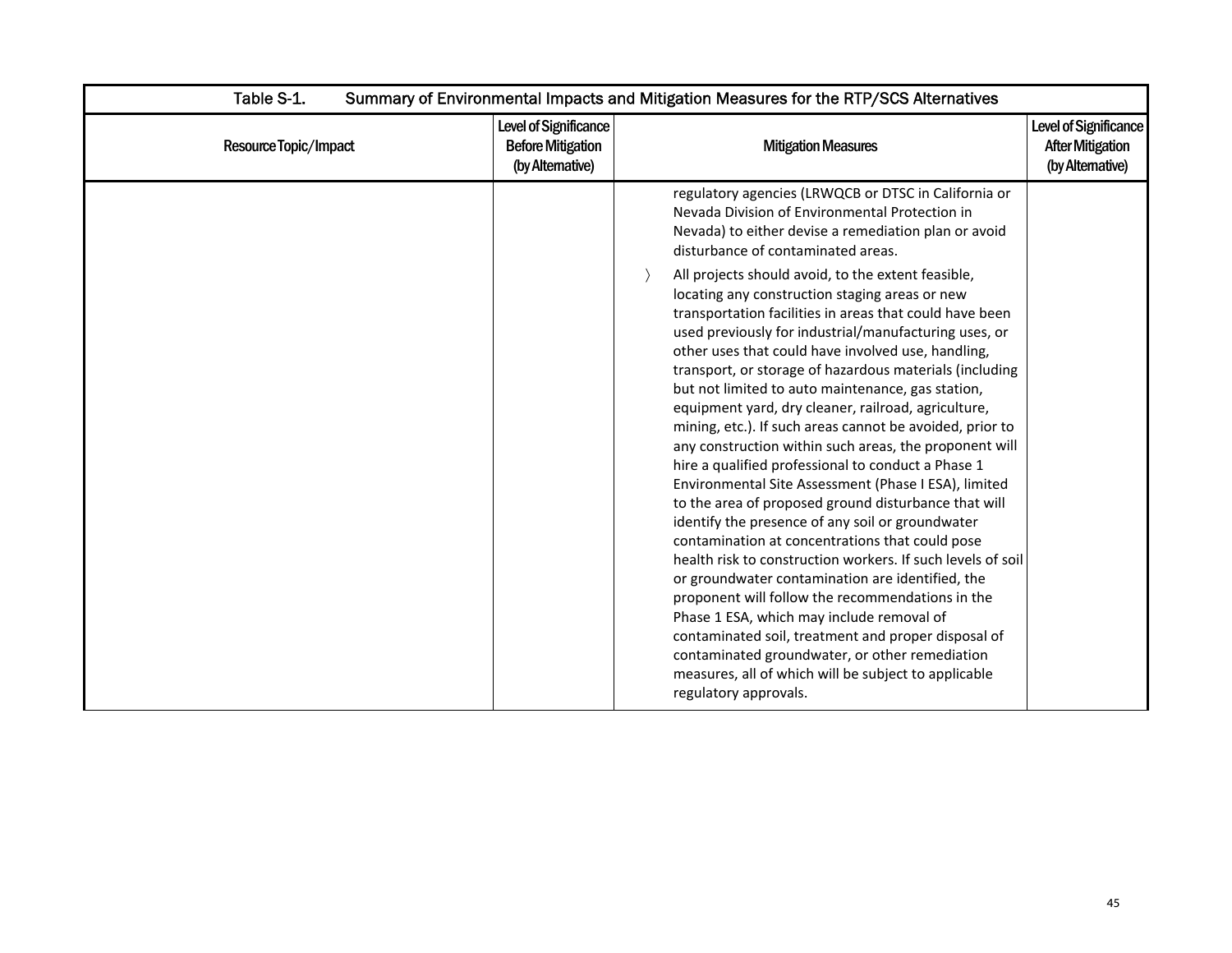| Table S-1.<br>Summary of Environmental Impacts and Mitigation Measures for the RTP/SCS Alternatives                                                                                                                                                                                                                                                                                                                                                                                                                                                                                                                                                                                                                                                                                                                                                                                                                                                        |                                                                              |                                                        |                                                                      |
|------------------------------------------------------------------------------------------------------------------------------------------------------------------------------------------------------------------------------------------------------------------------------------------------------------------------------------------------------------------------------------------------------------------------------------------------------------------------------------------------------------------------------------------------------------------------------------------------------------------------------------------------------------------------------------------------------------------------------------------------------------------------------------------------------------------------------------------------------------------------------------------------------------------------------------------------------------|------------------------------------------------------------------------------|--------------------------------------------------------|----------------------------------------------------------------------|
| Resource Topic/Impact                                                                                                                                                                                                                                                                                                                                                                                                                                                                                                                                                                                                                                                                                                                                                                                                                                                                                                                                      | <b>Level of Significance</b><br><b>Before Mitigation</b><br>(by Alternative) | <b>Mitigation Measures</b>                             | Level of Significance<br><b>After Mitigation</b><br>(by Alternative) |
| <b>Impact 3.14-3</b><br><b>Exposure to Wildland Fire Hazard.</b><br>Implementation of all of the five RTP/SCS alternatives would<br>result in some level of construction activities associated with<br>the transportation improvements that would take place in the<br>Region. However, these activities would have no effect on fuel<br>loading or defensible space and therefore would not result in<br>an increased risk from wildland fire. Therefore, implementation<br>of Alternatives 1, 2, 3, 4, and 5 would result in a less-than-<br>significant impact from wildland fire hazards.                                                                                                                                                                                                                                                                                                                                                              | Alternatives 1, 2,<br>3, 4, and $5 - LTS$                                    | No mitigation is required for any of the alternatives. | Alternatives 1, 2,<br>3, 4, and 5 - LTS                              |
| Airport Safety Hazards. Implementation of all Alternatives 1, 2,<br><b>Impact 3.14-4</b><br>of the five alternatives would result in the construction of some $ 3, 4$ , and $5 - LTS$<br>projects in close proximity to the City of South Lake Tahoe<br>Airport. All of the projects associated with the five RTP/SCS<br>alternatives are transportation or water quality projects and<br>would not result in the construction of tall buildings or<br>structures in the vicinity of the airport that would violate the<br>Comprehensive Land Use Plan (CLUP) airport height restriction<br>policy. In addition, these projects would not introduce new<br>residences in close proximity to the Airport or allow more<br>intensive nearby development. Therefore, implementation of<br>all five alternatives would not expose people to safety hazards<br>from airports. This impact would be less than significant for<br>Alternatives 1, 2, 3, 4, and 5. |                                                                              | No mitigation is required for any of the alternatives. | Alternatives 1, 2,<br>3, 4, and 5 - LTS                              |
| Impact 3.14-5 Vector-borne Disease Risks. Implementation<br>of the 2035 RTP/SCS could include new treatment wetlands or<br>detention basins for TMDL projects within the Region. These<br>facilities could serve as potential breeding grounds for<br>mosquito populations. However, these projects are easily<br>accessible for vector control strategies and would not conflict<br>with the ability of county and/or state agencies to conduct<br>appropriate mosquito abatement programs. Therefore,<br>implementation of the RTP/SCS would not result in an<br>increased health risk from vector-borne diseases. This impact<br>would be less than significant for Alternatives 1, 2, 3, 4, and 5.                                                                                                                                                                                                                                                     | Alternatives 1, 2,<br>3, 4, and $5 - LTS$                                    | No mitigation is required for any of the alternatives. | Alternatives 1, 2,<br>3, 4, and 5 - LTS                              |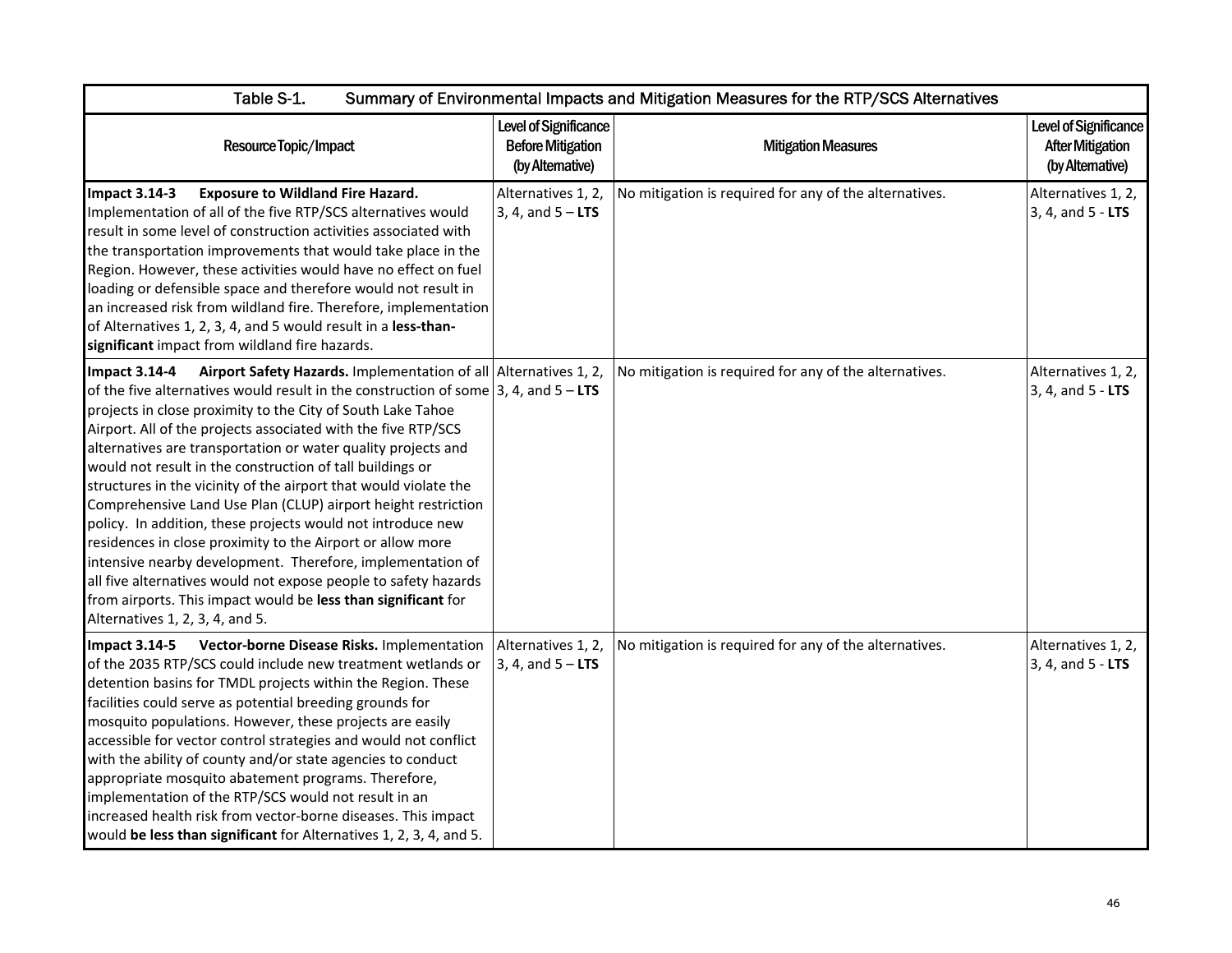| Table S-1.                                                                                                                                                                                                                                                                                                                                                                                                                                                                                                                                                                                                                                                        | Summary of Environmental Impacts and Mitigation Measures for the RTP/SCS Alternatives |                                                                                                                                                                                                                                                                                                                                                                                                                                                                                                                                                                                                                                                                                                                                                                                                                                                                                                                                                                                                                                                                                                                                                                                                                                                                                                                                                                                                                                                                                                                                                                                                                                                                                                                                                                                                                                               |                                                                      |  |
|-------------------------------------------------------------------------------------------------------------------------------------------------------------------------------------------------------------------------------------------------------------------------------------------------------------------------------------------------------------------------------------------------------------------------------------------------------------------------------------------------------------------------------------------------------------------------------------------------------------------------------------------------------------------|---------------------------------------------------------------------------------------|-----------------------------------------------------------------------------------------------------------------------------------------------------------------------------------------------------------------------------------------------------------------------------------------------------------------------------------------------------------------------------------------------------------------------------------------------------------------------------------------------------------------------------------------------------------------------------------------------------------------------------------------------------------------------------------------------------------------------------------------------------------------------------------------------------------------------------------------------------------------------------------------------------------------------------------------------------------------------------------------------------------------------------------------------------------------------------------------------------------------------------------------------------------------------------------------------------------------------------------------------------------------------------------------------------------------------------------------------------------------------------------------------------------------------------------------------------------------------------------------------------------------------------------------------------------------------------------------------------------------------------------------------------------------------------------------------------------------------------------------------------------------------------------------------------------------------------------------------|----------------------------------------------------------------------|--|
| Resource Topic/Impact                                                                                                                                                                                                                                                                                                                                                                                                                                                                                                                                                                                                                                             | Level of Significance<br><b>Before Mitigation</b><br>(by Alternative)                 | <b>Mitigation Measures</b>                                                                                                                                                                                                                                                                                                                                                                                                                                                                                                                                                                                                                                                                                                                                                                                                                                                                                                                                                                                                                                                                                                                                                                                                                                                                                                                                                                                                                                                                                                                                                                                                                                                                                                                                                                                                                    | Level of Significance<br><b>After Mitigation</b><br>(by Alternative) |  |
| 3.15<br><b>Cultural Resources</b>                                                                                                                                                                                                                                                                                                                                                                                                                                                                                                                                                                                                                                 |                                                                                       |                                                                                                                                                                                                                                                                                                                                                                                                                                                                                                                                                                                                                                                                                                                                                                                                                                                                                                                                                                                                                                                                                                                                                                                                                                                                                                                                                                                                                                                                                                                                                                                                                                                                                                                                                                                                                                               |                                                                      |  |
| <b>Impact 3.15-1</b><br>Historical Resources. Demolition, alteration,<br>or disturbance of existing features, buildings, and structures<br>could result in changes to or destruction of historical resources.<br>Roadway realignments, bicycle lanes, removal or replacement<br>of bridges, and new or improved facilities (stormwater,<br>parking, and restroom) could result in the disturbance or<br>demolition of historic resources. Because future projects<br>constructed under all of the alternatives could result in<br>demolition or alteration of historical resources, this impact is<br>potentially significant for Alternatives 1, 2, 3, 4, and 5. | Alternatives 1, 2,<br>3, 4, and 5 - PS                                                | Mitigation Measure 3.15-1a: Prepare a Site-Specific Historic<br>Resources Inventory Report. To adequately address the level of $ 3, 4$ , and $5 - LTS$<br>potential impacts for a specific project and thereby design<br>appropriate mitigation measures, the project proponent (e.g.,<br>Tahoe Transportation District (TTD), local County, Caltrans,<br>NDOT) will survey, inventory, and determine the significance of<br>the historic resources within the defined area of potential effect<br>(APE) of specific projects that include construction of facilities.<br>The following are steps typically taken to assess and mitigate<br>potential impacts to historic resources:<br>Define the APE, based on relevant standards (i.e.,<br>$\rightarrow$<br>California, Nevada, TRPA, and federal procedures, as<br>applicable)<br>Identify both previously recorded historic resources<br>$\rightarrow$<br>and those not previously recorded.<br>Evaluate the significance of historic resources using<br>$\rightarrow$<br>California, Nevada, TRPA, and federal (Section 106)<br>guidelines, as applicable.<br>Identify the significance of impacts of the proposed<br>project under California, Nevada, TRPA, and federal<br>(Section 106) guidelines, as applicable.<br>Develop and implement mitigation measures designed<br>to avoid, minimize, rectify, reduce or eliminate the<br>effects of the project on significant historic resources.<br>Minimally, an historic resources inventory will consist of an<br>historic resources records search to be conducted at the North<br>Central Information Center of the California Historical<br>Resources Information System located at California State<br>University, Sacramento or at the Nevada State Historic<br>Preservation Office (depending on the location of the project); | Alternatives 1, 2,                                                   |  |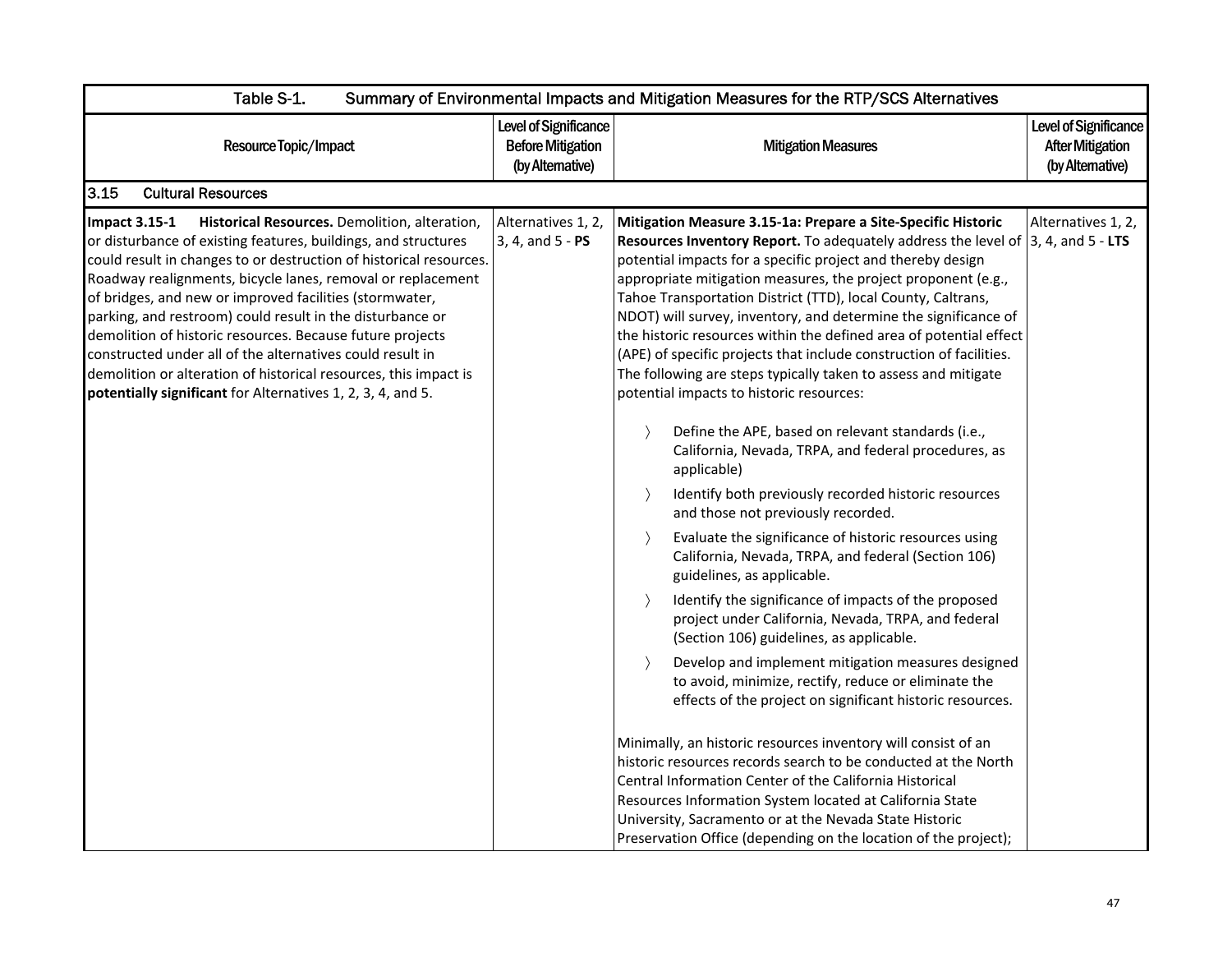| Table S-1.<br>Summary of Environmental Impacts and Mitigation Measures for the RTP/SCS Alternatives |                                                                      |                                                                                                                                                                                                                                                                                                                                                                                                                                                                                                                                                                                                                                                                                                                                                                                                                                                                                                                                                                                                                                                                                                                                                                                                                                                                                                                                                                                                                                                                                                                                                                                                                                                                                                                                                                                                                                                                                                                                                                                                                        |                                                                      |
|-----------------------------------------------------------------------------------------------------|----------------------------------------------------------------------|------------------------------------------------------------------------------------------------------------------------------------------------------------------------------------------------------------------------------------------------------------------------------------------------------------------------------------------------------------------------------------------------------------------------------------------------------------------------------------------------------------------------------------------------------------------------------------------------------------------------------------------------------------------------------------------------------------------------------------------------------------------------------------------------------------------------------------------------------------------------------------------------------------------------------------------------------------------------------------------------------------------------------------------------------------------------------------------------------------------------------------------------------------------------------------------------------------------------------------------------------------------------------------------------------------------------------------------------------------------------------------------------------------------------------------------------------------------------------------------------------------------------------------------------------------------------------------------------------------------------------------------------------------------------------------------------------------------------------------------------------------------------------------------------------------------------------------------------------------------------------------------------------------------------------------------------------------------------------------------------------------------------|----------------------------------------------------------------------|
| Resource Topic/Impact                                                                               | Level of Significance<br><b>Before Mitigation</b><br>(by Altemative) | <b>Mitigation Measures</b>                                                                                                                                                                                                                                                                                                                                                                                                                                                                                                                                                                                                                                                                                                                                                                                                                                                                                                                                                                                                                                                                                                                                                                                                                                                                                                                                                                                                                                                                                                                                                                                                                                                                                                                                                                                                                                                                                                                                                                                             | Level of Significance<br><b>After Mitigation</b><br>(by Alternative) |
|                                                                                                     |                                                                      | review of TRPA's cultural resources database and mapping of<br>eligible sites; consultation with the Native American Heritage<br>Commission (NAHC) and with interested Native Americans<br>identified by the NAHC (i.e., Washoe Tribe in this Region); a<br>field survey (if one has not previously been conducted);<br>recordation of all identified historic buildings and structures on<br>California Department of Parks and Recreation 523 Site Record<br>forms (in California); and preparation of an historic resources<br>inventory report describing the project setting, methods used in<br>the investigation, results of the investigation, and<br>recommendations for management of identified resources.<br>Identified historic resources in California jurisdictions that may<br>be impacted by a project will be evaluated for eligibility on the<br>California Register of Historical Resources (CRHR). Historic<br>resources that are eligible for the CRHR are considered to be<br>significant historic resources. Historic resources that are<br>identified within project areas subject to federal approval,<br>permits, or funding will also be evaluated for eligibility for<br>listing on the National Register of Historic Places (NRHP), in<br>accordance with Section 106 of the National Historic<br>Preservation Act (NHPA). Historic resources determined to be<br>eligible for listing on the NRHP are automatically eligible for<br>listing on the CRHR and are considered to be significant historic<br>resources.<br>Mitigation Measure 3.15-1b: Survey for Historic Resources. In<br>accordance with existing regulations, for any project that<br>implements the RTP, the project proponent will survey and<br>evaluate the area of potential effect of any development or<br>other ground-disturbing activities that contain structures 50<br>years old or older for their historic significance prior to TRPA's<br>approval of project plans. The survey will be carried out by a |                                                                      |
|                                                                                                     |                                                                      | qualified historian or architectural historian who is acceptable<br>to the lead agency and who meets the Secretary of the                                                                                                                                                                                                                                                                                                                                                                                                                                                                                                                                                                                                                                                                                                                                                                                                                                                                                                                                                                                                                                                                                                                                                                                                                                                                                                                                                                                                                                                                                                                                                                                                                                                                                                                                                                                                                                                                                              |                                                                      |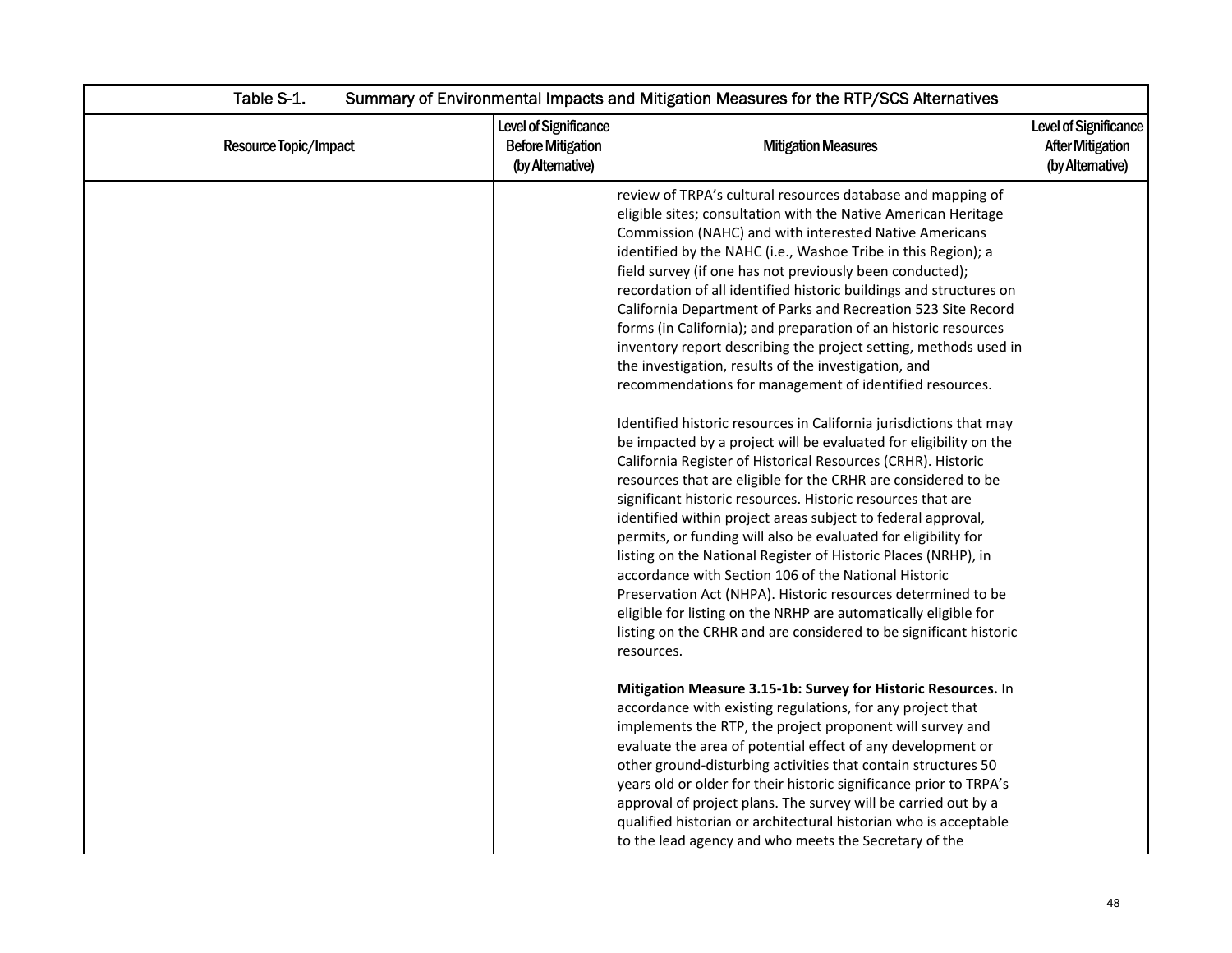| Table S-1.<br>Summary of Environmental Impacts and Mitigation Measures for the RTP/SCS Alternatives |                                                                       |                                                                                                                                                                                                                                                                                                                                                                                                                                                                                                                                                                                                                                                                                                                                                                                                                                                                                                                                                                                                                                                                                                                                                                                                                                                                                                                                                                                                                                                                                                                                                                                                                                                                                                                                                                                                                                                                                                                                                                                                                                                                                                                   |                                                                            |
|-----------------------------------------------------------------------------------------------------|-----------------------------------------------------------------------|-------------------------------------------------------------------------------------------------------------------------------------------------------------------------------------------------------------------------------------------------------------------------------------------------------------------------------------------------------------------------------------------------------------------------------------------------------------------------------------------------------------------------------------------------------------------------------------------------------------------------------------------------------------------------------------------------------------------------------------------------------------------------------------------------------------------------------------------------------------------------------------------------------------------------------------------------------------------------------------------------------------------------------------------------------------------------------------------------------------------------------------------------------------------------------------------------------------------------------------------------------------------------------------------------------------------------------------------------------------------------------------------------------------------------------------------------------------------------------------------------------------------------------------------------------------------------------------------------------------------------------------------------------------------------------------------------------------------------------------------------------------------------------------------------------------------------------------------------------------------------------------------------------------------------------------------------------------------------------------------------------------------------------------------------------------------------------------------------------------------|----------------------------------------------------------------------------|
| Resource Topic/Impact                                                                               | Level of Significance<br><b>Before Mitigation</b><br>(by Alternative) | <b>Mitigation Measures</b>                                                                                                                                                                                                                                                                                                                                                                                                                                                                                                                                                                                                                                                                                                                                                                                                                                                                                                                                                                                                                                                                                                                                                                                                                                                                                                                                                                                                                                                                                                                                                                                                                                                                                                                                                                                                                                                                                                                                                                                                                                                                                        | <b>Level of Significance</b><br><b>After Mitigation</b><br>(by Altemative) |
|                                                                                                     |                                                                       | Interior's Standards for Architectural History. If potentially<br>significant historic resources are encountered during the<br>survey, demolition, substantial alteration, and other adverse<br>effects to such resources will be avoided. If avoidance of<br>identified historic resources is deemed infeasible, with TRPA<br>concurrence, the project proponent will prepare a treatment<br>plan to minimize adverse effect, relocate resources, if<br>appropriate, and photo-document and interpret any adversely<br>affected resource. Any alterations, including relocation, to<br>historic buildings or structures will conform to the Secretary of<br>the Interior's Standards for the Treatment of Historic Properties<br>and Guidelines for Preserving, Rehabilitating, Restoring, and<br>Reconstructing Historic Buildings.<br>Mitigation Measure 3.15-1c: Record Historic Buildings or<br>Structures. As noted in Mitigation Measure 3.15-1b, to the<br>extent feasible, proponents of a project that implements the<br>RTP will avoid adverse effects to historic resources. If adverse<br>effects cannot be avoided, the proponent will prepare and<br>implement a treatment plan in accordance with existing<br>regulations. If avoidance or implementation of a treatment plan<br>to protect an historic resource is not feasible, the project<br>proponent will ensure that a qualified architectural historian<br>will be retained to document the impacted historical<br>architectural resource to Historic American Buildings Survey<br>(HABS) and Historic American Engineering Record (HAER)<br>standards. HABS and HAER documentation packages will be<br>entered into the Library of Congress as well as the North Central<br>California Information Center of the California Historical<br>Resources Information System.<br>The project proponent will engage a qualified or architectural<br>historian who is acceptable to the lead agency for the project.<br>The historian, in cooperation with the appropriate federal,<br>state, and local agencies, will develop and implement the |                                                                            |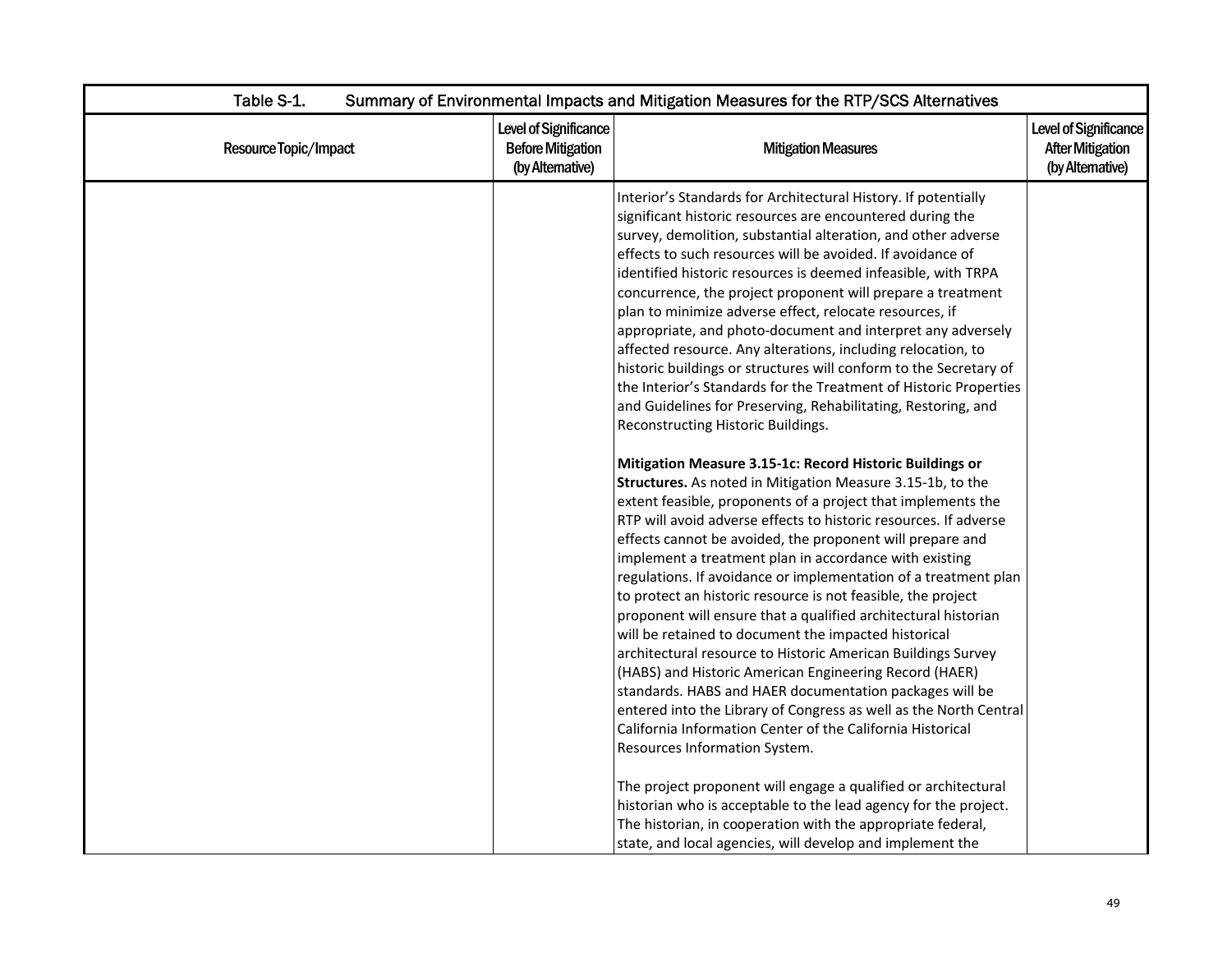| Table S-1.<br>Summary of Environmental Impacts and Mitigation Measures for the RTP/SCS Alternatives                                                                                                                                                                                                                                                                                                                                                                                                                                                                                                                                                                                                                                                                                                                                                                                                                 |                                                                       |                                                                                                                                                                                                                                                                                                                                                                                                                                                                                                                                                                                                                                                                                                                                                                                                                                                                                                                                                                                                                                                                                                                                                                                                                                                                                                                                                                                                                                                                                                                                                                                                                                                                                            |                                                                             |  |
|---------------------------------------------------------------------------------------------------------------------------------------------------------------------------------------------------------------------------------------------------------------------------------------------------------------------------------------------------------------------------------------------------------------------------------------------------------------------------------------------------------------------------------------------------------------------------------------------------------------------------------------------------------------------------------------------------------------------------------------------------------------------------------------------------------------------------------------------------------------------------------------------------------------------|-----------------------------------------------------------------------|--------------------------------------------------------------------------------------------------------------------------------------------------------------------------------------------------------------------------------------------------------------------------------------------------------------------------------------------------------------------------------------------------------------------------------------------------------------------------------------------------------------------------------------------------------------------------------------------------------------------------------------------------------------------------------------------------------------------------------------------------------------------------------------------------------------------------------------------------------------------------------------------------------------------------------------------------------------------------------------------------------------------------------------------------------------------------------------------------------------------------------------------------------------------------------------------------------------------------------------------------------------------------------------------------------------------------------------------------------------------------------------------------------------------------------------------------------------------------------------------------------------------------------------------------------------------------------------------------------------------------------------------------------------------------------------------|-----------------------------------------------------------------------------|--|
| Resource Topic/Impact                                                                                                                                                                                                                                                                                                                                                                                                                                                                                                                                                                                                                                                                                                                                                                                                                                                                                               | Level of Significance<br><b>Before Mitigation</b><br>(by Alternative) | <b>Mitigation Measures</b>                                                                                                                                                                                                                                                                                                                                                                                                                                                                                                                                                                                                                                                                                                                                                                                                                                                                                                                                                                                                                                                                                                                                                                                                                                                                                                                                                                                                                                                                                                                                                                                                                                                                 | <b>Level of Significance</b><br><b>After Mitigation</b><br>(by Alternative) |  |
|                                                                                                                                                                                                                                                                                                                                                                                                                                                                                                                                                                                                                                                                                                                                                                                                                                                                                                                     |                                                                       | approach for data recovery and building recordation that is<br>consistent with agency requirements.                                                                                                                                                                                                                                                                                                                                                                                                                                                                                                                                                                                                                                                                                                                                                                                                                                                                                                                                                                                                                                                                                                                                                                                                                                                                                                                                                                                                                                                                                                                                                                                        |                                                                             |  |
| <b>Impact 3.15-2</b><br>Archaeological Resources. Archaeological<br>artifacts and sites have been found throughout the Lake Tahoe<br>Region, because people have inhabited it for approximately<br>10,000 years. Additional, unknown archaeological resources<br>are likely to exist given that archaeological sites tend to be<br>located in environments that were desirable for human<br>settlement, such as Lake Tahoe. Construction and excavation<br>activities associated with project activities could result in<br>sediment disturbance and removal, which can adversely affect<br>archaeological resources. Because RTP/SCS projects would<br>allow excavation and other ground-disturbing activities, all of<br>the alternatives could result in adverse physical effects to<br>known and unknown archaeological resources. This impact is<br>potentially significant for Alternatives 1, 2, 3, 4 and 5. | Alternatives 1, 2,<br>$3, 4, and 5 - PS$                              | Mitigation Measure 3.15-2a: Prepare a Site-Specific<br>Archaeological Resources Inventory Report. To adequately<br>address the level of potential impacts for a specific project and<br>thereby design appropriate mitigation measures, in accordance<br>with existing regulations, the project proponent will survey,<br>inventory, and determine the significance of the archaeological<br>resources within the defined area of potential effect (APE) of<br>specific projects that include construction of facilities. The<br>following are steps typically taken to assess and mitigate<br>potential impacts to archaeological resources:<br>Define the APE, based on relevant standards (i.e.,<br>California, Nevada, TRPA, and federal procedures, as<br>applicable)<br>Identify both previously recorded archaeological<br>$\left\langle \right\rangle$<br>resources and those not previously recorded.<br>Evaluate the significance of archaeological resources<br>using California, Nevada, TRPA, and federal (Section<br>106) guidelines, as applicable.<br>Identify the significance of impacts of the proposed<br>project under California, Nevada, TRPA, and federal<br>(Section 106) guidelines, as applicable.<br>Develop and implement mitigation measures designed<br>to avoid, minimize, rectify, or reduce or eliminate the<br>effects of the project on significant archaeological<br>resources.<br>Minimally, an archaeological resources inventory will consist of<br>an archaeological resources records search to be conducted at<br>the North Central Information Center of the California Historical<br>Resources Information System located at California State | Alternatives 1, 2,<br>3, 4, and 5 - LTS                                     |  |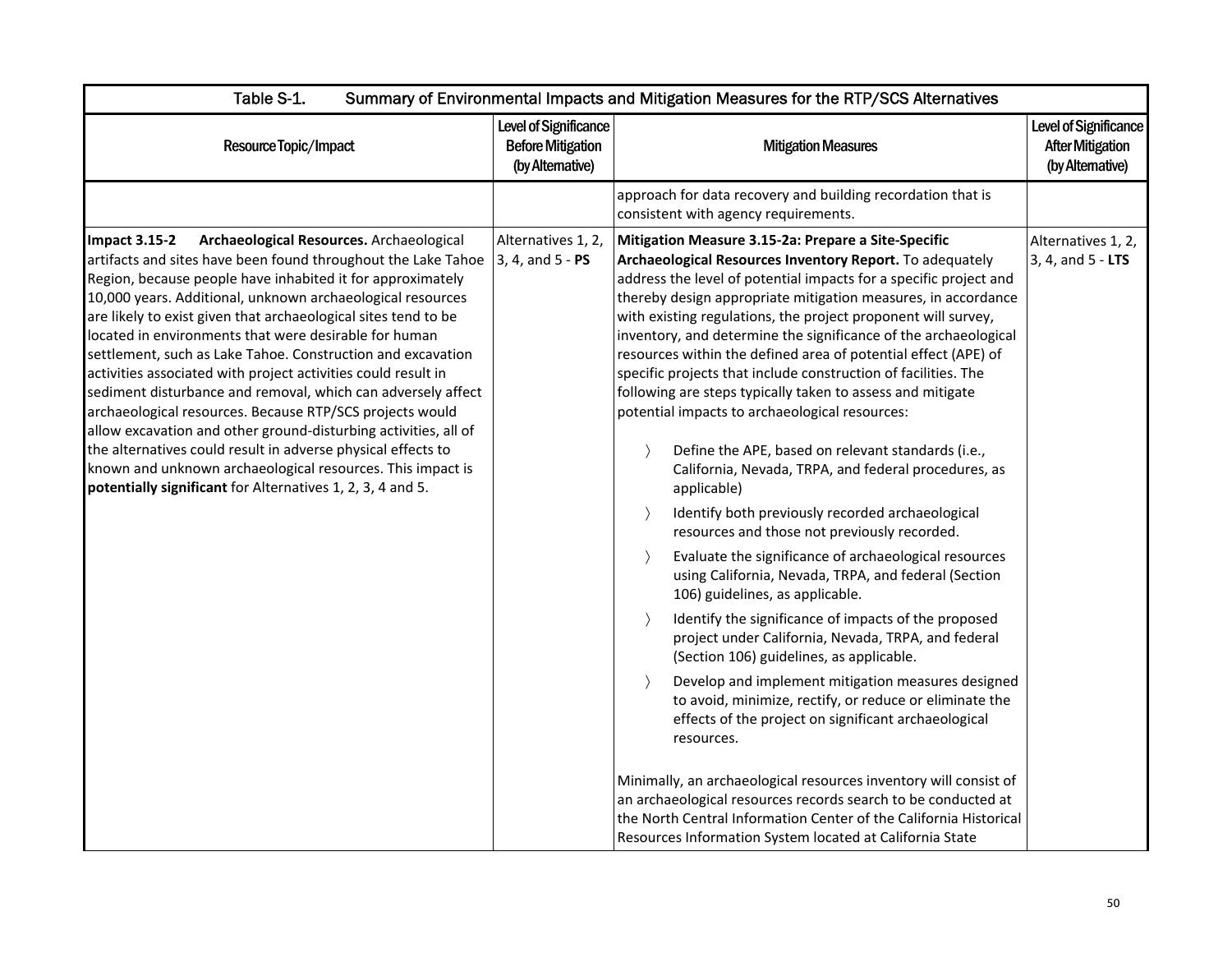| Level of Significance<br><b>Before Mitigation</b><br><b>Mitigation Measures</b><br>(by Alternative)<br>University, Sacramento or at the Nevada State Historic<br>Preservation Office (depending on the location of the project);                                                                                                                                                                                                                                                                                                                                                                                                                                                                                                                                                                                                                                                                                                                                                                                                                                                                                                                                                                                                                                                                                                                                                                                                                                            | <b>Level of Significance</b><br><b>After Mitigation</b><br>(by Altemative)                                                                                                           |
|-----------------------------------------------------------------------------------------------------------------------------------------------------------------------------------------------------------------------------------------------------------------------------------------------------------------------------------------------------------------------------------------------------------------------------------------------------------------------------------------------------------------------------------------------------------------------------------------------------------------------------------------------------------------------------------------------------------------------------------------------------------------------------------------------------------------------------------------------------------------------------------------------------------------------------------------------------------------------------------------------------------------------------------------------------------------------------------------------------------------------------------------------------------------------------------------------------------------------------------------------------------------------------------------------------------------------------------------------------------------------------------------------------------------------------------------------------------------------------|--------------------------------------------------------------------------------------------------------------------------------------------------------------------------------------|
|                                                                                                                                                                                                                                                                                                                                                                                                                                                                                                                                                                                                                                                                                                                                                                                                                                                                                                                                                                                                                                                                                                                                                                                                                                                                                                                                                                                                                                                                             |                                                                                                                                                                                      |
| review of TRPA's cultural resources database and mapping of<br>eligible sites; consultation with the Native American Heritage<br>Commission (NAHC) and with interested Native Americans<br>identified by the NAHC (i.e., Washoe Tribe in this Region); a<br>field survey (if one has not previously been conducted);<br>recordation of all identified archaeological resources on<br>California Department of Parks and Recreation 523 Site Record<br>forms (in California); and preparation of an archaeological<br>resources inventory report describing the project setting,<br>methods used in the investigation, results of the investigation,<br>and recommendations for management of identified resources.<br>Identified archaeological resources in California jurisdictions<br>that may be impacted by a project will be evaluated for<br>eligibility on the California Register of Historical Resources<br>(CRHR). Archaeological resources that are eligible for the CRHR<br>are considered to be significant archaeological resources.<br>Archaeological resources that are identified within project areas<br>subject to federal approval, permits, or funding will also be<br>evaluated for eligibility for listing on the NRHP, in accordance<br>with Section 106 of the NHPA. Archaeological resources<br>determined to be eligible for listing on the NRHP are<br>automatically eligible for listing on the CRHR and are considered<br>to be significant. |                                                                                                                                                                                      |
| and Data Recovery. If it is infeasible to avoid impacts on<br>significant archaeological sites that have been determined to be<br>eligible for listing by the TRPA or on the CRHR or the NRHP,<br>additional research will be conducted, in accordance with<br>relevant procedures, based on the location of the project and<br>the involved agencies. Archaeological excavation will be                                                                                                                                                                                                                                                                                                                                                                                                                                                                                                                                                                                                                                                                                                                                                                                                                                                                                                                                                                                                                                                                                    |                                                                                                                                                                                      |
|                                                                                                                                                                                                                                                                                                                                                                                                                                                                                                                                                                                                                                                                                                                                                                                                                                                                                                                                                                                                                                                                                                                                                                                                                                                                                                                                                                                                                                                                             | Mitigation Measure 3.15-2b: Conduct Archaeological Testing<br>conducted (CCR Section 15126.4[b][3][C]). This work will be<br>conducted by a qualified archaeologist and will include |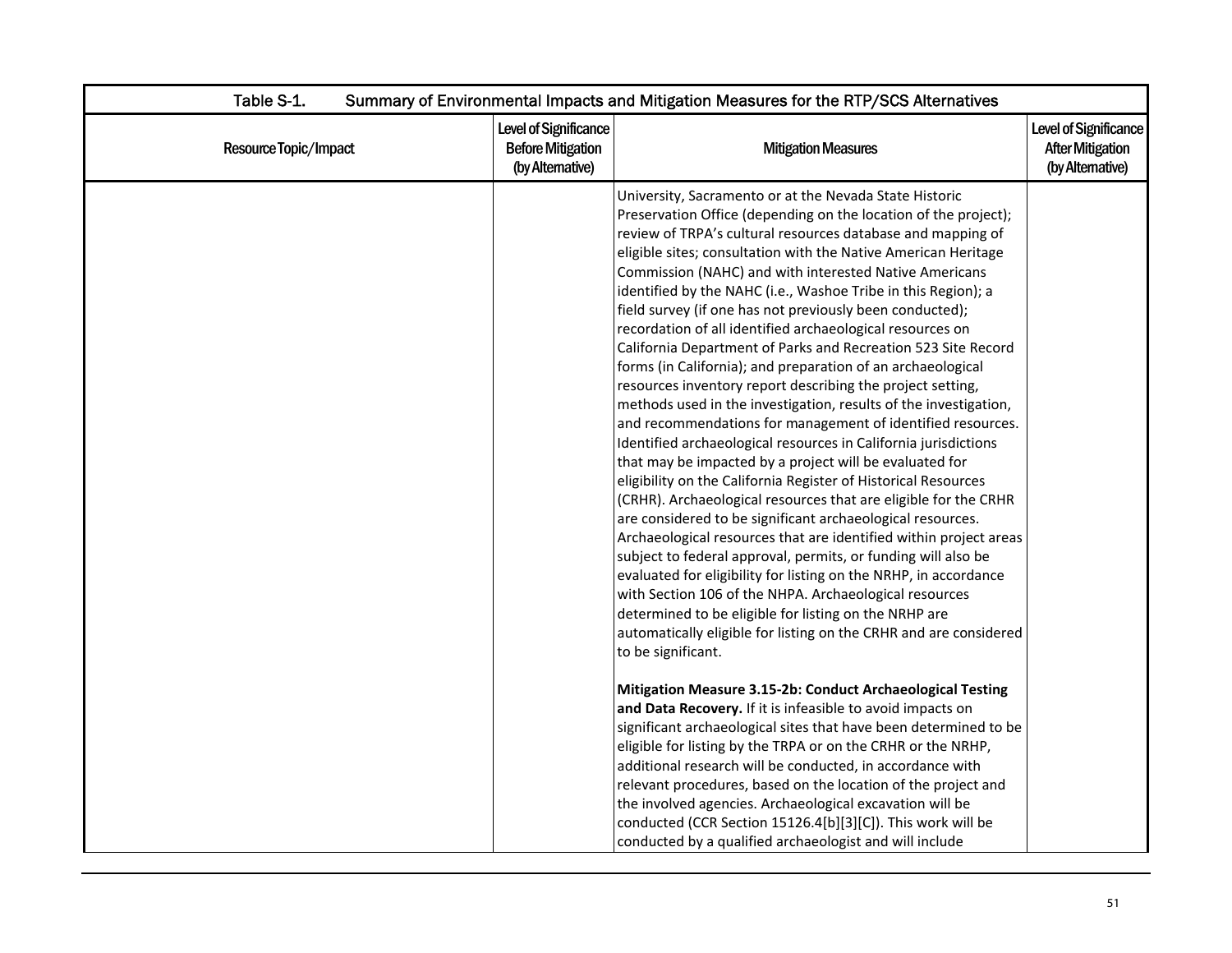| Table S-1.<br>Summary of Environmental Impacts and Mitigation Measures for the RTP/SCS Alternatives |                                                                      |                                                                                                                                                                                                                                                                                                                                                                                                                                                                                                                                                                                                                                                                                                                                                                                                                                                                                                                                                                                                                                                                                                                                                                                                                                                                                                                                                                                                                                                                                                                                                                                                                                                                                                                                                                                                                                                                                                                                                                                                                                               |                                                                     |
|-----------------------------------------------------------------------------------------------------|----------------------------------------------------------------------|-----------------------------------------------------------------------------------------------------------------------------------------------------------------------------------------------------------------------------------------------------------------------------------------------------------------------------------------------------------------------------------------------------------------------------------------------------------------------------------------------------------------------------------------------------------------------------------------------------------------------------------------------------------------------------------------------------------------------------------------------------------------------------------------------------------------------------------------------------------------------------------------------------------------------------------------------------------------------------------------------------------------------------------------------------------------------------------------------------------------------------------------------------------------------------------------------------------------------------------------------------------------------------------------------------------------------------------------------------------------------------------------------------------------------------------------------------------------------------------------------------------------------------------------------------------------------------------------------------------------------------------------------------------------------------------------------------------------------------------------------------------------------------------------------------------------------------------------------------------------------------------------------------------------------------------------------------------------------------------------------------------------------------------------------|---------------------------------------------------------------------|
| Resource Topic/Impact                                                                               | Level of Significance<br><b>Before Mitigation</b><br>(by Altemative) | <b>Mitigation Measures</b>                                                                                                                                                                                                                                                                                                                                                                                                                                                                                                                                                                                                                                                                                                                                                                                                                                                                                                                                                                                                                                                                                                                                                                                                                                                                                                                                                                                                                                                                                                                                                                                                                                                                                                                                                                                                                                                                                                                                                                                                                    | Level of Significance<br><b>After Mitigation</b><br>(by Altemative) |
|                                                                                                     |                                                                      | preparation of a research design, additional archival and<br>historical research, archaeological excavation, analysis of<br>artifacts, features, and other attributes of the resource, and<br>preparation of a technical report documenting the methods and<br>results of the investigation in accordance with the California<br>Office of Historic Preservation Guidelines for Archaeological<br>Research Design. The purpose of this work is to recover a<br>sufficient quantity of data to compensate for damage to or<br>destruction of the resource. The procedures to be employed in<br>this data recovery program will be determined in consultation<br>with responsible agencies and interested parties, as<br>appropriate, potentially including the development and<br>implementation of an Archaeological Research Design and<br>Testing Plan (ARDTP) or Historic Properties Treatment Plan<br>(HPTP). Where necessary, future project proponents would<br>seek Native American input and consultation.<br>Mitigation Measure 3.15-2c: Conduct Archaeological<br>Monitoring. In accordance with existing regulations, for ground-<br>disturbing activities that have the potential to impact<br>archaeological remains and that will occur in an area that has<br>been determined by a qualified archaeologist to be an area that<br>is sensitive for the presence of buried archaeological remains,<br>the project proponent (e.g., TTD, local county, Caltrans, NDOT)<br>will require the construction contractor to retain a qualified<br>archaeologist to monitor those activities. Archaeological<br>monitoring will be conducted in areas where there is likelihood<br>that archaeological remains may be discovered but where those<br>remains are not visible on the surface. Monitoring will not be<br>considered a substitute for efforts to identify and evaluate<br>cultural resources prior to the project initiation. Where<br>necessary, the project proponent will seek Native American<br>input and consultation. |                                                                     |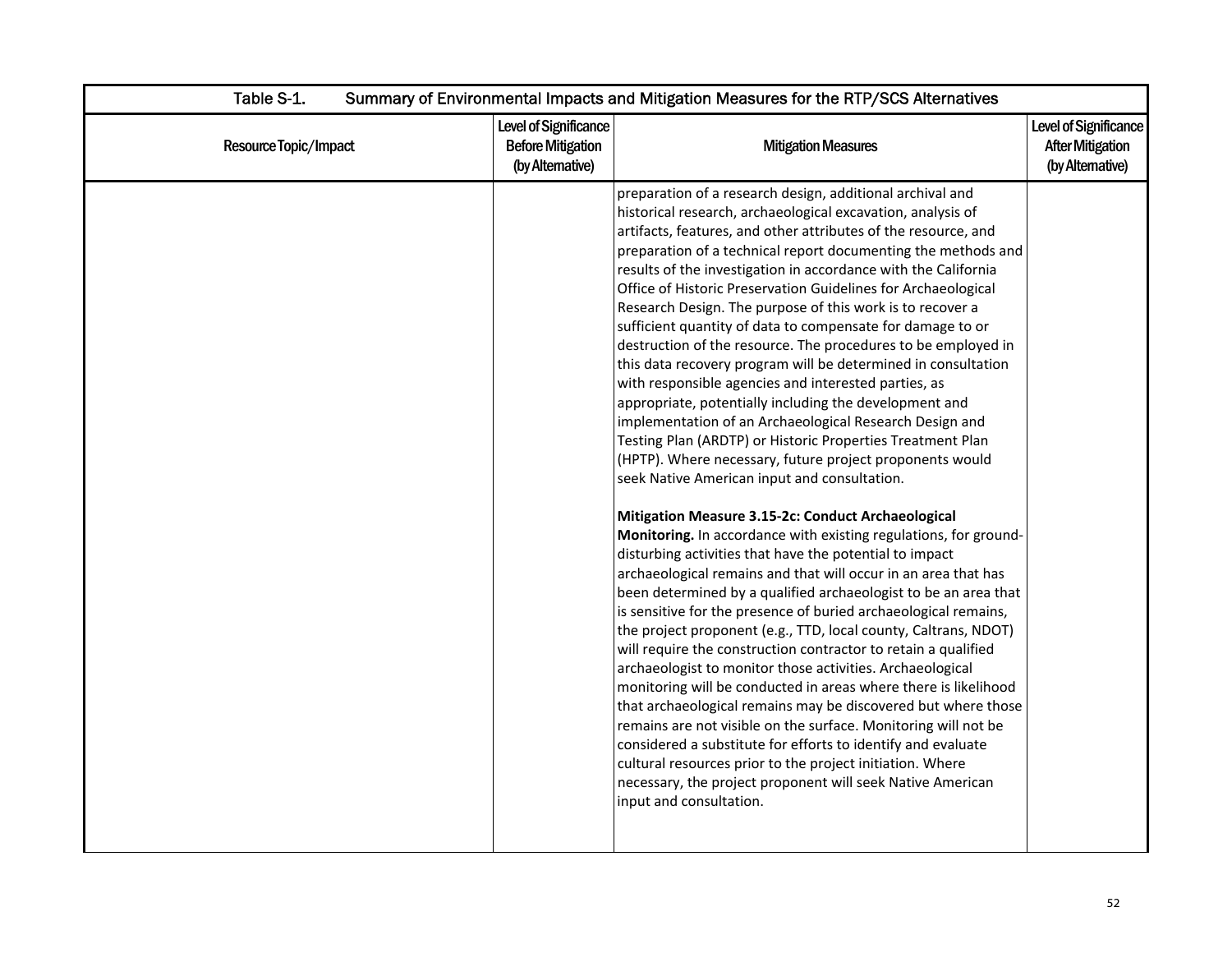| Table S-1.<br>Summary of Environmental Impacts and Mitigation Measures for the RTP/SCS Alternatives                                                                                                                                                                                                                                                                                                                                                                                                                                                                                        |                                                                       |                                                                                                                                                                                                                                                                                                                                                                                                                                                                                                                                                                                                                                                                                                                                                                                                                                                                                                                                                                                                                                                                                                                                                                                                                                                                                                                                                                                                                                                                                                                                                                                                                                                                      |                                                                     |
|--------------------------------------------------------------------------------------------------------------------------------------------------------------------------------------------------------------------------------------------------------------------------------------------------------------------------------------------------------------------------------------------------------------------------------------------------------------------------------------------------------------------------------------------------------------------------------------------|-----------------------------------------------------------------------|----------------------------------------------------------------------------------------------------------------------------------------------------------------------------------------------------------------------------------------------------------------------------------------------------------------------------------------------------------------------------------------------------------------------------------------------------------------------------------------------------------------------------------------------------------------------------------------------------------------------------------------------------------------------------------------------------------------------------------------------------------------------------------------------------------------------------------------------------------------------------------------------------------------------------------------------------------------------------------------------------------------------------------------------------------------------------------------------------------------------------------------------------------------------------------------------------------------------------------------------------------------------------------------------------------------------------------------------------------------------------------------------------------------------------------------------------------------------------------------------------------------------------------------------------------------------------------------------------------------------------------------------------------------------|---------------------------------------------------------------------|
| Resource Topic/Impact                                                                                                                                                                                                                                                                                                                                                                                                                                                                                                                                                                      | Level of Significance<br><b>Before Mitigation</b><br>(by Alternative) | <b>Mitigation Measures</b>                                                                                                                                                                                                                                                                                                                                                                                                                                                                                                                                                                                                                                                                                                                                                                                                                                                                                                                                                                                                                                                                                                                                                                                                                                                                                                                                                                                                                                                                                                                                                                                                                                           | Level of Significance<br><b>After Mitigation</b><br>(by Altemative) |
|                                                                                                                                                                                                                                                                                                                                                                                                                                                                                                                                                                                            |                                                                       | Mitigation Measure 3.15-2d: Stop Work in the Event of an<br>Archaeological Discovery. If potentially significant cultural<br>resources are discovered during ground-disturbing activities<br>associated with individual project preparation, construction, or<br>completion, the project proponent will require the construction<br>contractor to stop work in that area until a qualified<br>archaeologist can access the significance of the find, and, if<br>necessary, develop appropriate treatment measures in<br>consultation with TRPA and other appropriate agencies and<br>interested parties. A qualified archaeologist will follow accepted<br>professional standards in recording any find including submittal<br>of the standard Department of Parks and Recreation (DPR)<br>Primary Record forms (Form DPR 523) and location information<br>to the California Historical Resources Information Center office<br>(North Central Information Center) for California projects. The<br>consulting archaeologist will also evaluate such resources for<br>significance per California Register of Historical Resources<br>eligibility criteria (PRC Section 5024.1; Title 14 CCR Section<br>4852). Consultation with the Nevada State Historic Preservation<br>Officer will be undertaken for Nevada projects.<br>If the archaeologist determines that the find does not meet the<br>TRPA standards of significance for cultural resources,<br>construction may proceed. If the archaeologist determines that<br>further information is needed to evaluate significance, the lead<br>agency will be notified and a data recovery plan will be<br>prepared. |                                                                     |
| <b>Impact 3.15-3</b><br><b>Accidental Discovery of Human Remains.</b><br>The location of grave sites and Native American remains are<br>potentially not known in advance, and can occur outside of<br>identified cemeteries or burial sites. As with archaeological<br>resources, disturbance of human remains are more likely to<br>occur in previously undisturbed and undeveloped areas, where<br>excavation and ground-disturbing activities have not already<br>resulted in discovery. However, human remains may be<br>discovered in developed and disturbed areas, as well, and may | Alternatives 1, 2,<br>3, 4, and 5 - PS                                | Mitigation Measure 3.15-3: Stop Work if Human Remains are<br>Discovered. In accordance with existing regulations, if any<br>human remains are discovered or recognized in any location on<br>an individual project site, the project proponent will ensure that<br>there will be no further excavation or disturbance of the site or<br>any nearby area reasonably suspected to overlie adjacent<br>human remains until:                                                                                                                                                                                                                                                                                                                                                                                                                                                                                                                                                                                                                                                                                                                                                                                                                                                                                                                                                                                                                                                                                                                                                                                                                                             | Alternatives 1, 2,<br>3, 4, and 5 - LTS                             |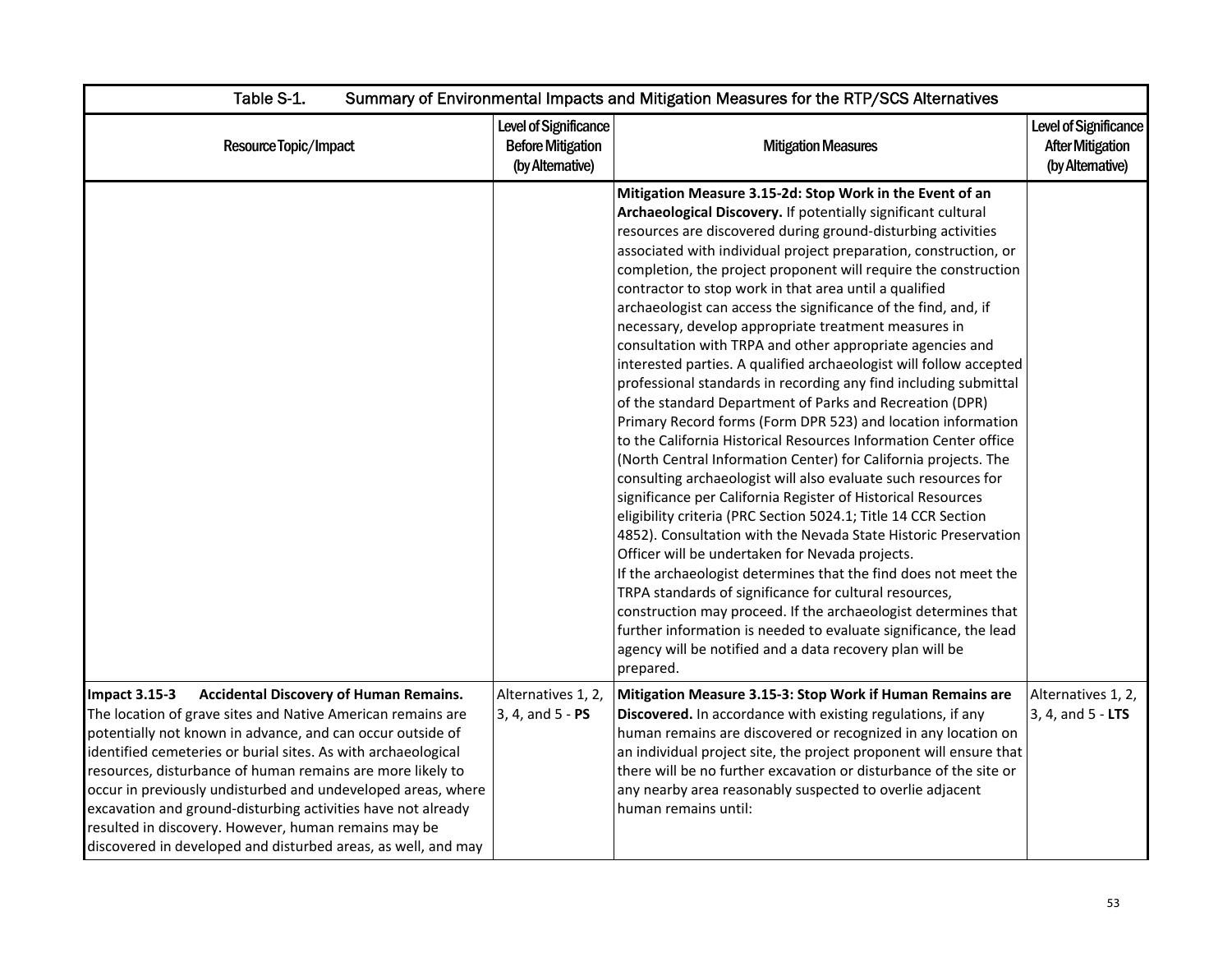| Table S-1.<br>Summary of Environmental Impacts and Mitigation Measures for the RTP/SCS Alternatives                                                                                                                                                                                                                                                                                                                                                                                                                                                                                                                                                                                                                                                                        |                                                                       |                                                                                                                                                                                                                                                                                                                                                                                                                                                                                                                                                                                                                                                                                                                                                           |                                                                             |
|----------------------------------------------------------------------------------------------------------------------------------------------------------------------------------------------------------------------------------------------------------------------------------------------------------------------------------------------------------------------------------------------------------------------------------------------------------------------------------------------------------------------------------------------------------------------------------------------------------------------------------------------------------------------------------------------------------------------------------------------------------------------------|-----------------------------------------------------------------------|-----------------------------------------------------------------------------------------------------------------------------------------------------------------------------------------------------------------------------------------------------------------------------------------------------------------------------------------------------------------------------------------------------------------------------------------------------------------------------------------------------------------------------------------------------------------------------------------------------------------------------------------------------------------------------------------------------------------------------------------------------------|-----------------------------------------------------------------------------|
| Resource Topic/Impact                                                                                                                                                                                                                                                                                                                                                                                                                                                                                                                                                                                                                                                                                                                                                      | Level of Significance<br><b>Before Mitigation</b><br>(by Alternative) | <b>Mitigation Measures</b>                                                                                                                                                                                                                                                                                                                                                                                                                                                                                                                                                                                                                                                                                                                                | <b>Level of Significance</b><br><b>After Mitigation</b><br>(by Alternative) |
| also be of recent origin.<br>Construction and excavation activities associated with<br>development activities result in sediment disturbance and<br>removal, which can unearth human remains if they are present.<br>Because RTP/SCS projects would allow excavation and other<br>ground-disturbing activities, all of the alternatives could result<br>in accidental discovery of human remains. This impact is<br>potentially significant for Alternatives 1, 2, 3, 4 and 5.                                                                                                                                                                                                                                                                                             |                                                                       | a) The applicable County Coroner/Sheriff has been informed<br>and has determined that no investigation of the cause of<br>death is required; and<br>b) If the remains are of Native American origin,<br>1. The descendants of the deceased Native Americans have<br>made a recommendation to the landowner or the person<br>responsible for the excavation work, for means of<br>treating or disposing of, with appropriate dignity, the<br>human remains and any associated grave goods as<br>provided in Public Resources Code Section 5097.98, or<br>2. The Native American Heritage Commission was unable to<br>identify a descendant or the descendant failed to make a<br>recommendation within 24 hours after being notified by<br>the commission. |                                                                             |
| <b>Undiscovered Paleontological Resources.</b><br><b>Impact 3.15-4</b><br>There have been no recent discoveries of paleontological<br>resources in the Tahoe Region. Basin surfaces were created by<br>geologic uplift and have deep granitic bedrock and shallow<br>surface soils. Because the Tahoe Region is not underlain with<br>sedimentary rock formations (which are most likely to contain<br>fossils), it is not likely to contain major paleontological<br>resources.<br>Although ground disturbing activities associated with RTP/SCS<br>projects in all alternatives could affect subsurface resources,<br>because the area has a low likelihood to contain<br>paleontological resources, this impact would be less than<br>significant for all alternatives. | Alternatives 1, 2,<br>$3, 4,$ and $5 - LTS$                           | No mitigation is required for any of the alternatives.                                                                                                                                                                                                                                                                                                                                                                                                                                                                                                                                                                                                                                                                                                    | Alternatives 1, 2,<br>3, 4, and 5 - LTS                                     |
| <b>Impact 3.15-5</b><br>Ethnic and Cultural Values. Development in<br>the Tahoe Region could result in physical changes to sites,<br>structures, and areas that have religious or sacred significance<br>or other cultural significance to the Washoe people. These<br>could be permanent changes that alter, remove, or modernize<br>features or temporary changes such as restriction of access<br>from construction.                                                                                                                                                                                                                                                                                                                                                    | Alternatives 1, 2,<br>3, 4, and 5 - PS                                | Mitigation Measure 3.15-5. Implement Other Cultural<br><b>Resources Mitigation Measures</b><br>Implement Mitigation Measures 3.15-1a, 3.15-1b, 3.15-1c, 3.15-<br>2a, 3.15-2b, 3.15-2c, 3.15-2d, and 3.15-3.                                                                                                                                                                                                                                                                                                                                                                                                                                                                                                                                               | Alternatives 1, 2,<br>3, 4, and 5 - LTS                                     |